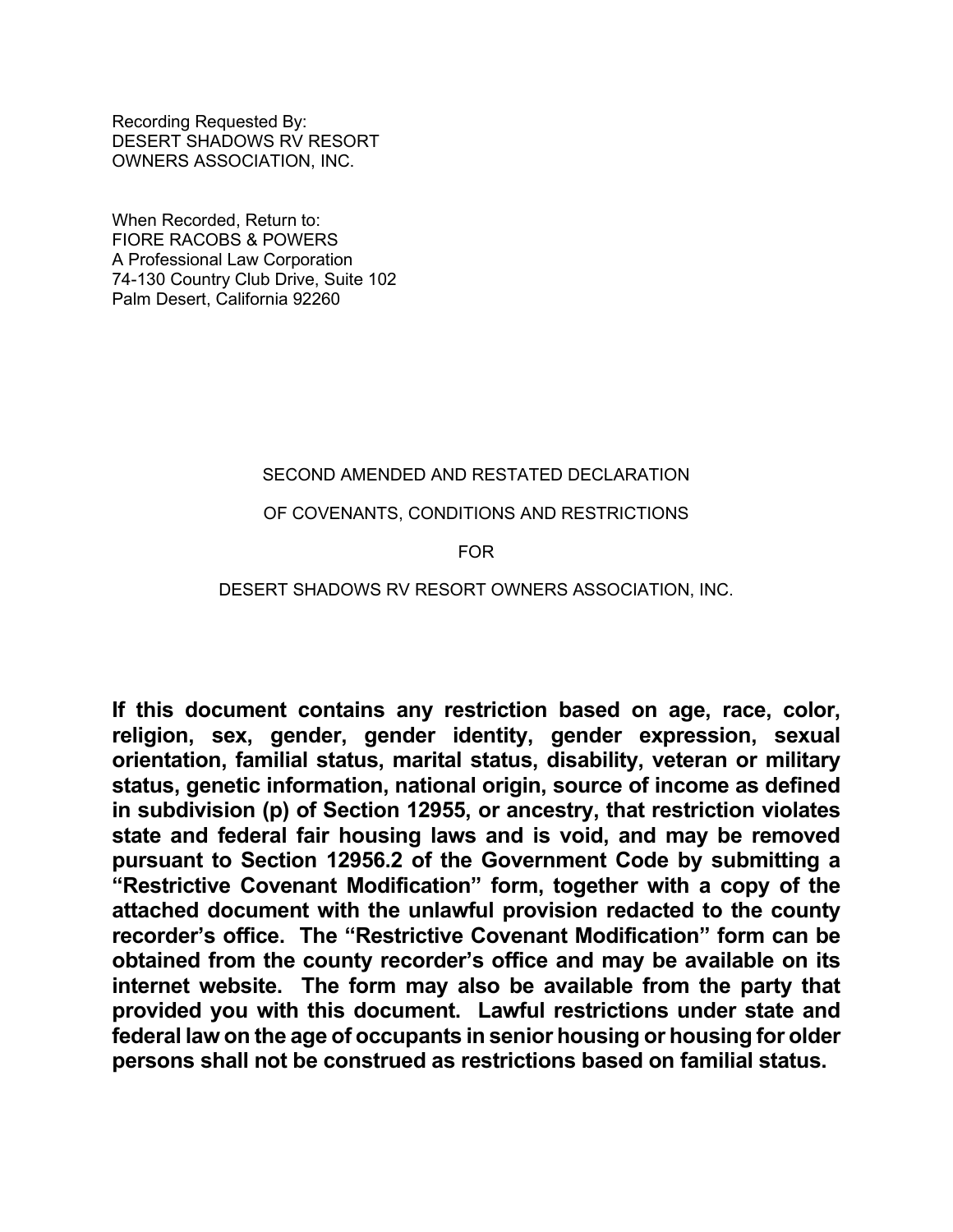# **TABLE OF CONTENTS**

## Page

| <b>PREAMBLE</b>  |                    |
|------------------|--------------------|
| <b>RECITALS</b>  |                    |
| <b>ARTICLE I</b> |                    |
| 1.1.             |                    |
| 1.2.             |                    |
| 1.3.             |                    |
| 1.4.             |                    |
| 1.5.             |                    |
| 1.6.             |                    |
| 1.7.             |                    |
| 1.8.             |                    |
| 1.9.             |                    |
| 1.10.            |                    |
| 1.11.            |                    |
| 1.12.            |                    |
| 1.13.            | $"County" \dots 3$ |
| 1.14.            |                    |
| 1.15.            |                    |
|                  |                    |
| 1.17.            |                    |
| 1.18.            |                    |
| 1.19.            |                    |
| 1.20.            |                    |
| 1.21.            |                    |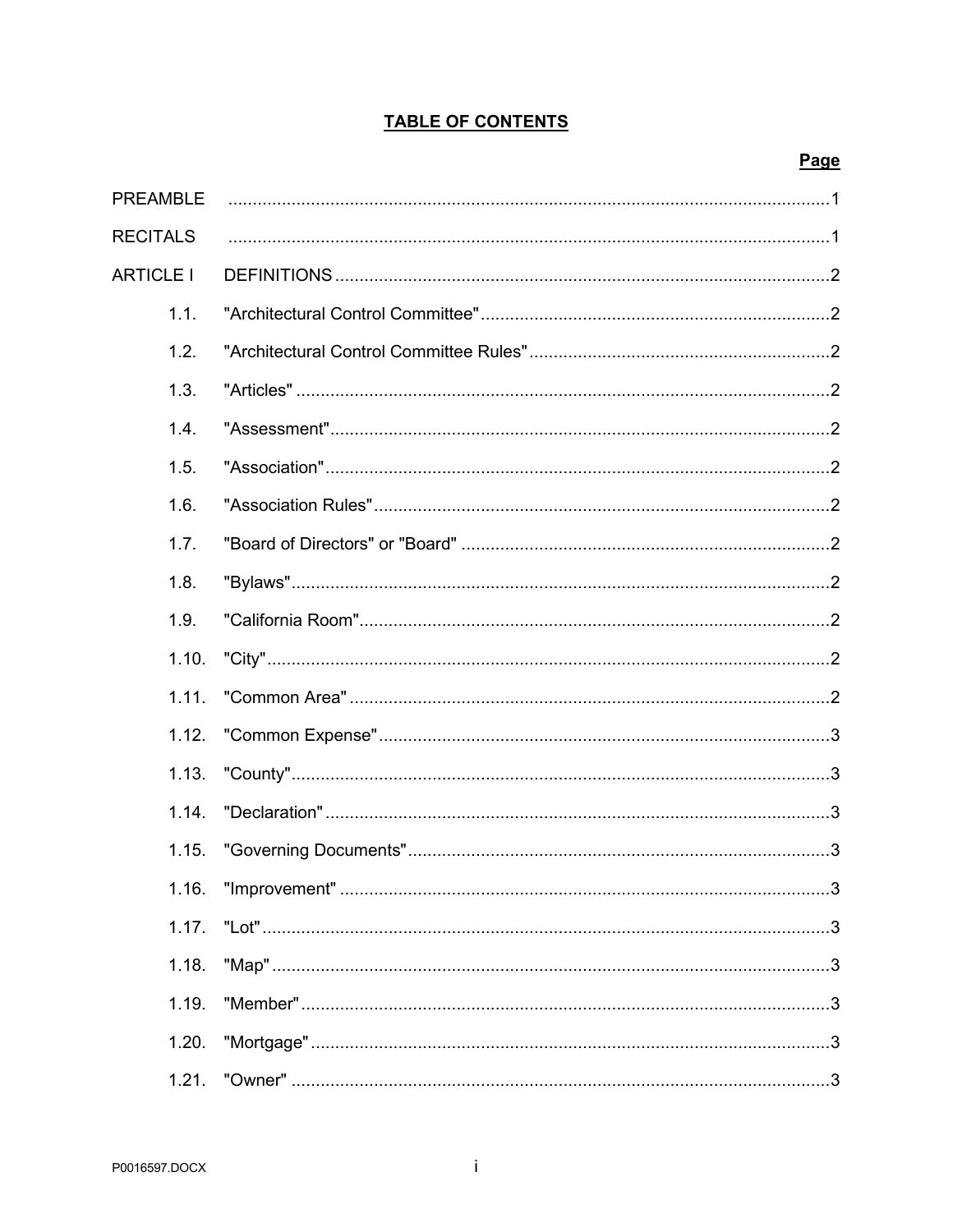|                    | 1.22. |                                            |  |
|--------------------|-------|--------------------------------------------|--|
|                    | 1.23. |                                            |  |
|                    | 1.24. |                                            |  |
|                    | 1.25. |                                            |  |
|                    | 1.26. |                                            |  |
|                    | 1.27. |                                            |  |
|                    | 1.28. |                                            |  |
|                    | 1.29. |                                            |  |
|                    | 1.30. |                                            |  |
|                    | 1.31. |                                            |  |
|                    | 1.32. |                                            |  |
|                    | 1.33. |                                            |  |
| <b>ARTICLE II</b>  |       | PROPERTY RIGHTS AND OBLIGATIONS OF OWNERS4 |  |
|                    |       |                                            |  |
|                    | 2.1.  |                                            |  |
|                    | 2.2.  |                                            |  |
|                    | 2.3.  |                                            |  |
|                    | 2.4.  |                                            |  |
|                    | 2.5.  |                                            |  |
| <b>ARTICLE III</b> |       |                                            |  |
|                    | 3.1.  |                                            |  |
|                    | 3.2.  |                                            |  |
|                    | 3.3.  |                                            |  |
|                    | 3.4.  |                                            |  |
|                    | 3.5.  |                                            |  |
|                    | 3.6.  |                                            |  |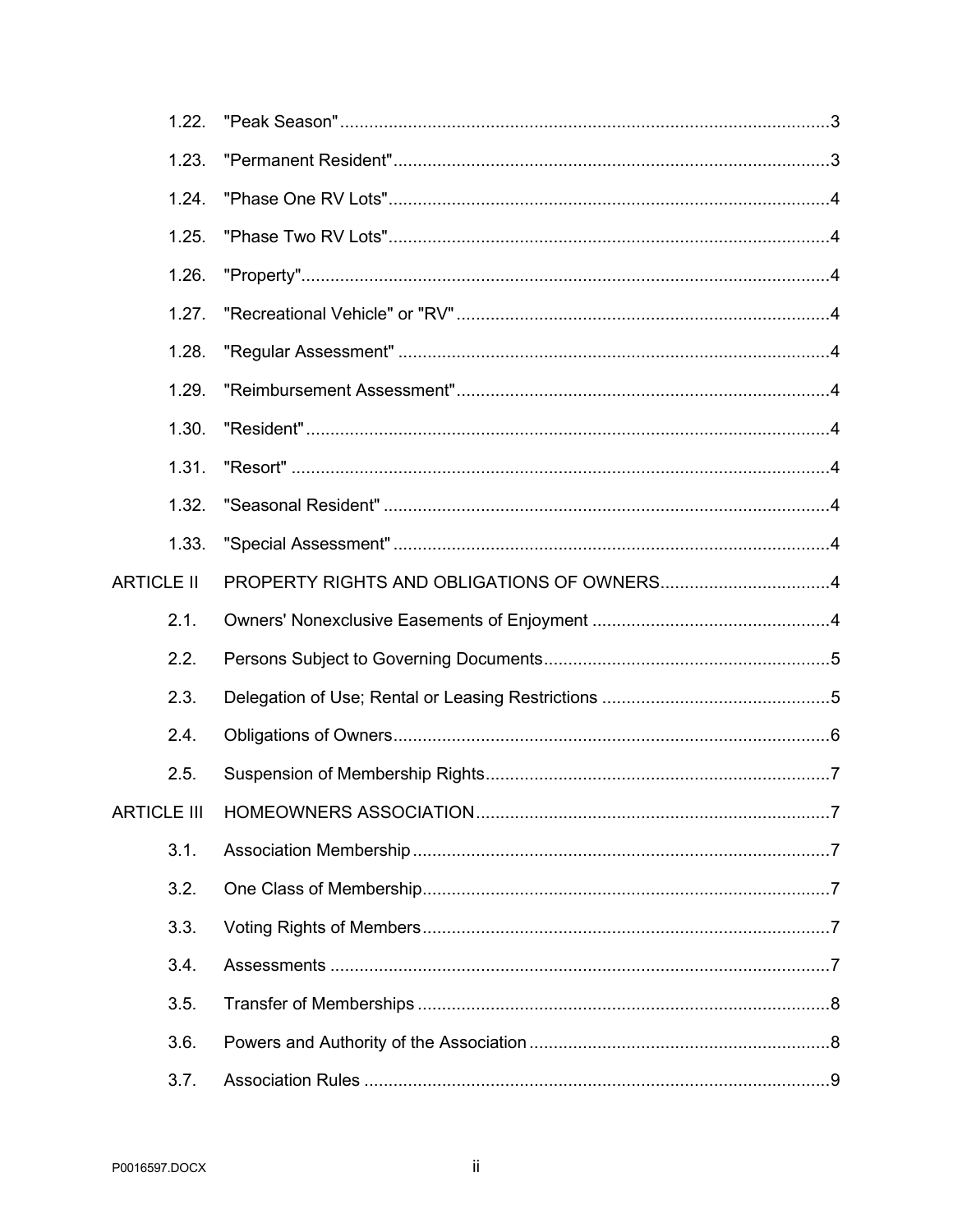| 3.8.              |                                                          |  |
|-------------------|----------------------------------------------------------|--|
| 3.9.              |                                                          |  |
| 3.10.             |                                                          |  |
| <b>ARTICLE IV</b> |                                                          |  |
| 4.1.              |                                                          |  |
| 4.2.              |                                                          |  |
| 4.3.              |                                                          |  |
| 4.4.              |                                                          |  |
| 4.5.              |                                                          |  |
| 4.6.              |                                                          |  |
| 4.7.              | Exemption of Certain of the Property from Assessments 14 |  |
| 4.8.              |                                                          |  |
| 4.9.              |                                                          |  |
|                   |                                                          |  |
| 4.10.             |                                                          |  |
| 4.11.             |                                                          |  |
| 4.12.             |                                                          |  |
| 4.13.             |                                                          |  |
| 4.14.             |                                                          |  |
| <b>ARTICLE V</b>  |                                                          |  |
| 5.1.              |                                                          |  |
| 5.2.              |                                                          |  |
| 5.3.              |                                                          |  |
| 5.4.              |                                                          |  |
| 5.5.              |                                                          |  |
| 5.6.              |                                                          |  |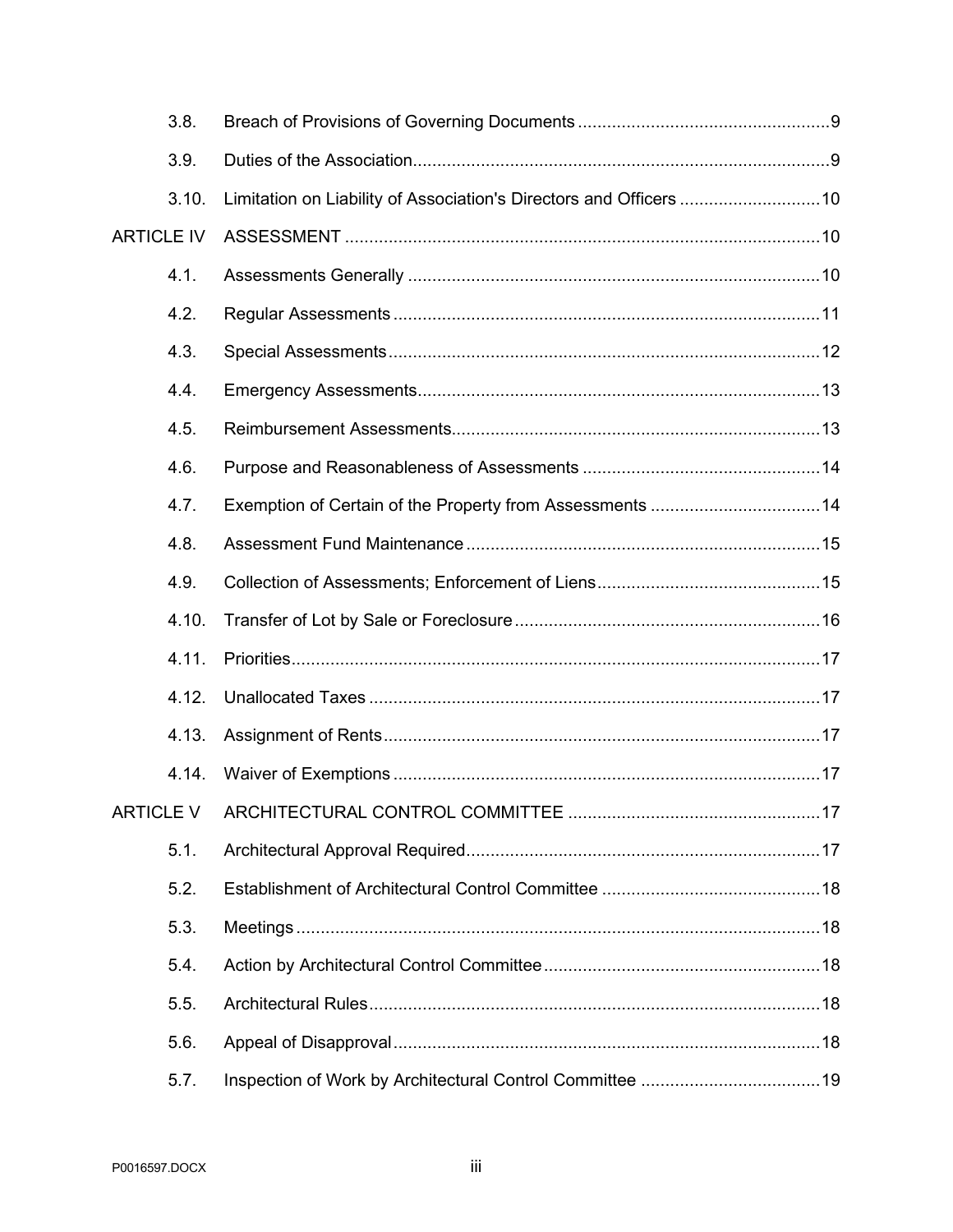| 5.8.              |  |
|-------------------|--|
| 5.9.              |  |
| 5.10.             |  |
| 5.11.             |  |
| 5.12.             |  |
| <b>ARTICLE VI</b> |  |
| 6.1.              |  |
| 6.2.              |  |
| 6.3.              |  |
| 6.4.              |  |
| 6.5.              |  |
| 6.6.              |  |
| 6.7.              |  |
| 6.8.              |  |
| 6.9.              |  |
| 6.10.             |  |
| 6.11.             |  |
| 6.12.             |  |
| 6.13.             |  |
| 6.14.             |  |
| 6.15.             |  |
| 6.16.             |  |
| 6.17.             |  |
| 6.18.             |  |
| 6.19.             |  |
| 6.20.             |  |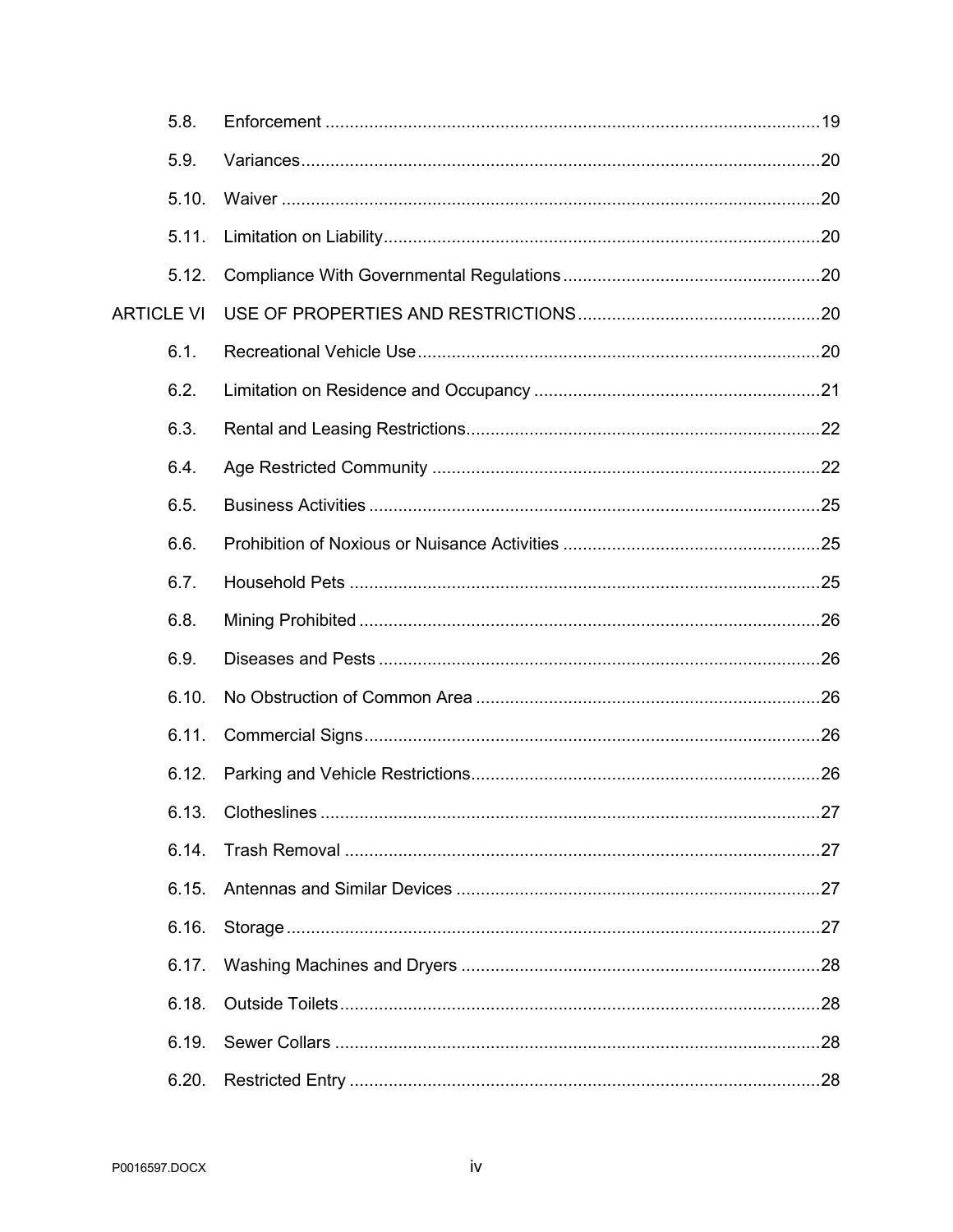|                   | 6.21.              | Dilapidated and Unsightly Vehicles Prohibited and Subject to Removal28 |  |
|-------------------|--------------------|------------------------------------------------------------------------|--|
|                   | 6.22.              |                                                                        |  |
|                   | 6.23.              |                                                                        |  |
|                   | 6.24.              |                                                                        |  |
|                   | 6.25.              |                                                                        |  |
|                   | 6.26.              |                                                                        |  |
|                   | <b>ARTICLE VII</b> |                                                                        |  |
|                   | 7.1.               |                                                                        |  |
|                   | 7.2.               |                                                                        |  |
|                   | 7.3.               |                                                                        |  |
|                   |                    |                                                                        |  |
|                   | 8.1.               |                                                                        |  |
|                   | 8.2.               |                                                                        |  |
|                   | 8.3.               |                                                                        |  |
|                   | 8.4.               |                                                                        |  |
|                   | 8.5.               |                                                                        |  |
| <b>ARTICLE IX</b> |                    |                                                                        |  |
|                   | 9.1.               |                                                                        |  |
|                   |                    |                                                                        |  |
|                   | 9.3.               |                                                                        |  |
|                   | 9.4.               |                                                                        |  |
|                   | 9.5.               |                                                                        |  |
|                   | 9.6.               |                                                                        |  |
| <b>ARTICLE X</b>  |                    |                                                                        |  |
|                   | 10.1.              | Destruction; Proceeds Exceed 90% of the Reconstruction Cost 33         |  |
|                   | 10.2.              | Destruction; Proceeds Less Than 90% of the Reconstruction Cost34       |  |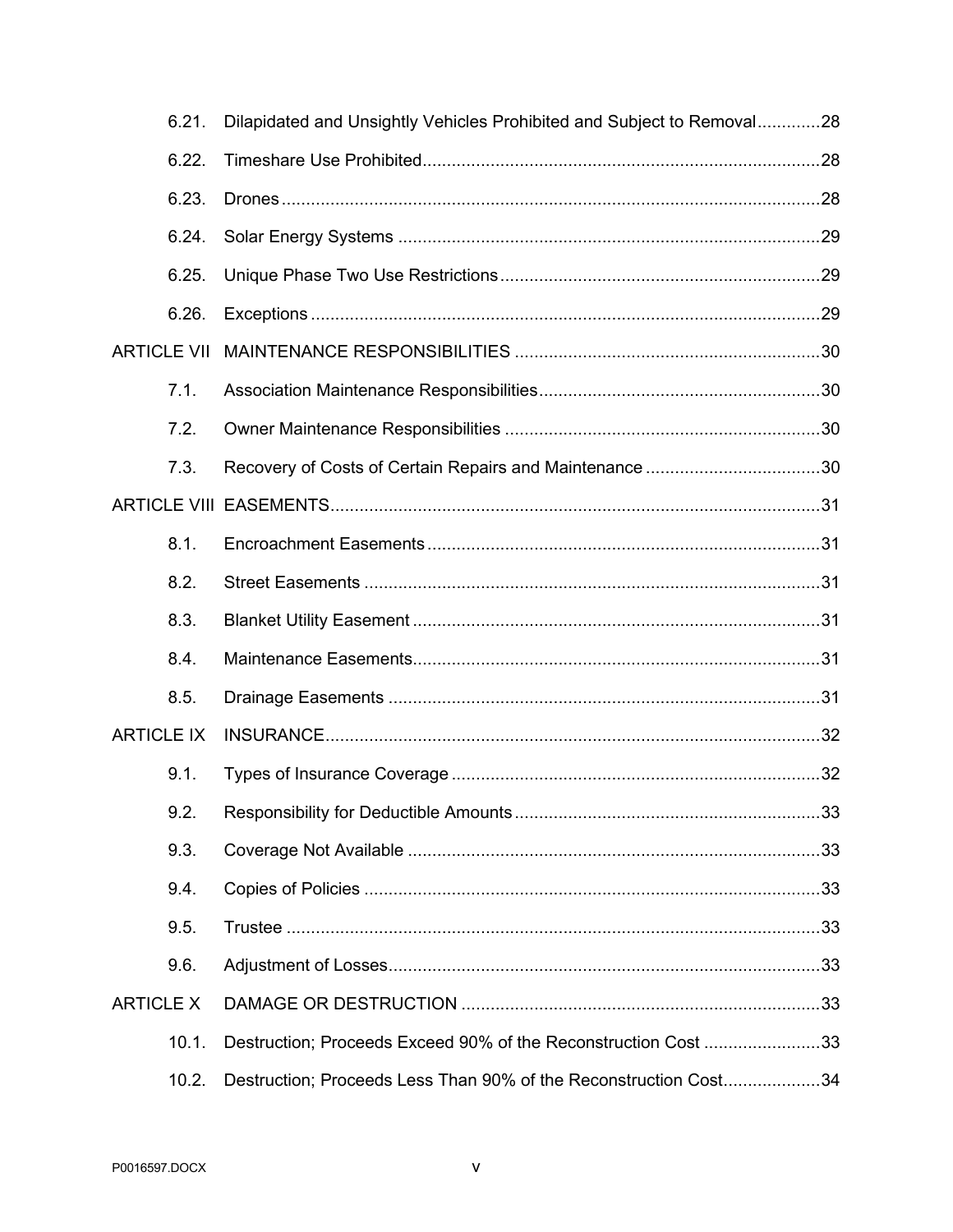|                   | 10.3.              |                                                                          |  |
|-------------------|--------------------|--------------------------------------------------------------------------|--|
|                   | 10.4.              |                                                                          |  |
|                   | 10.5.              |                                                                          |  |
| <b>ARTICLE XI</b> |                    |                                                                          |  |
|                   | 11.1.              |                                                                          |  |
|                   | <b>ARTICLE XII</b> |                                                                          |  |
|                   | 12.1.              |                                                                          |  |
|                   | 12.2.              |                                                                          |  |
|                   | 12.3.              |                                                                          |  |
|                   | 12.4.              |                                                                          |  |
|                   | 12.5.              |                                                                          |  |
|                   | 12.6.              |                                                                          |  |
|                   |                    |                                                                          |  |
|                   | 13.1.              |                                                                          |  |
|                   | 13.2.              |                                                                          |  |
|                   | 13.3.              |                                                                          |  |
|                   |                    |                                                                          |  |
|                   | 141                |                                                                          |  |
|                   |                    |                                                                          |  |
|                   | 14.3.              |                                                                          |  |
|                   |                    |                                                                          |  |
|                   | 15.1.              |                                                                          |  |
|                   | 15.2.              |                                                                          |  |
|                   | 15.3.              |                                                                          |  |
|                   | 15.4.              | Loans to Facilitate Resale of a Lot After Foreclosure or Deed in Lieu of |  |
|                   | 15.5.              |                                                                          |  |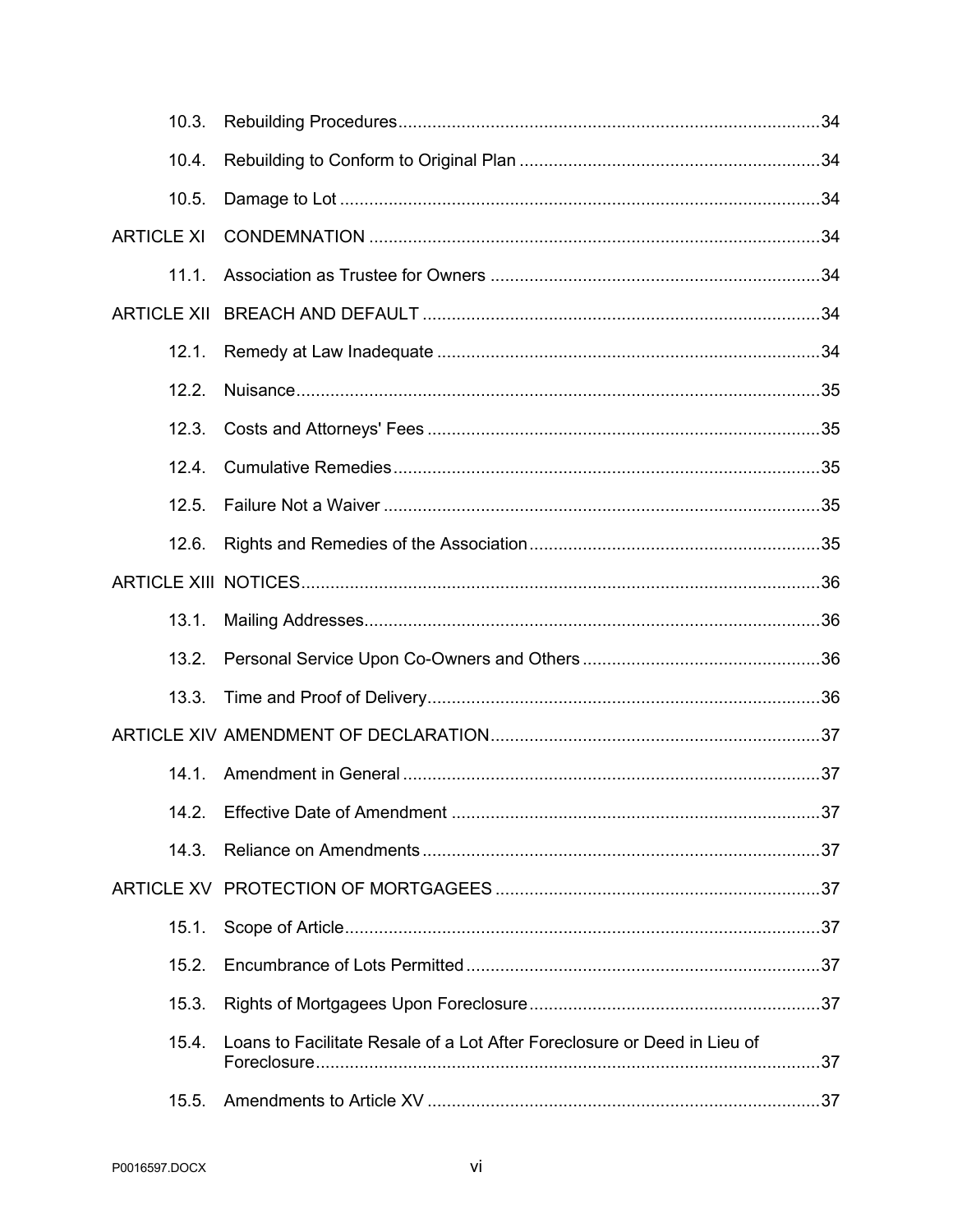| 15.6. |  |
|-------|--|
| 157   |  |
| 15.8. |  |
|       |  |
|       |  |
|       |  |
|       |  |
|       |  |
|       |  |
| 16.4. |  |
|       |  |
|       |  |
|       |  |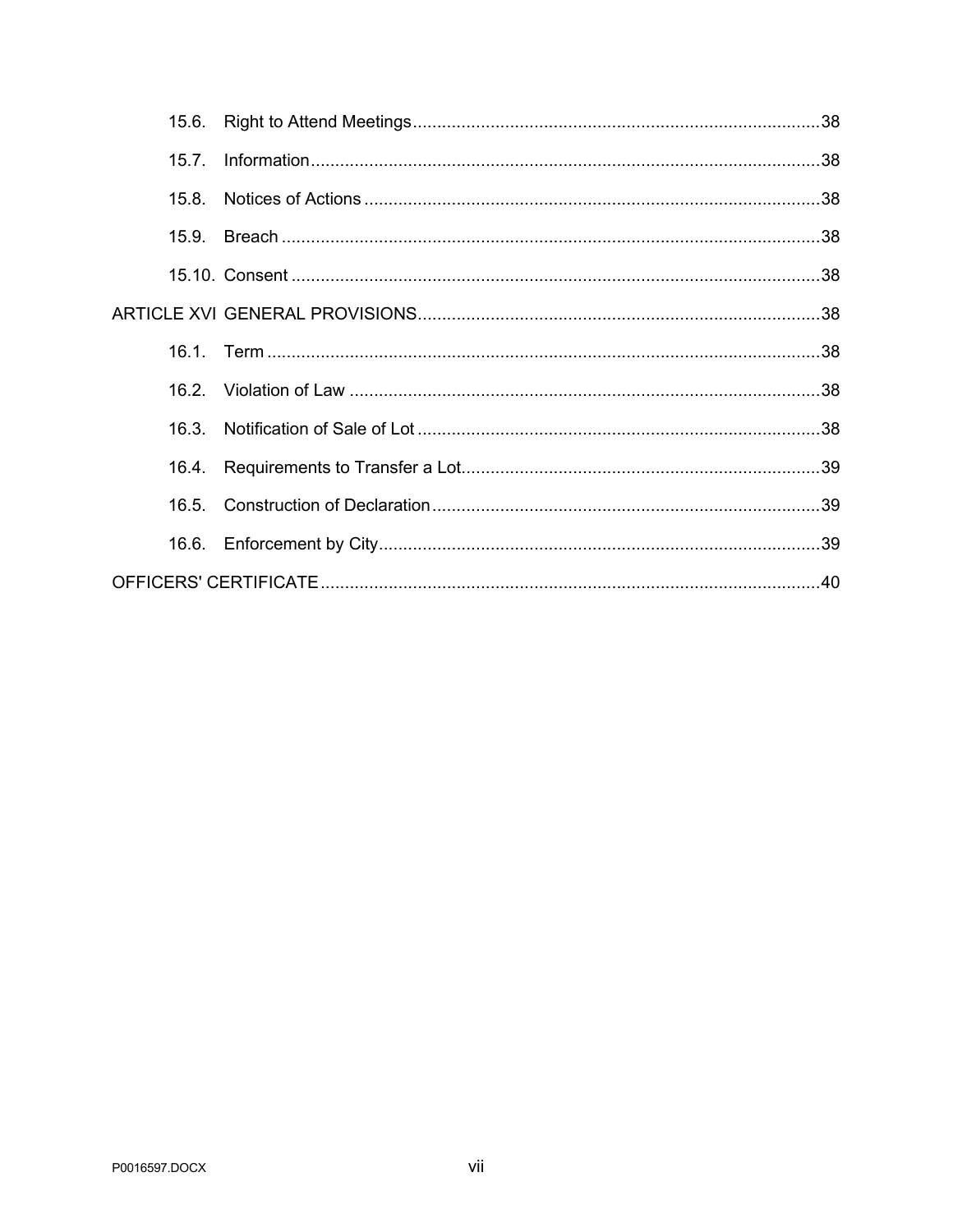#### SECOND AMENDED AND RESTATED DECLARATION OF COVENANTS, CONDITIONS AND RESTRICTIONS FOR DESERT SHADOWS RV RESORT OWNERS ASSOCIATION, INC.

This Amended and Restated Declaration of Covenants, Conditions and Restrictions for Desert Shadows RV Resort Owners Association, Inc., is made on the day and year written below by Desert Shadows RV Resort Owners Association, Inc., a California nonprofit mutual benefit corporation ("Declarant"), with reference to the following Recitals:

#### **RECITALS**

A. Declarant is a homeowners association whose Members are the Owners of all the residential Lots within that certain real property in the City of Cathedral City, County of Riverside, State of California, more particularly described as:

> All of the real property legally described as Tract No. 19340-1, as per Map recorded on March 29, 1984, in Book 138, Pages 82 through 86 of Maps, inclusive, in the Office of the County Recorder, Riverside County, California.

> All of the real property legally described as Tract No. 22142, as per Map recorded on June 11, 1987, in Book 169, Pages 76 through 80, inclusive, of Maps, in the Office of the County Recorder, Riverside County, California.

B. The Property was originally developed as a planned development as defined in Civil Code section 4125, and consists of 460 residential Lots and Common Area. Ownership of the Property is currently, subject to the covenants, conditions, restrictions, rights, reservations, easements, equitable servitudes, liens and charges set forth in the Restated Declaration of Covenants, Conditions and Restrictions, recorded on February 17, 2006, as Instrument No. 2006- 0119710, in the Official Records of Riverside County, California ("Restated Declaration"). Prior to the Restated Declaration, the Property was subject to the covenants, conditions, restrictions, rights, reservations, easements, equitable servitudes, liens and charges set forth in the Declaration of Establishment of Covenants, Conditions and Restrictions for Desert Shadows RV Owners Association, Inc., recorded on April 5, 1984, as Instrument No. 69843, as amended by a First Amendment, recorded on June 30, 1989, as Instrument No. 217188, all in the Official Records of Riverside County, California ("Original Declaration").

C. Declarant Association now desires to amend and restate the Restated Declaration and replace it in its entirety with this Declaration. Declarant further desires that, on recordation of this Declaration, the Property shall be subject to the covenants, conditions, restrictions, rights, reservations, easements, equitable servitudes, liens and charges, contained in this Declaration, and that this Declaration take the place of and relate back in time to the recording of the Restated Declaration.

D. Article X, Section 2, of the Restated Declaration provides that it may be amended by the vote or written assent of not less than sixty percent (60%) of all Owners. The undersigned President and Secretary of the Association certify that, to the best of their knowledge, the affirmative vote of at least the required number of Owners has been obtained.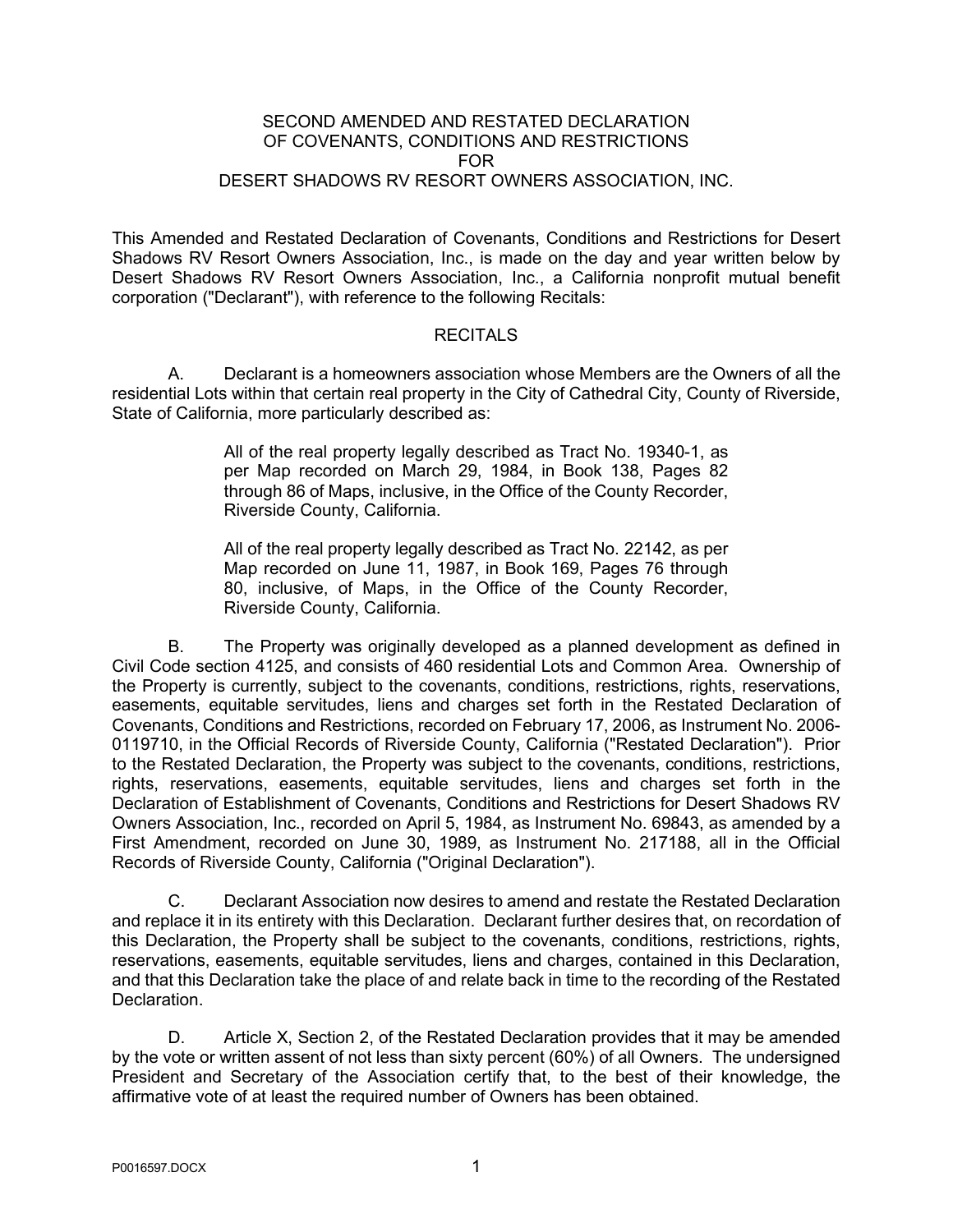E. Declarant hereby declares that all of the Property is and shall continue to be held, conveyed, hypothecated, encumbered, leased, rented, used, occupied, and improved subject to the declarations, limitations, covenants, conditions, restrictions, reservations, rights, and easements set forth in this Declaration, and as may be amended from time to time, all of which are declared and agreed to be in furtherance of a plan established for the purpose of enhancing and perfecting the value, desirability, and attractiveness of the Property. All provisions of this Declaration shall constitute covenants running with the land and enforceable equitable servitudes upon the Property, and shall be binding on and for the benefit of all of the Property and all parties having or acquiring any right, title, or interest in all or any part of the Property, including the heirs, executors, administrators, and assigns of these parties and all subsequent Owners and lessees of all or any part of a Lot.

## ARTICLE I

## **DEFINITIONS**

1.1. "Architectural Control Committee" means the committee created in accordance with Article V of this Declaration.

1.2. "Architectural Control Committee Rules" means the rules adopted by the Board and Architectural Control Committee pursuant to Sections 3.7 and 5.6 of this Declaration.

1.3. "Articles" means the Articles of Incorporation of Desert Shadows RV Resort Owners Association, Inc., which are filed in the Office of the California Secretary of State, as such Articles may be amended from time to time.

1.4. "Assessment" means any Regular, Special or Reimbursement Assessment made or assessed by the Association against an Owner and his or her Lot in accordance with the provisions of Article IV of this Declaration.

1.5. "Association" means Desert Shadows RV Resort Owners Association, Inc., a California nonprofit mutual benefit corporation, its successors and assigns. The Association is an "association" as defined in California Civil Code section 4080.

1.6. "Association Rules" means the rules, regulations and policies adopted by the Board of Directors of the Association, pursuant to Section 3.7 of this Declaration, as the same may be in effect from time to time.

1.7. "Board of Directors" or "Board" means the Board of Directors of the Association.

1.8. "Bylaws" means the Second Amended and Restated Bylaws of the Association.

1.9. "California Room" means an added room structurally connected to a park model RV, constructed with design standards established by the Architectural Control Committee and/or the Board, and in compliance with the requirements of the City and County building and safety codes. Where applicable, the term "RV" shall include the California Room.

1.10. "City" means the City of Cathedral City and its various departments, divisions, employees and representatives.

1.11. "Common Area" means the entire Property except all Lots.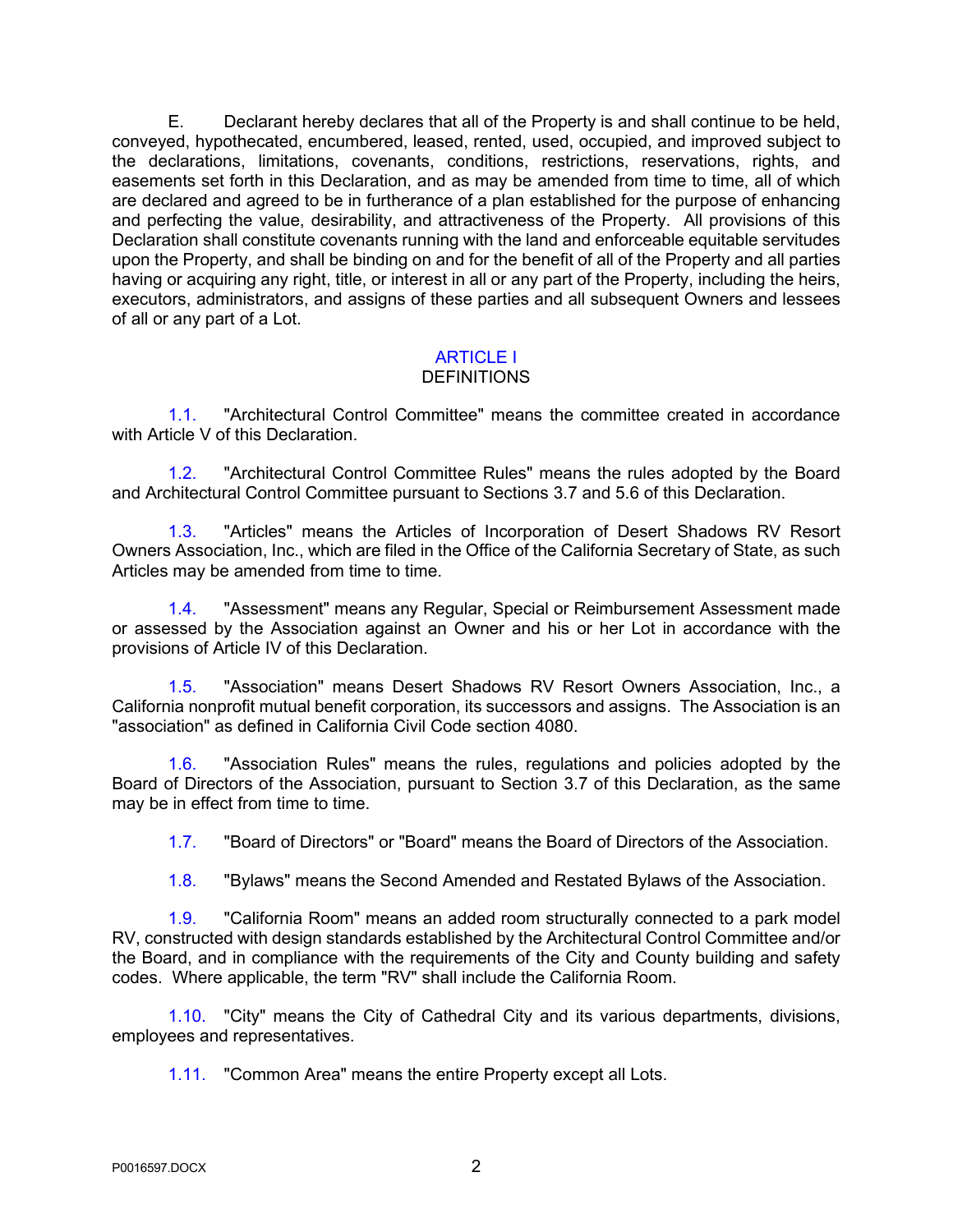1.12. "Common Expense" means any use of Association funds authorized by Article IV of this Declaration and includes, without limitation: (a) all expenses or charges incurred by or on behalf of the Association in carrying out its management, maintenance and administration responsibilities; (b) all expenses or charges reasonably incurred to procure insurance or bonds for the protection of the Association and its Board of Directors; (c) any amounts reasonably necessary to fund reserves for maintenance, repair and replacement of the Common Areas and for nonpayment of any Assessments; and (d) any other funds necessary to defray the costs and expenses incurred by the Association in the performance of its functions or in the proper discharge of the responsibilities of the Board for the common benefit of the Owners as provided in the Governing Documents.

1.13. "County" means the County of Riverside, State of California, and its various departments, divisions, employees and representatives.

1.14. "Declaration" means this instrument, as it may be amended from time to time. The "Original Declaration" means and refers to the document referenced in the Recitals of this Declaration, together with all amendments and annexations thereto. The "Restated Declaration" means and refers to the document referenced in the Recitals of this Declaration, together with all amendments and annexations thereto.

1.15. "Governing Documents" is a collective term that means and refers to this Declaration, the Articles, the Bylaws, and the Association Rules.

1.16. "Improvement" means any exterior modification or alteration to the basic Lot, including the RV. In no event shall the term "Improvement" be interpreted to include projects that are restricted to the interior of any RV.

1.17. "Lot" means any of the four hundred and sixty (460) residential Lots within the Property. When appropriate within the context of this Declaration, the term "Lot" shall also include the Recreational Vehicle and other improvements constructed or to be constructed on a Lot.

1.18. "Map" means the subdivision maps referenced in Recital A of this Declaration.

1.19. "Member" means every person or entity who holds a membership in the Association.

1.20. "Mortgage" means any mortgage or deed of trust or other conveyance of a Lot to secure the performance of an obligation, which conveyance will be reconveyed upon the completion of such performance. The term "Deed of Trust" or "Trust Deed" when used shall be synonymous with the term "Mortgage." "Mortgagee" shall refer to a beneficiary under a Deed of Trust or Trust Deed, as well as to a mortgagee in the conventional sense.

1.21. "Owner" means any person, firm, corporation or other entity in which title to a Lot is vested as shown by the official records of the Office of the County Recorder. This term shall not be construed to include those persons holding title as security for the performance of an obligation other than sellers under executory contracts of sale.

1.22. "Peak Season" means the period of time from October 1 through April 30.

1.23. "Permanent Resident" means any person who stays overnight in the Resort for one or more nights in more than nine (9) months in any calendar year.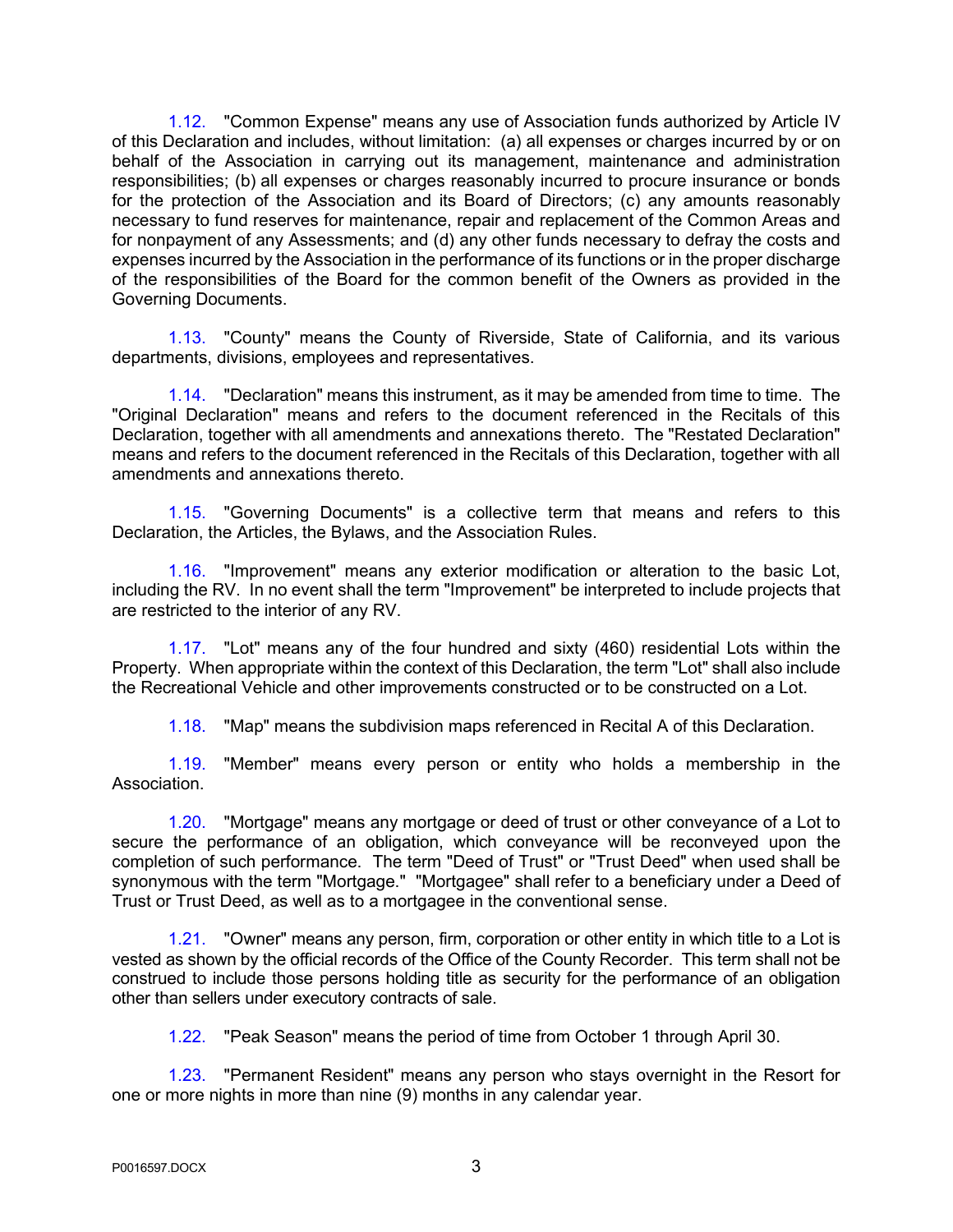1.24. "Phase One RV Lots" means Lots 1 through 249, as set forth on the Map for Tract No. 19340-1, as described in more detail in Recital A of this Declaration, which are commonly known as Lots 1 through 249 of the Resort.

1.25. "Phase Two RV Lots" means Lots 1 through 211, as set forth on the Map for Tract No. 22142, as described in more detail in Recital A of this Declaration, which are commonly known as Lots 250 through 460 of the Resort. Phase Two Lots are further broken down into Lots where park models may be kept ("Phase Two Park Model RV Lots") and those where park models are not permitted ("Phase Two Non-Park Model RV Lots"). The Phase Two Park Model RV Lots are commonly known as Lots 301 through 371 and Lot 400. The Phase Two Non-Park Model RV Lots are commonly known as Lots 250 through 300, Lots 372 through 399, and Lots 401 through 460.

1.26. "Property" means all parcels of real property described in Recital "A" of this Declaration, together with all buildings, structures, utilities, recreational facilities, and other improvements located thereon, and all appurtenances thereto.

1.27. "Recreational Vehicle" or "RV" means a towable travel trailer, a park model, a park trailer, a fifth wheel trailer, a motorized recreational vehicle or such other types of recreational vehicles, excluding truck/camper and tent trailers, as may be designated by the Board.

1.28. "Regular Assessment" means an Assessment levied on an Owner and his or her Lot, in accordance with Section 4.2 of this Declaration.

1.29. "Reimbursement Assessment" means an Assessment levied on an Owner and his or her Lot, in accordance with Section 4.5 of this Declaration.

1.30. "Resident" means any person who stays overnight in the Resort for more than thirty (30) days in any calendar year, which period of time need not be consecutive for it to count towards the total of thirty (30) days in any calendar year.

1.31. "Resort" means the RV park commonly known as Desert Shadows RV Resort, located in Cathedral City, California.

1.32. "Seasonal Resident" means any Resident who stays overnight in the Resort only during Peak Season.

1.33. "Special Assessment" means an Assessment levied on an Owner and his or her Lot, in accordance with Section 4.3 of this Declaration.

## ARTICLE II

## PROPERTY RIGHTS AND OBLIGATIONS OF OWNERS

2.1. Owners' Nonexclusive Easements of Enjoyment. Every Owner shall have the rights and easements of enjoyment in and to the Common Areas, including ingress and egress to and from his or her Lot, which shall be appurtenant to and shall pass with the title to every Lot, subject to the following rights and restrictions:

(a) The right of the Association to assign, rent, license, lease, charge reasonable admission and other fees for, and to otherwise designate and control the use of any unassigned parking spaces within the Common Area and to charge reasonable admission and other fees or to limit the number of persons who may use any Common Area facilities.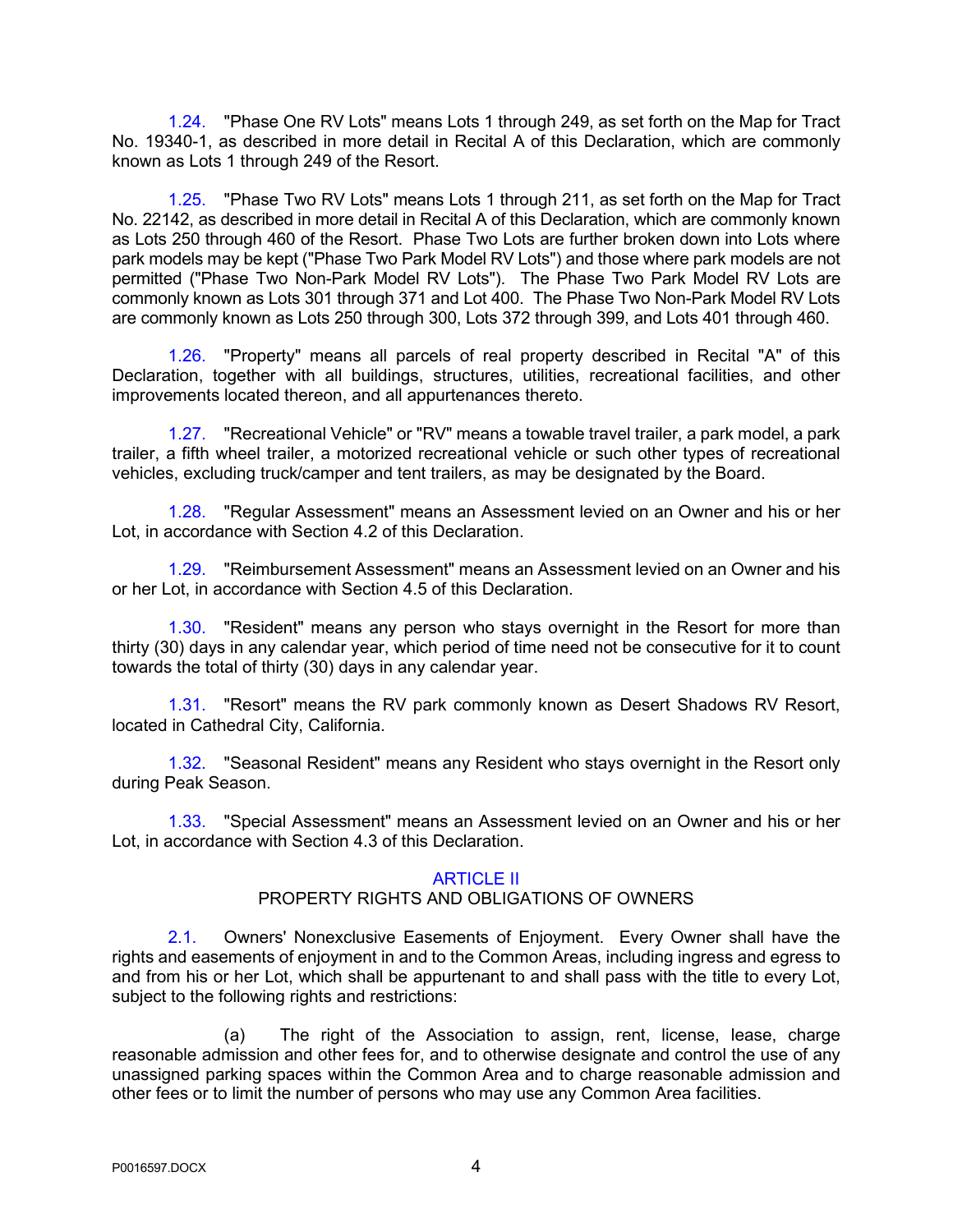(b) The right of the Association to adopt Association Rules, as provided in Section 3.7 of this Declaration, regulating the use and enjoyment of the Property for the benefit and well-being of the Owners in common. In the event of the breach of such rules or any provision of any Governing Document by any Owner or any Owner's tenant, guest or invitee, to temporarily suspend the right to use the Common Area facilities, by any Owner and/or the Owner's tenants, guests, and invitees, subject to compliance with the due process requirements of Section 12.6.

(c) The right of the Association to suspend the right to use and enjoy the Common Area facilities, and to suspend any and all services obtained through or provided by an Association bulk agreement with a third party provider (e.g., cable television, internet, and VOIP telephone service), during any period that an Owner is delinquent in the payment of Assessments to the Association.

(d) The right of the Association to borrow money for the purposes of improving, repairing, maintaining and replacing the facilities and areas within the Association's responsibility, and in aid thereof to mortgage the real or personal property of the Association.

(e) The right of the Association to dedicate, transfer, or grant easements, licenses or rights-of-way over any part of the Common Area for purposes not inconsistent with the use of the Property as an RV resort development. No dedication shall be permitted that impairs the ingress and egress to any Lot.

(f) The right of the Association to permit minor encroachments into the Common Area, so long as any such encroachment does not interfere with the reasonable enjoyment by any Owner of his or her property, and to permit any existing encroachments into the Common Area to remain.

2.2. Persons Subject to Governing Documents. All present and future Owners, tenants and occupants of Lots within the Property shall be subject to, and shall comply with, each and every provision of the Governing Documents, as the same or any of them shall be amended from time to time, unless a particular provision is specifically restricted in its application to one or more of such classes of persons (i.e., Owners, tenants, invitees, etc.). The acceptance of a deed to any Lot, the entering into a rental agreement, sublease or contract of sale with respect to any Lot, or the occupancy of any Lot shall constitute the consent and agreement of such Owner, tenant or occupant that each and all of the provisions of this Declaration, as the same or any of them may be amended from time to time, shall be binding upon said person and that said person and all persons acting by or through such person, including guests of those persons, will observe and comply with the Governing Documents.

2.3. Delegation of Use; Rental or Leasing Restrictions.

(a) Any Owner may delegate the Owner's rights to use and enjoy the Common Area to members of the Owner's family or to the Owner's tenants, lessees or contract purchasers who reside in the Owner's Lot; provided, that any rental or lease may only be for Recreational Vehicle Use, shall not be for hotel or transient occupancy, shall be for a minimum term of at least thirty (30) days, unless there is a specific exception approved by the Board, and shall be in compliance with the restrictions set forth in Section 6.3 of this Declaration. Further subletting by an Owner's lessee shall be prohibited.

During any period when a Lot has been rented or leased, the Owner-lessor, his or her family, guests and invitees shall not be entitled to use and enjoy the Common Areas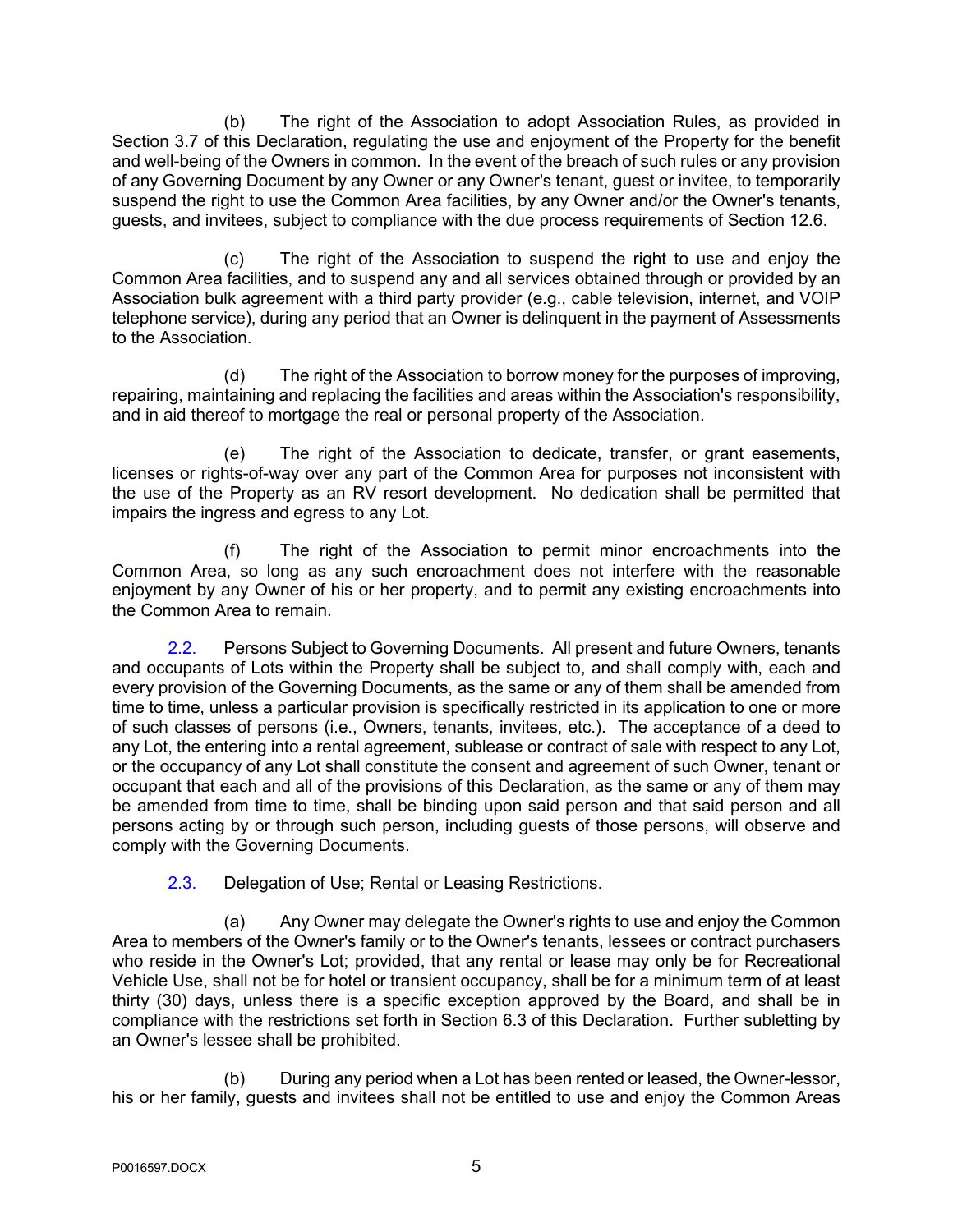(other than streets), except to the extent reasonably necessary to perform the Owner's responsibilities as a lessor of the Lot, provided that this restriction shall not apply to an Ownerlessor who is contemporaneously residing elsewhere within the Property.

(c) Any rental or lease of a Lot shall be pursuant to a written lease, a copy of which shall be filed with the Association. Each written lease shall expressly provide that it is subject to the provisions of the Governing Documents, all of which shall be deemed incorporated by reference in the lease or rental agreement. Each Owner-lessor shall provide any tenant or lessee with a current copy of all Governing Documents and shall be responsible for compliance by the Owner's tenant or lessee with all of the provisions of the Governing Documents during the tenant's/lessee's occupancy and use of the Lot.

(d) Discipline of Lessees. Subject to paragraph (d) below, in the event that any tenant or lessee fails to honor the provisions of any Governing Document, the Association shall be entitled to take such corrective action as it deems necessary or appropriate under the circumstances, which may include suspension of the tenant's privileges to use any Common Area facilities or the imposition of fines and penalties against the Owner. Any Owner who leases his or her Lot shall be responsible for assuring compliance by the lessee with the Governing Documents.

(e) Due Process Requirements for Disciplinary Action. Except for circumstances in which immediate corrective action is necessary to prevent damage or destruction to the Property or to preserve the rights of quiet enjoyment of other Owners, the Association shall have no right to initiate disciplinary action against an Owner-lessor (or the Owner's lessee or tenant) on account of the misconduct of the Owner's lessee or tenant, unless and until the following conditions have been satisfied: (i) the Association or the Association's manager has sent written notice to the Owner, detailing the nature of the lessee's or tenant's alleged infraction or misconduct and advising the Owner of his or her right to a hearing on the matter in the event the Owner believes that remedial or disciplinary action is unwarranted or unnecessary; (ii) the Owner has been given a reasonable opportunity to take corrective action on a voluntary basis or to appear at a hearing, if one is requested by the Owner; and (iii) the Owner has failed to prevent or correct the tenant's objectionable actions or misconduct. Any hearing requested hereunder shall be conducted in accordance with Section 12.6.

(f) Recoverable Costs and Expenses. In the event of (i) damage to, or destruction of, Common Areas by a tenant or lessee of the Owner of a leased Lot; or (ii) the Association incurring any costs or expenses to bring a tenant or lessee of the Owner and/or his or her Lot into compliance with any provision of the Governing Documents, the amount incurred by the Association shall be assessed and charged against such Owner as a Reimbursement Assessment.

2.4. Obligations of Owners. Owners of Lots within the Property shall be subject to the following:

(a) Contract Purchasers. A contract seller of a Lot must delegate his or her voting rights as a Member of the Association and seller's right to use and enjoy the Common Area to any contract purchaser in possession of the property subject to the contract of sale. Notwithstanding the foregoing, the contract seller shall remain liable for any default in the payment of Assessments by the contract purchaser until title to the property sold has been transferred to the purchaser.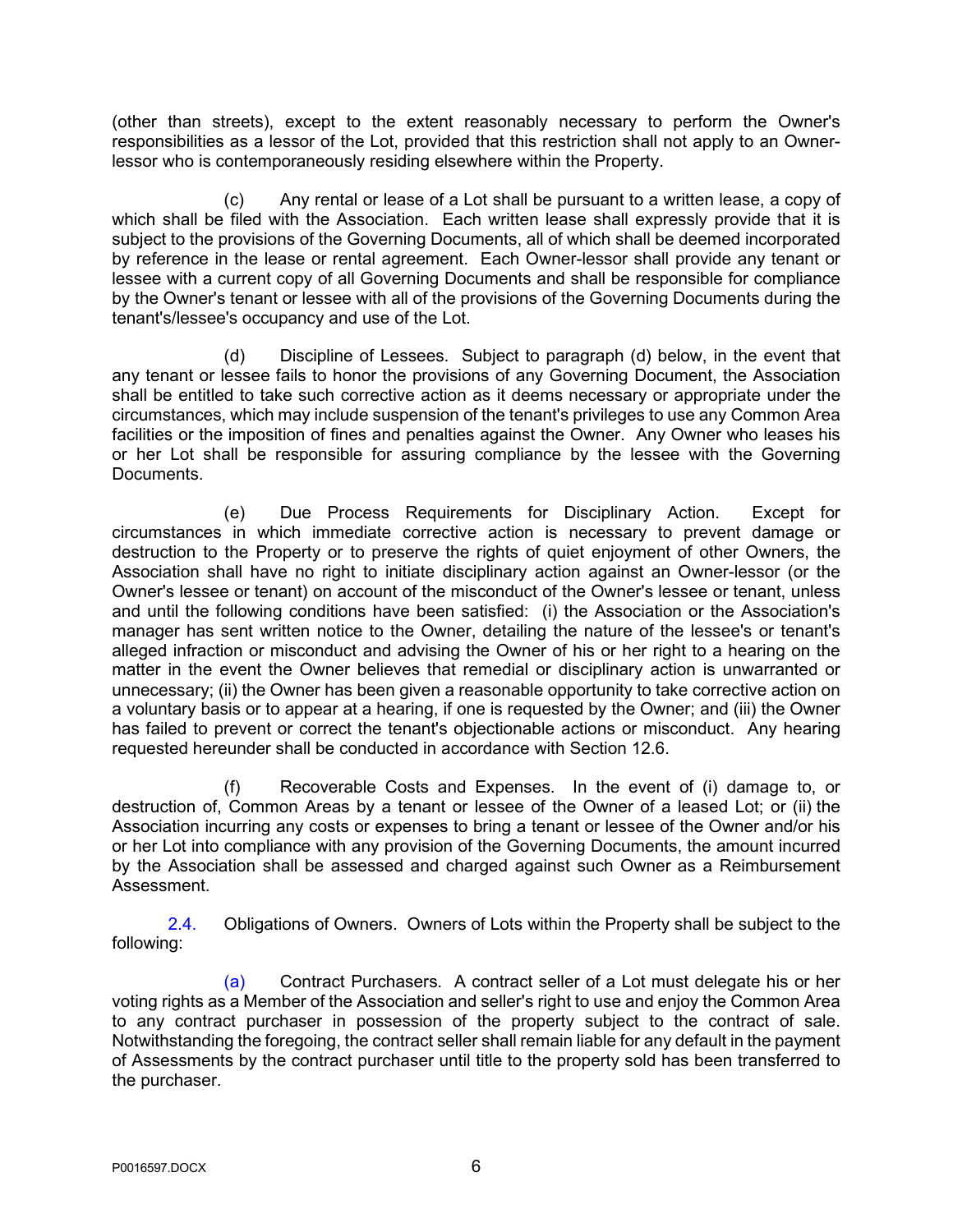(b) Assessment Payments; Rule Compliance. Each Owner shall pay when due each Regular, Special and Reimbursement Assessment levied against the Owner and his or her Lot and shall observe, comply with and abide by any and all rules and regulations set forth in, or adopted by the Association pursuant to, the Governing Documents for the purpose of protecting the interests of all Owners or protecting the Common Areas.

(c) Joint Ownership of Lots. In the event of joint ownership of any Lot, the obligations and liabilities of the multiple Owners under the Governing Documents shall be joint and several. Without limiting the foregoing, this subparagraph (c) shall apply to all obligations, duties and responsibilities of Owners as set forth in this Declaration, including, without limitation, the payment of all Assessments.

2.5. Suspension of Membership Rights. After notice and hearing, as provided in Section 12.6, the Board of Directors may suspend the rights of any Member and anyone deriving such rights and easements from any Member, for use and enjoyment of any Common Area facilities, as follows: (a) for any period during which the Member remains delinquent for the payment of any Assessments which he or she is obligated to pay; (b) for any period during which a continuing violation continues; and (c) for up to thirty (30) days for any single incident violation, with the timing of such suspension to be at the discretion of the Board. Suspension of any such rights shall not constitute a waiver or discharge of the Member's obligation to pay Assessments, as provided in this Declaration.

## **ARTICLE III** HOMEOWNERS ASSOCIATION

3.1. Association Membership. Every Owner of a Lot shall be a Member of the Association. There shall be one membership for each Lot and the membership shall be appurtenant to such Lot. Ownership of a Lot or interest in it shall be the sole qualification for membership in the Association. Each Owner shall remain a Member of the Association until his or her ownership in all Lots in the Property ceases, at which time his or her membership in the Association shall automatically cease. Persons or entities who hold an interest in a Lot merely as security for performance of an obligation are not Members until such time as the security holder comes into title to the Lot through foreclosure or deed in lieu thereof.

3.2. One Class of Membership. The Association shall have one class of membership and the rights, duties, obligations and privileges of the Members shall be as set forth in the Governing Documents.

3.3. Voting Rights of Members. Each Member of the Association shall be entitled to one vote for each Lot owned by said Member. When more than one person holds an interest in any Lot, all such persons shall be Members, although in no event shall more than one vote be cast with respect to any Lot. Fractional votes shall not be allowed, and the vote for each Lot shall be exercised, if at all, as a unit. If owners of a single Lot disagree on how their vote shall be cast, the majority interest in such Lot shall decide how to vote.

3.4. Assessments. The Association shall have the power to establish, fix and levy Assessments against the Owners of Lots within the Property and to enforce payment of such Assessments in accordance with Article IV. Any Assessments levied by the Association on its Members shall be levied in accordance with and pursuant to the provisions of this Declaration.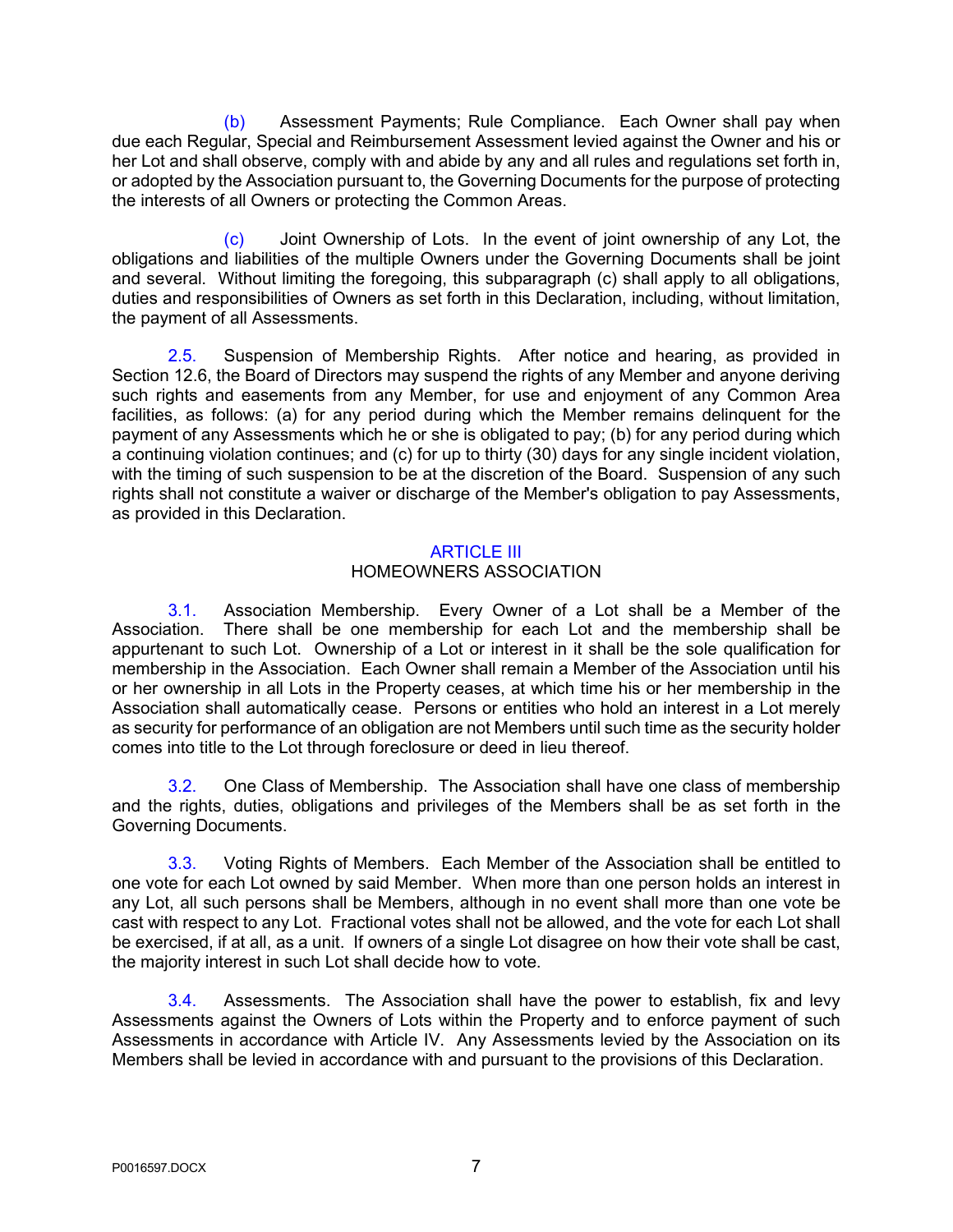3.5. Transfer of Memberships. Membership in the Association shall not be transferred, encumbered, pledged or alienated in any way, except upon the sale or encumbrance of the Lot to which it is appurtenant and then only to the purchaser. In the case of a sale, membership passes automatically to the purchaser upon recording of a deed evidencing transfer of title to the Lot. In the case of an encumbrance of such Lot, a Mortgagee does not have membership rights until he or she becomes an Owner by foreclosure or deed in lieu thereof. Tenants who are delegated rights of use, pursuant to Section 2.3, do not thereby become Members, although the tenant and members of the tenant's family shall, at all times, be subject to the provisions of all Governing Documents. Any attempt to make a prohibited transfer is void. In the event the Owner of any Lot should fail or refuse to transfer the membership registered in the Owner's name to the purchaser of his or her Lot, the Association shall have the right to record the transfer upon its books and thereupon any other membership outstanding in the name of the seller shall be null and void.

3.6. Powers and Authority of the Association.

(a) Powers Generally. The Association shall have the responsibility of managing and maintaining the Common Area and discharging the other duties and responsibilities imposed on the Association by the Governing Documents. In the discharge of such responsibilities and duties, the Association shall have all of the powers of a nonprofit mutual benefit corporation organized under the laws of the State of California in the ownership and management of its Property and the discharge of its responsibilities hereunder for the benefit of its Members, subject only to such limitations upon the exercise of such powers as are expressly set forth in the Governing Documents. The Association and its Board of Directors shall have the power to do any and all lawful things which may be authorized, required or permitted to be done under and by virtue of the Governing Documents, and to do and perform any and all acts which may be necessary or proper for, or incidental to, the exercise of any of the express powers of the Association for the peace, health, comfort, safety or general welfare of the Owners, including contracting with a professional manager to carry out regular repairs, maintenance duties, assessment collections, governing document enforcement activities, and any other such duties as specified by the Board of Directors. The specific powers of the Association and the limitations thereon shall be as set forth in the Bylaws.

(b) Association's Limited Right of Entry. The Association and/or its agents shall have the right, when necessary, to enter any Lot to perform the Association's obligations under this Declaration, including (i) obligations to enforce the architectural and land use restrictions contained in this Declaration; (ii) any obligations with respect to construction, maintenance and repair of adjacent Common Area; or (iii) to make necessary repairs that an Owner has failed to perform which, if left undone, will pose a threat to, or cause an unreasonable interference with, Association property or the Owners in common, or which have resulted in the Lot not having been maintained in a neat and attractive condition, to the reasonable satisfaction of the Architectural Control Committee.

The Association's rights of entry under this subparagraph (b) shall be immediate in case of an emergency originating in or threatening the Lot or Recreational Vehicle where entry is required, or any adjoining Lots, Recreational Vehicles or Common Area, and the Association's work may be performed under such circumstances whether or not the Owner or his or her tenant is present. In all nonemergency situations, the Association or its agents shall furnish the Owner or his or her tenant with at least forty-eight (48) hours' written notice of its intent to enter the Lot, specifying the purpose and scheduled time of such entry and shall make every reasonable effort to perform its work and schedule its entry in a manner that respects the privacy of the persons occupying the Recreational Vehicle located on the Lot.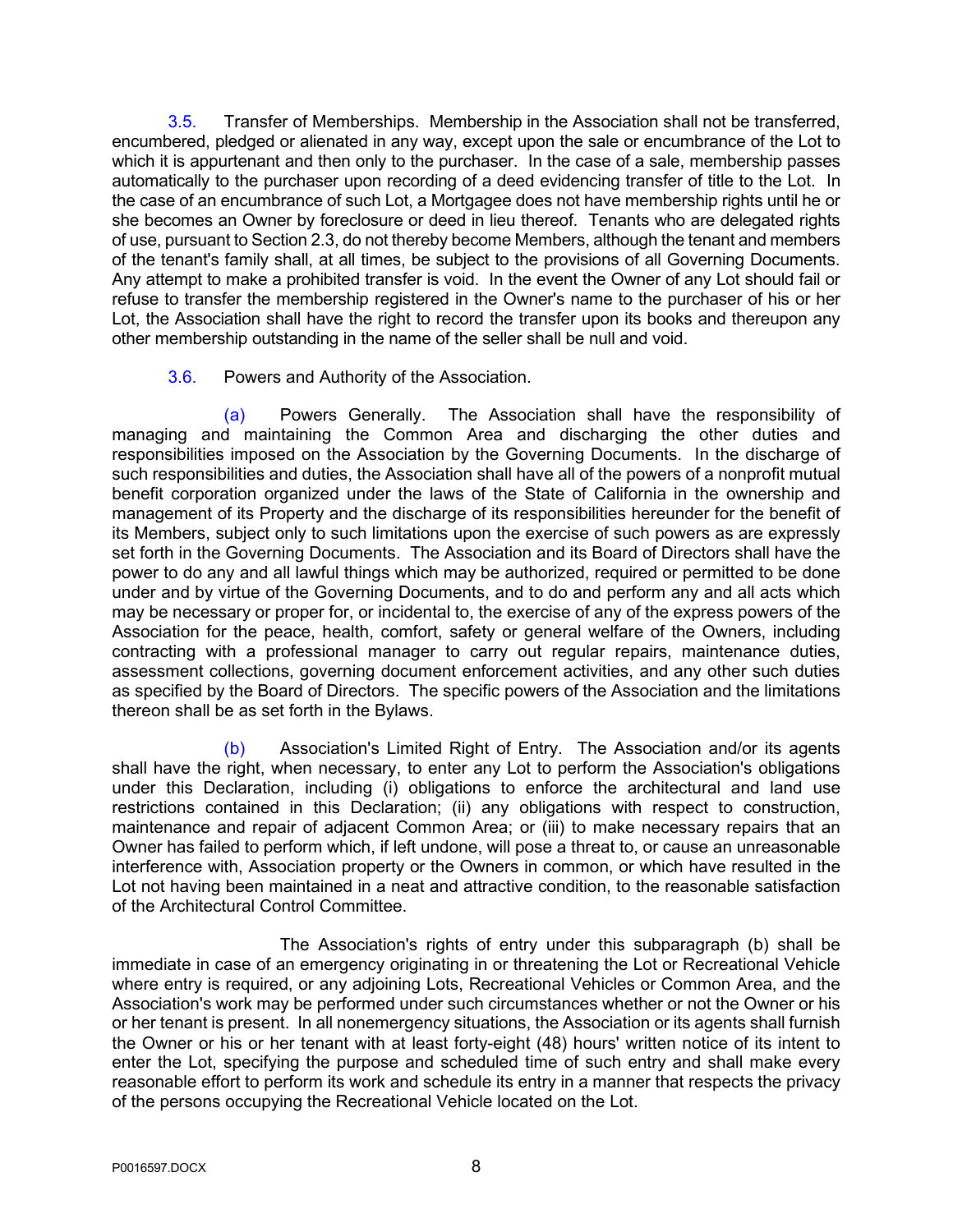(c) Association as Attorney in Fact for Owners. Without limiting the generality of the foregoing, the Association is hereby irrevocably appointed as the attorney in fact for the Owners of each and every Lot to (i) manage, control and deal with the interest of such Owners in the Common Area so as to permit the Association to fulfill all of its duties and obligations hereunder and to exercise all of its rights hereunder; (ii) deal with the Property upon its destruction or obsolescence as hereinafter provided; and (iii) deal with and handle insurance and insurance proceeds, as provided in Article IX, and condemnation and condemnation awards, as provided in Article XI. The acceptance by any person or entity of any interest in any Lot shall constitute an appointment of the Association as the Owner's attorney in fact, as provided above.

(d) Association's Right to Grant Easements. The Association, acting through the Board, may consent to or join in the grant or conveyance of easements, licenses or rights-ofway in, on or over the Common Area to any public agency, authority or utility for purposes not inconsistent with the intended use of the Property as a residential planned development project and RV resort park, and in accordance with such terms and conditions as the Board may require in order to protect the Association and the Owners. Provided, however, that the Association may grant a right of exclusive use of any part of the Common Area to an individual Owner only with the approval of at least a majority of the Members of the Association, and after complying with Civil Code Section 4600, or any superseding statute.

3.7. Association Rules. The Board may, from time to time and subject to the provisions of this Declaration and Civil Code section 4360 and any superseding statutes, propose, enact and amend Rules and Regulations of general application to Property and the conduct of the Owners of Lots within the Property. Such rules may concern, but need not be limited to (i) matters pertaining to the maintenance, repair, management and use of the Common Area by Owners, their tenants, guests and invitees, or any other person(s) who have rights of use and enjoyment of such Common Area; (ii) architectural control and the rules of the Architectural Control Committee under Section 5.5; (iii) the conduct of disciplinary proceedings in accordance with Section 12.6; (iv) regulation of parking, pet ownership and other matters subject to regulation and restriction under Article VI; (v) collection and disposal of refuse; (vi) minimum standards for the maintenance of landscaping or other improvements located within areas of Owner maintenance responsibility; and (vii) any other subject or matter within the jurisdiction of the Association as provided in the Governing Documents.

Notwithstanding the foregoing grant of authority, the Association Rules shall not be inconsistent with or materially alter any provision of the other Governing Documents or the rights, preferences and privileges of Members under the other Governing Documents. In the event of any material conflict between the Association Rules and any provision of the other Governing Documents, the conflicting provisions contained in the other Governing Documents shall be deemed to prevail.

3.8. Breach of Provisions of Governing Documents. Any breach of the Rules and Regulations or of any other Governing Document provision shall give rise to the rights and remedies set forth in Article XII of this Declaration.

3.9. Duties of the Association. In addition to the duties delegated to it by its Articles, and without limiting the generality thereof, the Association shall have the obligation to perform each of the following duties:

(a) Rubbish Collection. To provide trash pick-up and garbage disposal from the Common Area.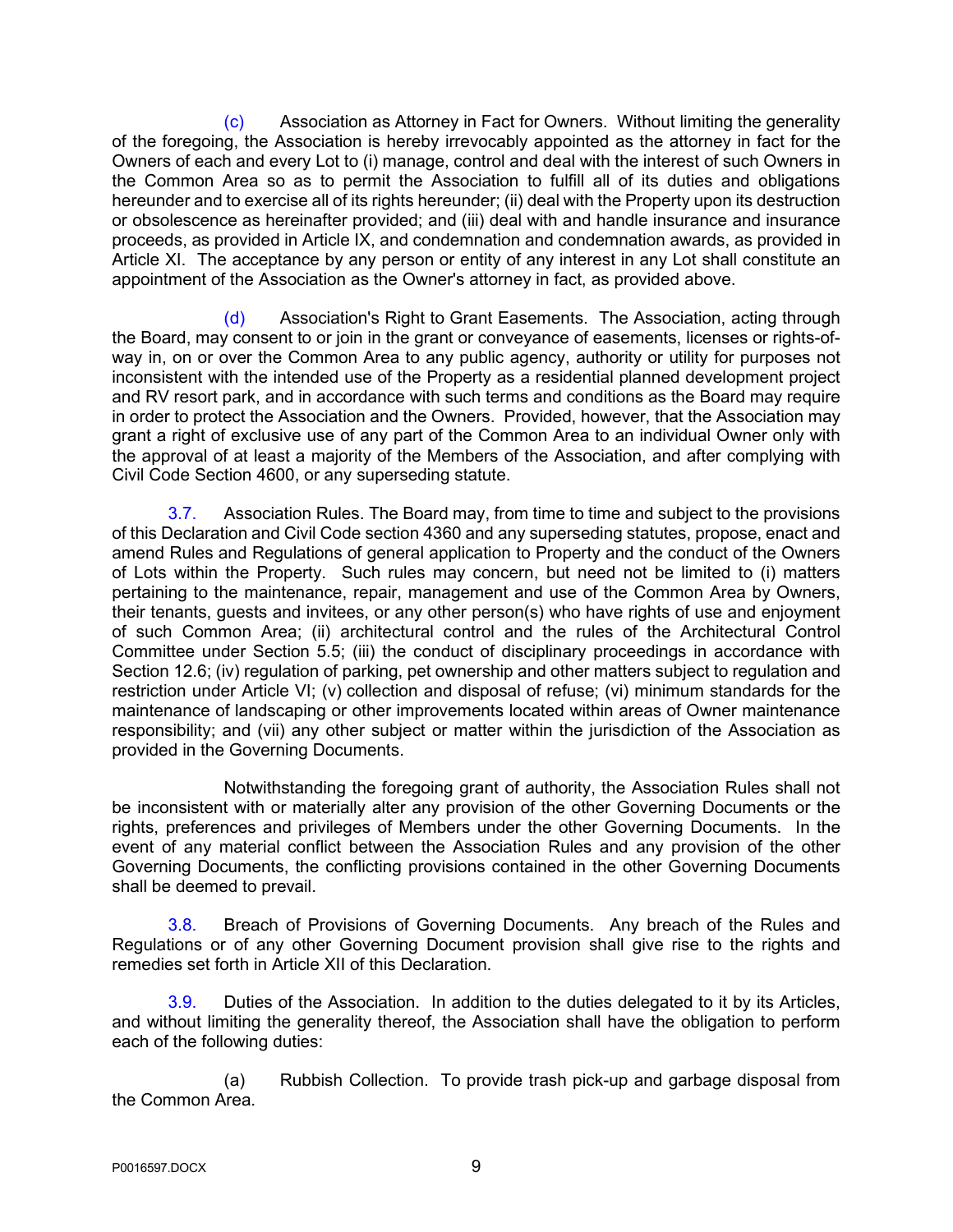(b) Water and Other Utilities. To acquire, provide and/or pay for water, gas, sewer, electricity, telephone and other utility services for the Common Area. Additionally, the Association shall have the responsibility to maintain and repair the electrical system, up to and including the pedestal, and the sanitary sewer and domestic water systems located on each Lot, up to and including the permanently installed connections. The Association has the authority, but not the obligation, to pay for water, gas, sewer, electricity and other utility services for the Lots. In the event the Association pays for such utility services for the Lots, the Association has the authority, but not the obligation, to determine each Lot's actual use of such services and charge each Lot for such actual use, as a Reimbursement Assessment, rather than aggregating the total cost of such utility services and allocating the cost for same equally amongst all Lots, as part of the Regular Assessment.

#### 3.10. Limitation on Liability of Association's Directors and Officers.

(a) Claims Regarding Breach of Duty. No director or officer of the Association (collectively and individually referred to as the "Released Party") shall be personally liable to any of the Association's Members, or to any other person, for any error or omission in the discharge of their duties and responsibilities or for their failure to provide any service required hereunder or under the Bylaws, provided that such Released Party has, upon the basis of such information as may be possessed by the Released Party, acted in good faith, in a manner that such person believes to be in the best interests of the Association and with such care, including reasonable inquiry, as an ordinarily prudent person in a like position would use under similar circumstances.

Without limiting the generality of the foregoing, this standard of care and limitation of liability shall extend to such matters as the establishment of the Association's annual financial budget, the funding of Association capital replacement and reserve accounts, repair and maintenance of Common Area, and enforcement of the Governing Documents.

(b) Other Claims Involving Tortious Acts and Property Damage. No Released Party shall be responsible to any Owner, or to any member of his or her family, or any of his or her tenants, guests, servants, employees, licensees, invitees, or any other person, for any loss or damage suffered by reason of theft or otherwise of any article, vehicle or other item of personal property which may be stored by such Owner or other person in any Lot or within any Recreational Vehicle or for any injury to or death of any person or loss or damage to the property of any person caused by fire, explosion, the elements or any other Owner or person within the Property, or by any other cause, unless the same is attributable to his or her own willful or wanton act or gross negligence. It is the intent of this subparagraph to provide volunteer directors and officers with protection from liability to the full extent permitted by California Civil Code section 5800, or comparable superseding statute, and to the extent this provision is inconsistent with said Section, the Civil Code shall prevail.

## ARTICLE IV

## ASSESSMENT

## 4.1. Assessments Generally.

(a) Covenant to Pay Assessments. Each Owner of one or more Lots, by acceptance of a deed or other conveyance therefor (whether or not it shall be so expressed in such deed or conveyance), covenants and agrees to pay to the Association, Regular Assessments, Special Assessments and Reimbursement Assessments (collectively referred to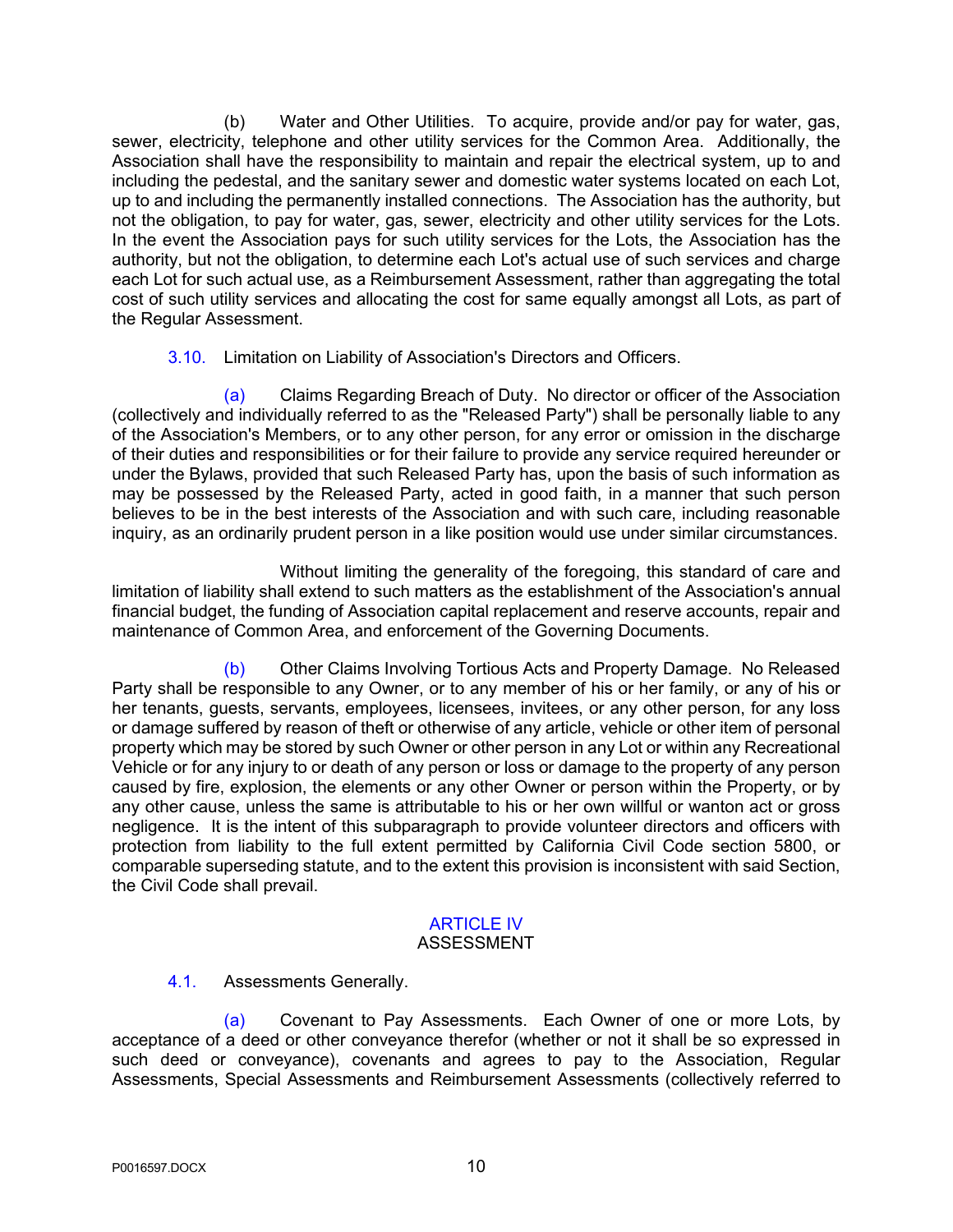as "Assessment" or "Assessments"). Each such Assessment shall be established and collected as hereinafter provided.

(b) Purpose of Assessments. The Assessments shall be used exclusively to promote the recreation, health, safety and welfare of the occupants of the Lots and for the operation, replacement, improvement and maintenance of the Property.

Extent of Owner's Personal Obligation for Assessments. All Assessments, together with late charges, interest, and reasonable costs (including reasonable attorneys' fees) for the collection thereof, shall be a debt and a personal obligation of the Person who was the Owner of the Lot at the time the Assessment was levied. Each Owner who acquires title to a Lot (whether at judicial sale, trustee's sale or otherwise) shall be personally liable only for Assessments attributable to the Lot so purchased which become due and payable after the date of such sale, and shall not be personally liable for delinquent Assessments of prior Owners unless the new Owner expressly assumes the personal liability. Any unpaid Assessment of a previous Owner shall remain the debt of such previous Owner against whom assessed.

(d) Creation of Assessment Lien. All Assessments, together with late charges, interest, and reasonable costs (including reasonable attorneys' fees) for the collection thereof, shall be a charge on the Lot and shall be a continuing lien upon the Lot against which such Assessment is made. Any demand or claim of lien or lien on account of prior delinquencies shall be deemed to include subsequent delinquencies and amounts due on account thereof. Any lien for unpaid Assessments created pursuant to the provisions of this article may be subject to foreclosure as provided in Section 4.9(b).

(e) No Avoidance of Assessment Obligations. No Owner may exempt himself or herself from personal liability for Assessments duly levied by the Association, nor release the Lot or other property owned by him or her from the liens and charges hereof, by waiver of the use and enjoyment of the Common Area or any facilities thereon or by abandonment, nonuse or quitclaim of his or her Lot or any other portion of the Property.

4.2. Regular Assessments.

(a) Preparation of Annual Budget. Not less than thirty (30) nor more than ninety (90) days prior to the beginning of the Association's fiscal year, the Board shall estimate the total amount required to fund the Association's anticipated Common Expenses for the next succeeding fiscal year (including additions to any reserve fund established to defray the costs of future repairs, or replacement of the Common Area) by preparing and distributing to all Association Members a budget satisfying the requirements of Civil Code section 5300.

(b) Establishment of Regular Assessment. The total annual expenses estimated in the Association's budget (less projected income from sources other than assessments) shall become the aggregate Regular Assessment for the next succeeding fiscal year, provided that the Board of Directors may not impose a Regular Assessment that is more than twenty percent (20%) greater than the Regular Assessment for the Association's immediately preceding fiscal year without the vote or written assent of Members, constituting a quorum, casting a majority of the votes at a meeting or election of the Association, except in "emergency situations," as set forth in Section 4.4 of this Declaration. For purposes of this provision, "quorum" means more than fifty percent (50%) of the Owners.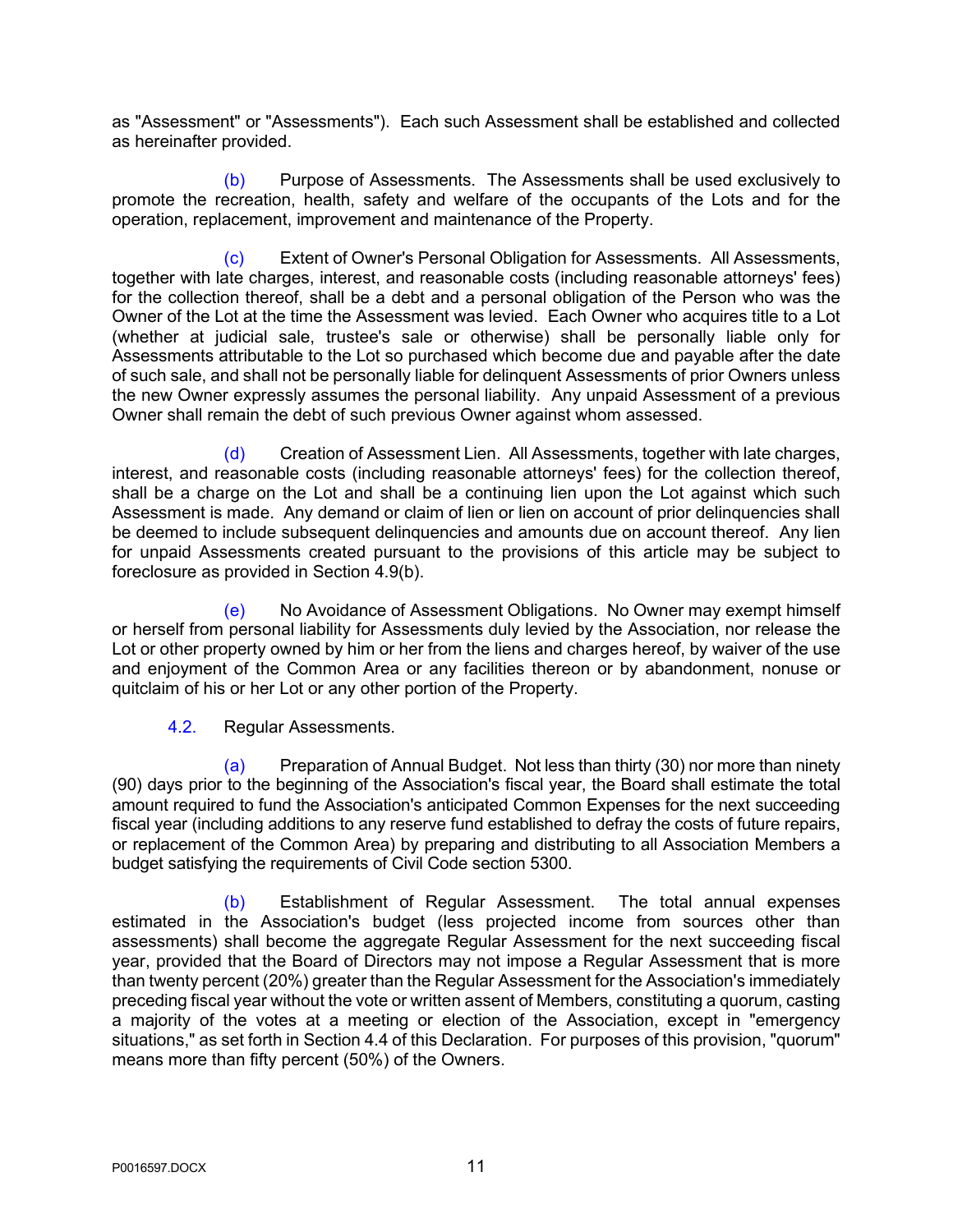(c) Allocation of Regular Assessment. The total estimated Common Expenses, determined in accordance with subparagraph (a), above, shall be allocated among, assessed against, and charged to each Owner according to the ratio of the number of Lots within the Property owned by the assessed Owner to the total number of Lots subject to Assessments so that each Lot bears an equal share of the total Regular Assessment.

(d) Notice of Assessment. The Board of Directors shall provide notice to each Owner, by individual notice, pursuant to Civil Code section 4040, of a statement of the amount of the Regular Assessment for the next succeeding fiscal year, no less than thirty (30) days nor more than ninety (90) days prior to the beginning of the next fiscal year.

(e) Failure to Make Estimate. If, for any reason, the Board of Directors fails to make an estimate of the Common Expenses for any fiscal year, then the Regular Assessment made for the preceding fiscal year, together with any Special Assessment made pursuant to Section 4.3 for that year, shall be assessed against each Owner and his or her Lot on account of the then current fiscal year, and installment payments (as hereinafter provided) based upon such automatic Assessment shall be payable on the regular payment dates established by the Association.

(f) Installment Payment of Assessments. The Regular Assessment levied against each Owner and his or her Lot shall be due and payable in advance to the Association in equal monthly installments on the first day of each month or on such other date or dates as may be established from time to time by the Association's Board of Directors. Installments of Regular Assessments shall be delinquent, if payment is not received by the Association by the fifteenth  $(15<sup>th</sup>)$  day of the month in which the Assessment is due.

4.3. Special Assessments.

(a) Permitted Purposes. Subject to the membership approval requirements set forth in subparagraph (b) below, the Board of Directors shall have the authority to levy Special Assessments against the Owners and their Lots for, without limitation, the following purposes:

Insufficient Regular Assessments. If, at any time, the Regular Assessment for any fiscal year is insufficient in amount due to extraordinary expenses not contemplated in the budget prepared for said fiscal year, then the Board of Directors may levy and collect a Special Assessment, applicable to the remainder of such year only, for the purpose of defraying, in whole or in part, any deficit which the Association may incur in the performance of its duties and the discharge of its obligations hereunder.

(ii) Capital Improvements. The Board may levy Special Assessments for additional capital improvements within the Common Area (i.e., improvements not in existence on the date of this Declaration that are unrelated to repairs for damage to, or destruction of, the existing Common Area). The Special Assessment power conferred hereunder is not intended to diminish the Board's obligation to plan and budget for normal maintenance, repair and replacement of the Common Area through Regular Assessments (including the funding of reasonable reserves) and to maintain adequate insurance on the Common Area, in accordance with Article IX.

(b) Special Assessments Requiring Membership Approval. No Special Assessments described in Section 4.3(a), which in the aggregate exceed five percent (5%) of the budgeted gross expenses of the Association for the fiscal year in which the Special Assessment is levied shall be made without the vote or written assent of Members, constituting a quorum,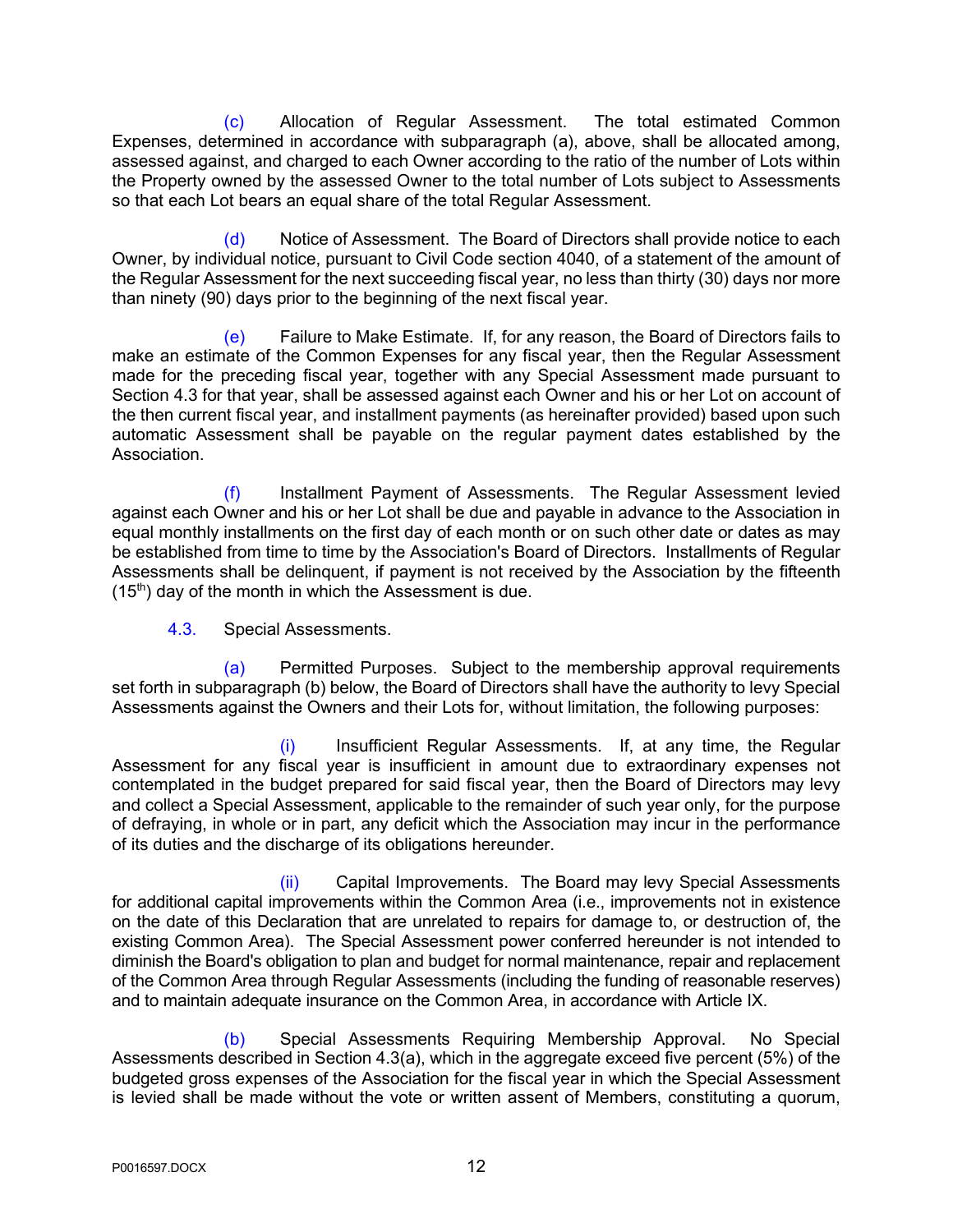casting a majority of the votes at a meeting or election of the Association, provided that this membership approval requirement shall not apply to any Special Assessment levied to address "emergency situations" as defined in Section 4.4 of this Declaration. For purposes of this provision, "quorum" means more than fifty percent (50%) of the Owners.

(c) Use, Allocation and Payment of Special Assessments. When levied by the Board or approved by the Members as provided above, the Special Assessment may only be used for the purpose for which the Special Assessment has been levied and shall be divided among, assessed against and charged to each Owner and his or her Lot in the same manner prescribed for the allocation of Regular Assessments pursuant to Section 4.2(c) above. Notice of a Special Assessment so levied shall be provided to each Owner via Individual Delivery pursuant to Civil Code section 4040, or any successor statute.

4.4. Emergency Assessments. The requirement of a membership vote to approve Regular Assessment increases in excess of twenty percent (20%) of the previous year's Regular Assessment or Special Assessments that in the aggregate exceed five percent (5%) of the budgeted gross expenses of the Association for the fiscal year in which the Special Assessment is levied shall not apply to assessment increases necessary to address emergency situations. For purposes of this Section 4.4, an "emergency situation" is any of the following:

(a) An extraordinary expense required by an order of a court.

(b) An extraordinary expense necessary to repair or maintain the Common Area or any portion of the Lots that the Association is obligated to maintain where a threat to personal safety is discovered.

(c) An extraordinary expense necessary to repair or maintain the Common Area or any portion of the Lots that the Association is obligated to maintain, which could not have been reasonably foreseen by the Board in preparing and distributing the budget pursuant to Section 4.2(a) above, provided that, prior to the imposition or collection of an assessment under this subparagraph (c), the Board shall pass a resolution containing written findings as to the necessity of the extraordinary expense involved and why the expense was not or could not have been reasonably foreseen in the budgeting process. The Board's resolution shall be distributed to the Members together with the notice of assessment.

4.5. Reimbursement Assessments.

(a) Circumstances Giving Rise to Reimbursement Assessments. In addition to the Assessments levied against all Owners in accordance with Sections 4.3 and 4.4, above, the Board of Directors may impose Reimbursement Assessments against an Owner in any of the circumstances described in subparagraphs (i) through (iii) below, provided that no Reimbursement Assessment may be imposed against an Owner pursuant to this Section 4.5, until the Owner has been afforded the notice and hearing rights to which the Owner is entitled pursuant to Section 12.6, and, if appropriate, has been given a reasonable opportunity to comply voluntarily with the Association's Governing Documents. Subject to the foregoing, the acts and circumstances giving rise to liability for Reimbursement Assessments include the following:

(i) Damage to Common Area. In the event that any damage to, or destruction of, any portion of the Common Area, including any portion of the Lot which the Association is obligated to repair and maintain, is caused by the willful misconduct or negligent act or omission of any Owner, any member of his or her family, or any of his or her tenants, guests,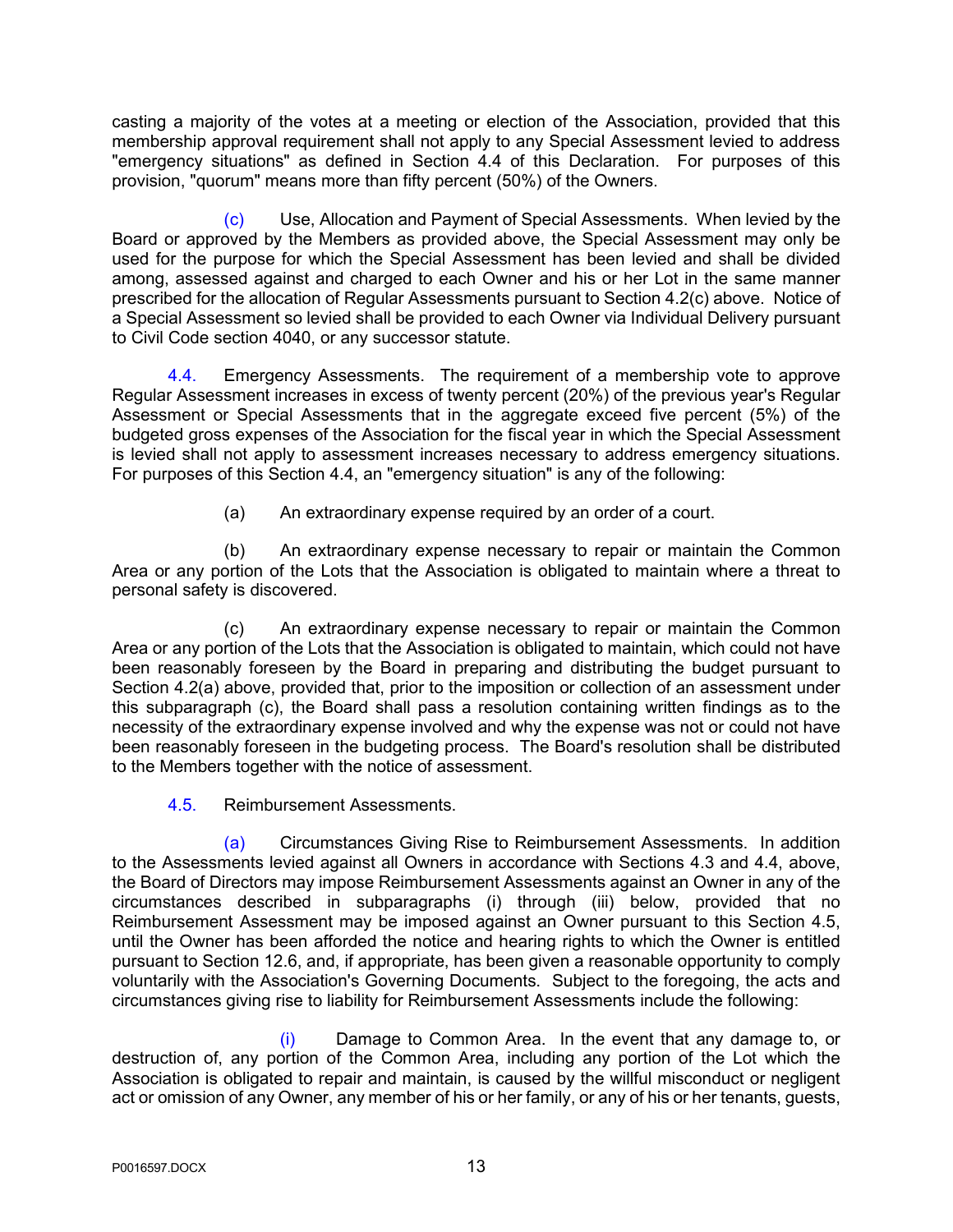servants, employees, licensees or invitees, the Board shall cause the same to be repaired or replaced, and all costs and expenses incurred in connection therewith (to the extent not compensated by insurance proceeds) shall be assessed and charged solely to and against such Owner as a Reimbursement Assessment.

(ii) Expenses Incurred in Gaining Member Compliance. In the event that the Association incurs any costs or expenses to accomplish (A) any repair, maintenance or replacement to any portion of the Property that the Owner is responsible to maintain under the Governing Documents but has failed to undertake or complete in a timely fashion, or (B) to otherwise bring the Owner and/or his or her Lot into compliance with any provision of the Governing Documents, the amount incurred by the Association (including title company fees, accounting fees, court costs and reasonable attorneys' fees) shall be assessed and charged solely to and against such Owner as a Reimbursement Assessment.

(iii) Required Maintenance on Lots. As more particularly provided in Section 3.6(b) (and without limiting the generality of that subparagraph), if any Lot is maintained so as to become a nuisance, fire or safety hazard, dilapidated or an eyesore, for any reason, the Association shall have the right to enter the Lot to correct the offensive or hazardous condition and recover the cost of such action through imposition of a Reimbursement Assessment against the offending Owner.

(b) Levy of Reimbursement Assessment and Payment. Once a Reimbursement Assessment has been levied against an Owner for any reason described, and subject to the conditions imposed in this Section 4.5, notice of such Reimbursement Assessment shall be provided to the affected Owner via individual delivery, pursuant to Civil Code section 4040, or any successor statute, and the Reimbursement Assessment shall thereafter be due as a separate debt of the Owner payable in full to the Association within thirty (30) days after the date notice of the Assessment was provided.

4.6. Purpose and Reasonableness of Assessments. Each Assessment made in accordance with the provisions of this Declaration is hereby declared and agreed to be for use exclusively (a) to promote the recreation, health, safety and welfare of individuals residing within the Property; (b) to promote the enjoyment and use of the Property by the Owners and their families, tenants, invitees, licensees, and guests; and (c) to provide for the repair, maintenance, replacement, upgrade and protection of the Common Area. Each and every Assessment levied hereunder is further declared and agreed to be a reasonable Assessment, and to constitute a separate, distinct and personal obligation (with respect to which a separate lien may be created hereby) of the Owner of the Lot against which the Assessment is imposed that shall be binding on the Owner's heirs, successors and assigns, provided that the personal obligation of each Owner for delinquent Assessments shall not pass to the Owner's successors in title unless expressly assumed by them.

4.7. Exemption of Certain of the Property from Assessments. The following real property subject to this Declaration shall, unless devoted to use as a residential dwelling, be exempt from the Assessments and the lien thereof provided herein:

(a) Any portion of the Property dedicated and accepted by a local public authority;

- (b) The Common Area; and
- (c) Any Lot owned by the Association.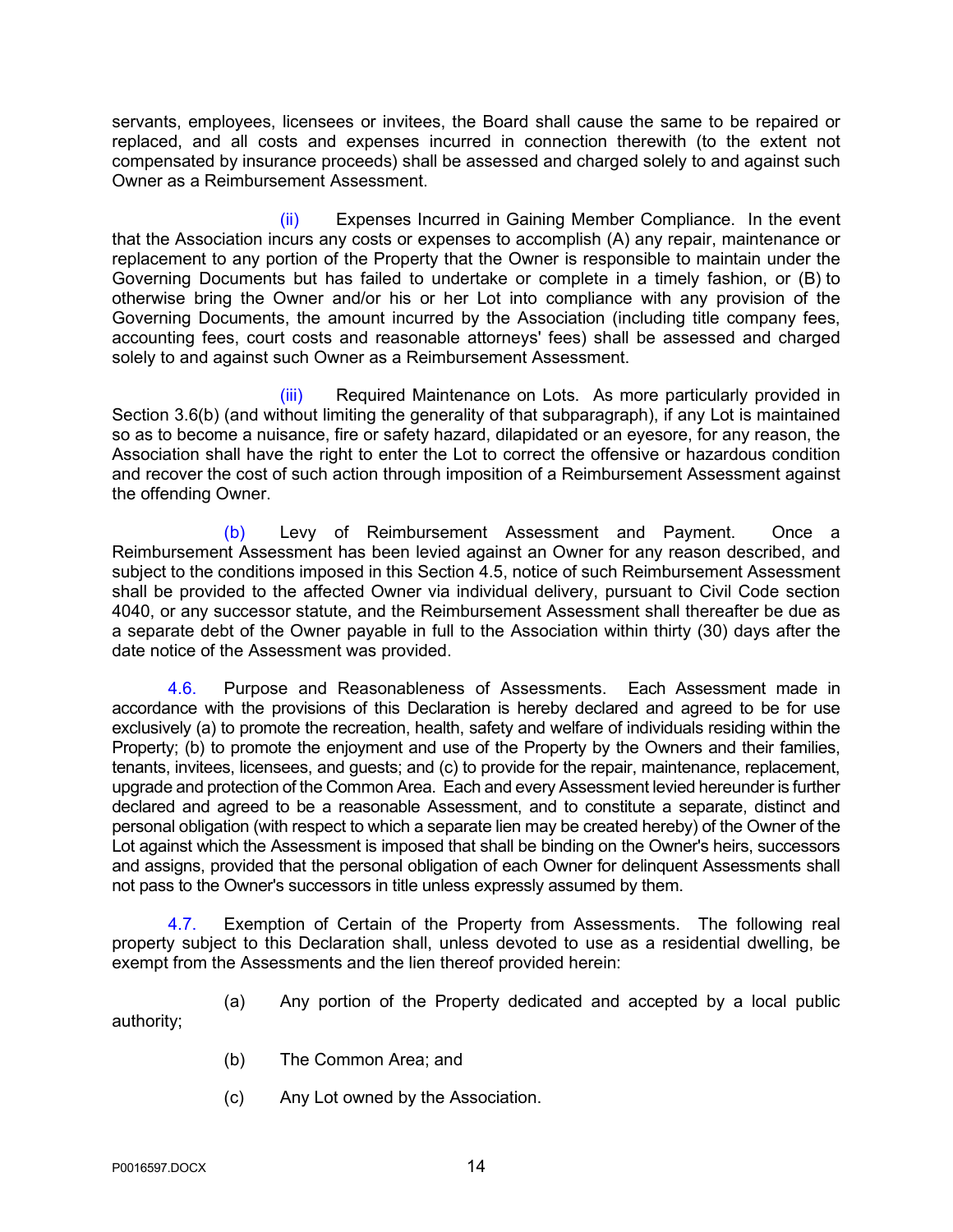4.8. Assessment Fund Maintenance. All sums received or collected by the Association from Assessments, together with any interest or late charges thereon, shall be promptly deposited in one or more insured checking, savings or money market accounts in a bank or savings and loan association selected by the Board of Directors. In addition, the Board shall be entitled to make prudent investment of reserve funds in insured certificates of deposit, money market funds or similar investments consistent with the investment standards normally observed by trustees. The Board, and such officers or agents of the Association as the Board shall designate, shall have exclusive control of said account(s) and investments and shall be responsible to the Owners for the maintenance at all times of accurate records thereof. The withdrawal of funds from Association accounts shall be subject to the minimum signature requirements imposed by Civil Code section 5510 and Section 12.2 of the Bylaws.

To preclude a multiplicity of bank accounts, the proceeds of all Assessments may be commingled in one or more accounts and need not be deposited in separate accounts so long as the separate accounting records described herein are maintained.

4.9. Collection of Assessments; Enforcement of Liens.

(a) Delinquent Assessments. If any Regular Assessment, Special Assessment, or Reimbursement Assessment assessed to any Owner is not paid within fifteen (15) days after the same becomes due, such payment shall be delinquent. If an Assessment is delinquent, the Association may recover all of the following: (i) reasonable costs incurred in collecting the delinquent Assessment, including reasonable attorneys' fees; (ii) a late charge in the sum of ten dollars (\$10.00) or ten percent (10%) of the delinquent Assessment, whichever is greater; (iii) interest on all sums imposed in accordance with this paragraph, including the delinquent Assessment, reasonable costs of collection, and late charges, at the maximum annual percentage rate permitted by law, commencing thirty (30) days after the Assessment becomes due.

(b) Effect of Nonpayment of Assessments; Creation and Imposition of a Lien for Delinquent Assessments. As more particularly provided in Civil Code section 5650 or comparable superseding statute, the amount of any delinquent Regular, Special, or Reimbursement Assessment, together with any late charges, interest and costs (including reasonable attorneys' fees) attributable thereto or incurred in the collection thereof, shall become a lien upon the Lot of the Owner so assessed only when the Association causes to be recorded in the Office of the County Recorder of the County, a Notice of Delinquent Assessment executed by an authorized representative of the Association, setting forth (i) the amount of the delinquent Assessment(s) and other sums duly imposed pursuant to this Article IV and Civil Code section 5650(b), (ii) the legal description of the Owner's Lot against which the Assessments and other sums are levied, (iii) the name of the Owner of Record of such Lot, (iv) the name and address of the Association, and (v) the name and address of the trustee authorized by the Association to enforce the lien by sale. Any demand or claim of lien or lien on account of prior delinquencies shall be deemed to include subsequent delinquent assessments, late charges, interest and other amounts due on account thereof. Upon payment in full of the sums secured by the lien, expressly including subsequent delinquent assessments, late charges, interest and other amounts due on account thereof, the Association shall cause to be recorded a further notice stating the satisfaction and release of the lien thereof.

(c) Association's Available Remedies. The Association may initiate a legal action against the Owner personally obligated to pay the delinquent Assessment, foreclose its lien against the Owner's Lot, or accept a deed in lieu of foreclosure. Foreclosure by the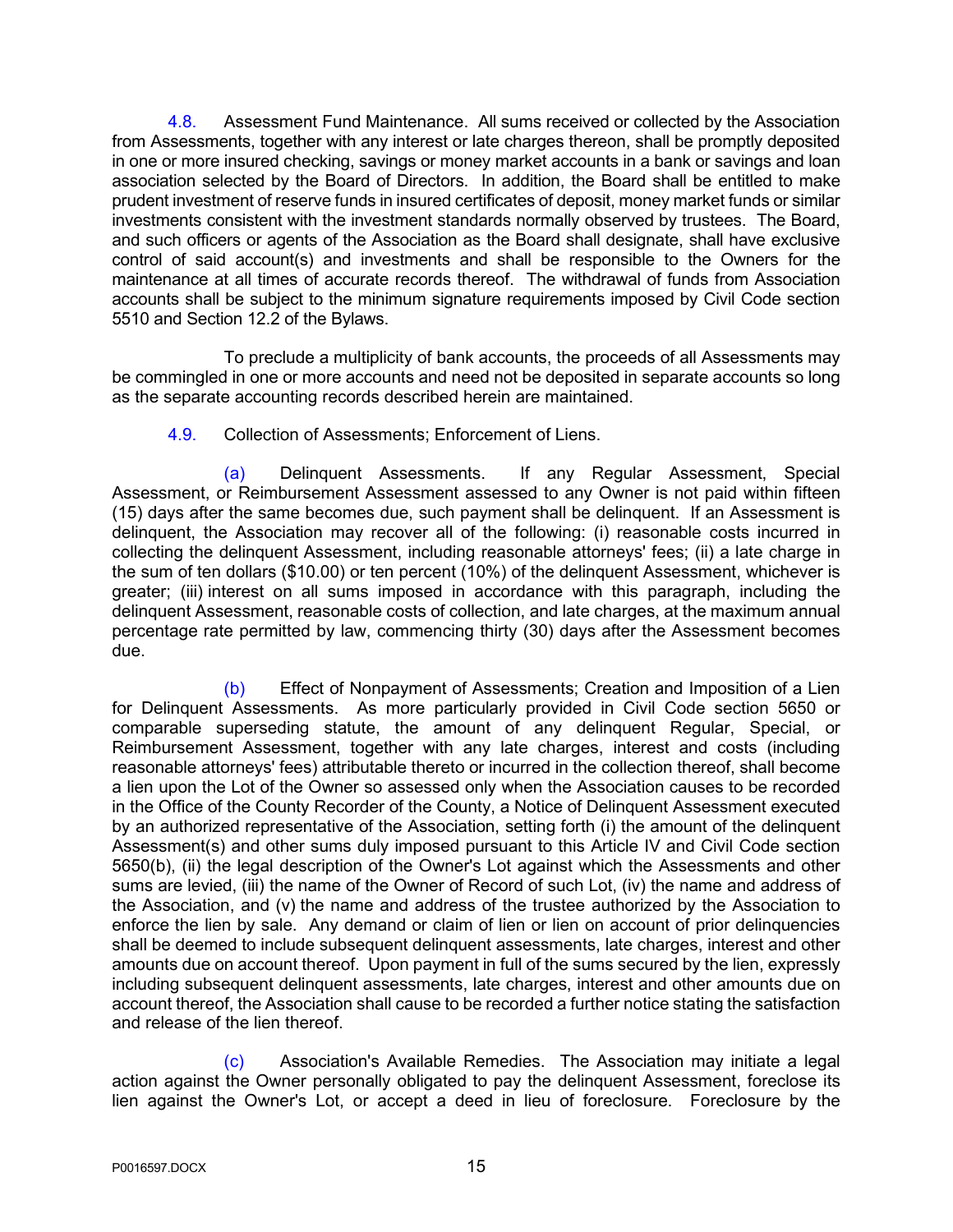Association of its lien may be by judicial foreclosure or by nonjudicial foreclosure by the trustee designated in the Notice of Delinquent Assessment or by a trustee substituted pursuant to Civil Code section 2934a. Any sale of a Lot by a trustee acting pursuant to this Section 4.9 shall be conducted in accordance with Civil Code sections 2924, 2924b and 2924c applicable to the exercise of powers of sale in mortgages or deeds of trust.

(i) Nonjudicial Foreclosure. Nonjudicial foreclosure shall be commenced by the Association by recording in the Office of the County Recorder a Notice of Default, which notice shall state all amounts which have become delinquent with respect to the Owner's Lot and the costs (including attorneys' fees), penalties and interest that have accrued thereon, the amount of any Assessment which is due and payable although not delinquent, a legal description of the property with respect to which the delinquent Assessment is owed, and the name of the Owner of Record or reputed Owner thereof. The Notice of Default shall state the election of the Association to sell the Lot or other property to which the amounts relate and shall otherwise conform with the requirements for a notice of default under Civil Code section 5710, or comparable superseding statute.

 The Association shall have the rights conferred by Civil Code section 2934a to assign its rights and obligations as trustee in any nonjudicial foreclosure proceedings to the same extent as a trustee designated under a deed of trust and for purposes of said Section 2934a, the Association shall be deemed to be the sole beneficiary of the delinquent Assessment obligation. Furthermore, in lieu of an assignment of trusteeship, the Association shall be entitled to employ the services of a title insurance company or other responsible company authorized to serve as a trustee in nonjudicial foreclosure proceedings to act as an agent on behalf of the Association in commencing and prosecuting any nonjudicial foreclosure hereunder.

(ii) Judicial Foreclosure. The Association may bring an action for judicial foreclosure to seek an order for foreclosure of its Assessment lien, which shall secure all accrued and unpaid Assessments, late charges, interest, costs and attorneys' fees. The Assessment lien shall remain enforceable and intact even after entry of any judgment for foreclosure, until such time as the property is sold by the sheriff or marshal pursuant to a writ of sale, or such time as the lien is extinguished by virtue of a foreclosure of a senior lien, and shall not be merged into any judgment obtained. Nothing in this section shall preclude the Association from seeking a money judgment in addition to an order for foreclosure of the Association's Assessment lien.

(iii) Actions for Money Judgment. In the event of a default in payment of any Assessment, the Association, in its name but acting for and on behalf of all other Owners, may initiate legal action, in addition to any other remedy provided herein or by law, to recover a money judgment or judgments for unpaid Assessments, late charges, costs, interest and attorneys' fees without foreclosure or waiver of the lien securing same.

4.10. Transfer of Lot by Sale or Foreclosure. Except as otherwise provided herein, the sale or transfer of any Lot shall not affect any Assessment lien duly recorded with respect to such Lot prior to the sale or transfer. However, the sale or transfer of any Lot pursuant to the foreclosure of any first mortgage or other mortgage or lien recorded prior to the Association's Assessment lien (collectively "prior encumbrance") shall extinguish the lien of such Assessments as to payments which become due prior to such sale or transfer. No sale or transfer of a Lot as the result of foreclosure, exercise of a power of sale or otherwise shall relieve the new Owner of such Lot, whether it be the former beneficiary of the first Mortgage or other prior encumbrance or a third party, from liability for any Assessments thereafter becoming due or from the lien thereof.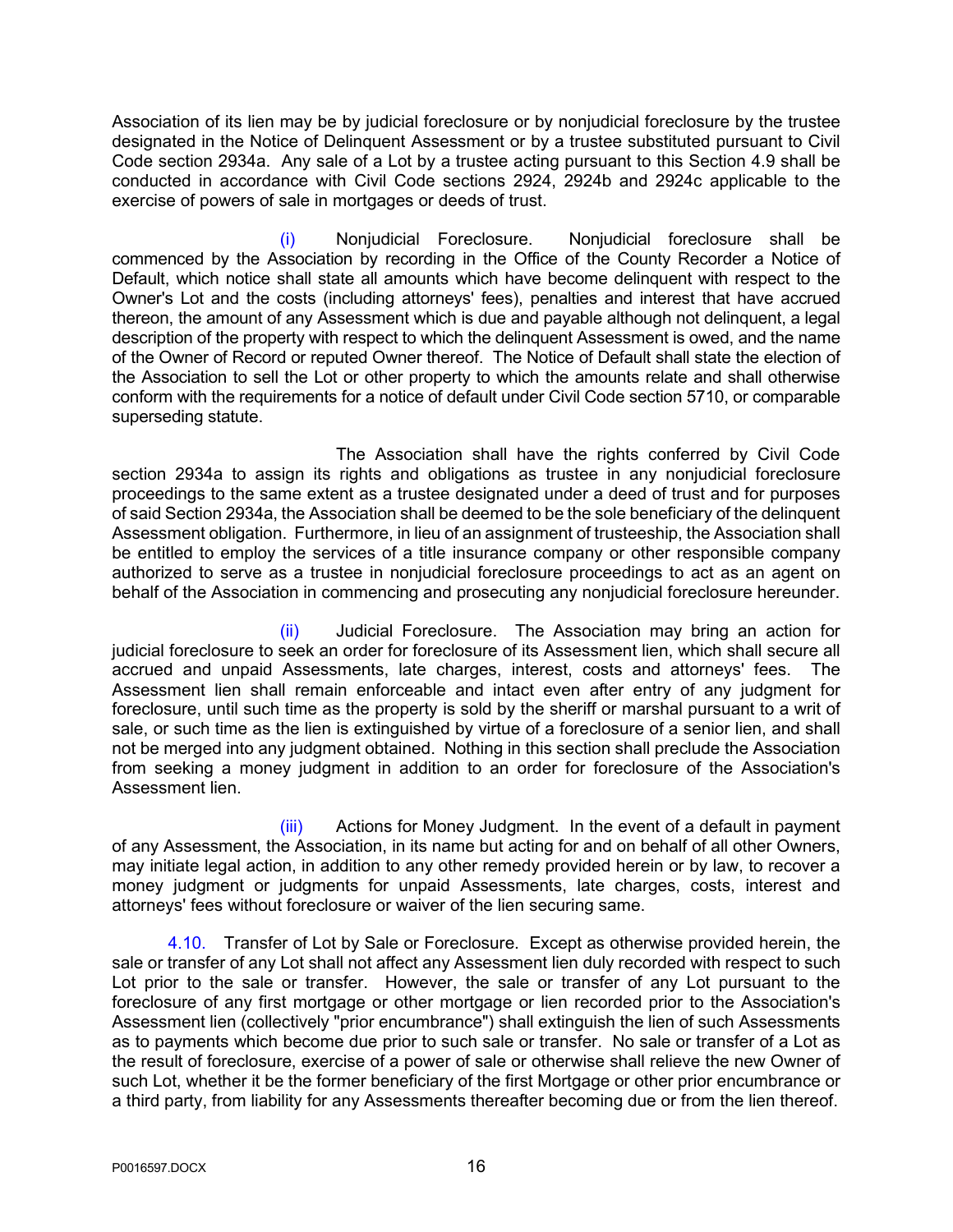Where the first Mortgagee or other purchaser of a Lot obtains title to the same as a result of foreclosure of any such first Mortgage or other prior encumbrance or exercise of a power of sale contained therein, the person acquiring title, his or her successors and assigns, shall not be solely liable for the Assessments chargeable to such Lot which became due prior to the acquisition of title. Instead, such unpaid Assessments shall be deemed to be Common Expenses collectible from the Owners of all of the Lots, including such acquirer, his or her successors and assigns. Furthermore, foreclosure shall not affect the Association's right to maintain an action for the collection of delinquent Assessments against the foreclosed party personally.

4.11. Priorities. When a Notice of Delinquent Assessment has been recorded, such notice shall constitute a lien on the Lot prior and superior to all other liens or encumbrances recorded subsequent thereto, except (a) all taxes, bonds, Assessments and other levies which, by law, would be superior thereto, and (b) the lien or charge of any first Mortgage of record (meaning any recorded Mortgage or deed of trust with first priority over other Mortgages or deeds of trust) made in good faith and for value, provided that such subordination shall apply only to the Assessments which have become due and payable prior to the transfer of such property pursuant to the exercise of a power of sale or a judicial foreclosure involving a default under such first Mortgage or deed of trust, or other prior encumbrance.

4.12. Unallocated Taxes. In the event that any taxes are assessed against the Common Area, or the personal property of the Association, rather than being assessed to the Lots, such taxes shall be included in the Regular Assessments imposed pursuant to Section 4.2 and, if necessary, a Special Assessment may be levied against the Lots in an amount equal to such taxes to be paid in two installments, thirty (30) days prior to the due date of each tax installment.

4.13. Assignment of Rents. Each Owner hereby assigns to the Association, absolutely and regardless of possession of the Lot, all rents and other monies now due or that become due under any lease or rental agreement for the use or occupation of any Lot owned by the Owner, either now existing or made in the future, for the purpose of collecting all delinquent assessments, including all late charges, costs, attorneys' fees and interest. The Association hereby authorizes each Owner to collect and retain the rents and other monies derived from any such lease or agreement. Provided, however, the Association may revoke such authority at any time, on written notice to the Owner of a default in the payment of any assessment due under this Declaration. On revocation of such authority, the Association may, and if necessary by court order, or court-appointed receiver, collect and retain the rents and other monies, whether past due and unpaid or current. The Association's rights under this Section 4.13 shall be subordinate to the rights of any First Mortgagee.

4.14. Waiver of Exemptions. Each Owner, to the extent permitted by law, waives, to the extent of any liens created pursuant to this Article IV, the benefit of any homestead or exemption law of California in effect at the time any Assessment or installment thereof becomes delinquent or any lien is imposed against the Owner's Lot.

## ARTICLE V

## ARCHITECTURAL CONTROL COMMITTEE

5.1. Architectural Approval Required. Unless otherwise provided herein, the construction, alteration, addition, modification, decoration, redecoration, or reconstruction of any Improvement within the Resort, other than such changes that are strictly to the interior of an RV, shall not be commenced or maintained until prior consent has been obtained from the Architectural Control Committee ("ACC").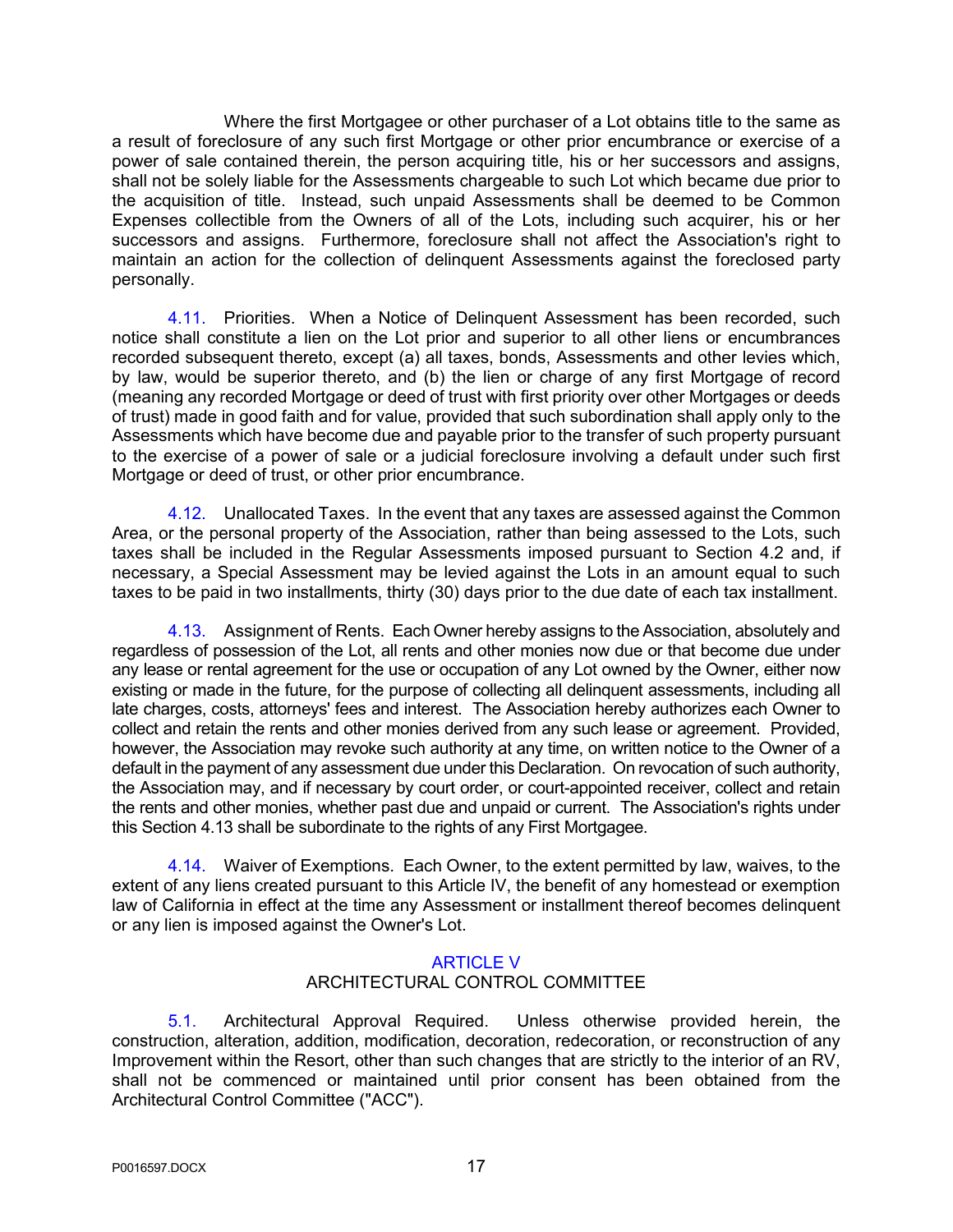5.2. Establishment of Architectural Control Committee. The ACC shall consist of at least three (3) members, all of whom shall be Members of the Association. The Board may act as the ACC, in the event one is not established. All of the rights, powers and duties of the ACC, as set forth in this Article V, are hereby delegated to the ACC. Each ACC member shall be appointed by the Board and shall serve on the ACC for a term of three (3) years, or until such time as that member shall die, resign, is no longer a Member of the Association, or has been removed by the vote of a majority of the Board, whichever is shorter. Any member of the ACC may resign at any time by giving written notice thereof to the Board. Members who have resigned or been removed may be reappointed by the Board. There shall be no limit to the number of consecutive terms to which someone may be appointed to serve on the ACC.

5.3. Meetings. The ACC shall meet as necessary to properly perform its duties hereunder. The vote or written consent of a majority of the ACC members, at a duly held meeting, shall constitute the action of the ACC, and the ACC shall keep and maintain a written record of all actions taken, including reasons to support its decisions.

5.4. Action by Architectural Control Committee. The ACC may condition approval on modification of particular aspects of the Owner's plans and specifications, or may approve plans and specifications in whole or in part. Decisions of the ACC and the reason for the decision shall be sent to the applicant within ninety (90) days after receipt by the ACC of all required materials. A disapproval, in whole or in part, of an Owner's plans shall be in writing and shall contain the reasons for the disapproval and a description of how the Owner may appeal the disapproval to the Board of Directors as provided in Section 5.6 below. Any application submitted pursuant to this Article V shall be deemed approved, unless written disapproval or a request for additional information or materials by the ACC shall have been sent to the applicant within ninety (90) days after receipt by the ACC of all required materials, with the exception that no such failure to act on the part of the ACC will permit any encroachment upon Common Area or other violation of express provisions of the Governing Documents to be deemed approved. The applicant shall meet any review or permit requirement of the City before making any alterations or Improvements approved by the ACC.

5.5. Architectural Rules. The ACC, subject to review by the Board, and the Board may, in accordance with Civil Code section 4360, or comparable superseding statute, from time to time adopt, amend and repeal rules and regulations to be known as "Architectural Rules." The Architectural Rules shall interpret and implement the provisions of this Declaration by setting forth the standards and procedures for the review and approval of proposed improvements, provided that such rules shall not be in derogation of the minimum standards required by this Declaration. In the event of any conflict between the Architectural Rules and this Declaration, the Declaration shall prevail.

5.6. Appeal of Disapproval. If an architectural application is disapproved, in whole or in part, by the ACC, the applicant is entitled to reconsideration by the Board of Directors at an open meeting. The applicant shall not have a right to appeal if the initial determination to disapprove the application was made by an ACC with the same composition as the Board of Directors, at a meeting open to the Members. An appeal of a decision of the ACC shall be submitted, in writing, to the Board within forty-five (45) days after the ACC's decision. Within fortyfive (45) days of receipt of the appeal by the Board, the Board shall review the written findings and decision of the ACC, in an open meeting, and render a decision whether to affirm the ACC's decision, grant the appeal, or affirm the ACC's decision with modifications.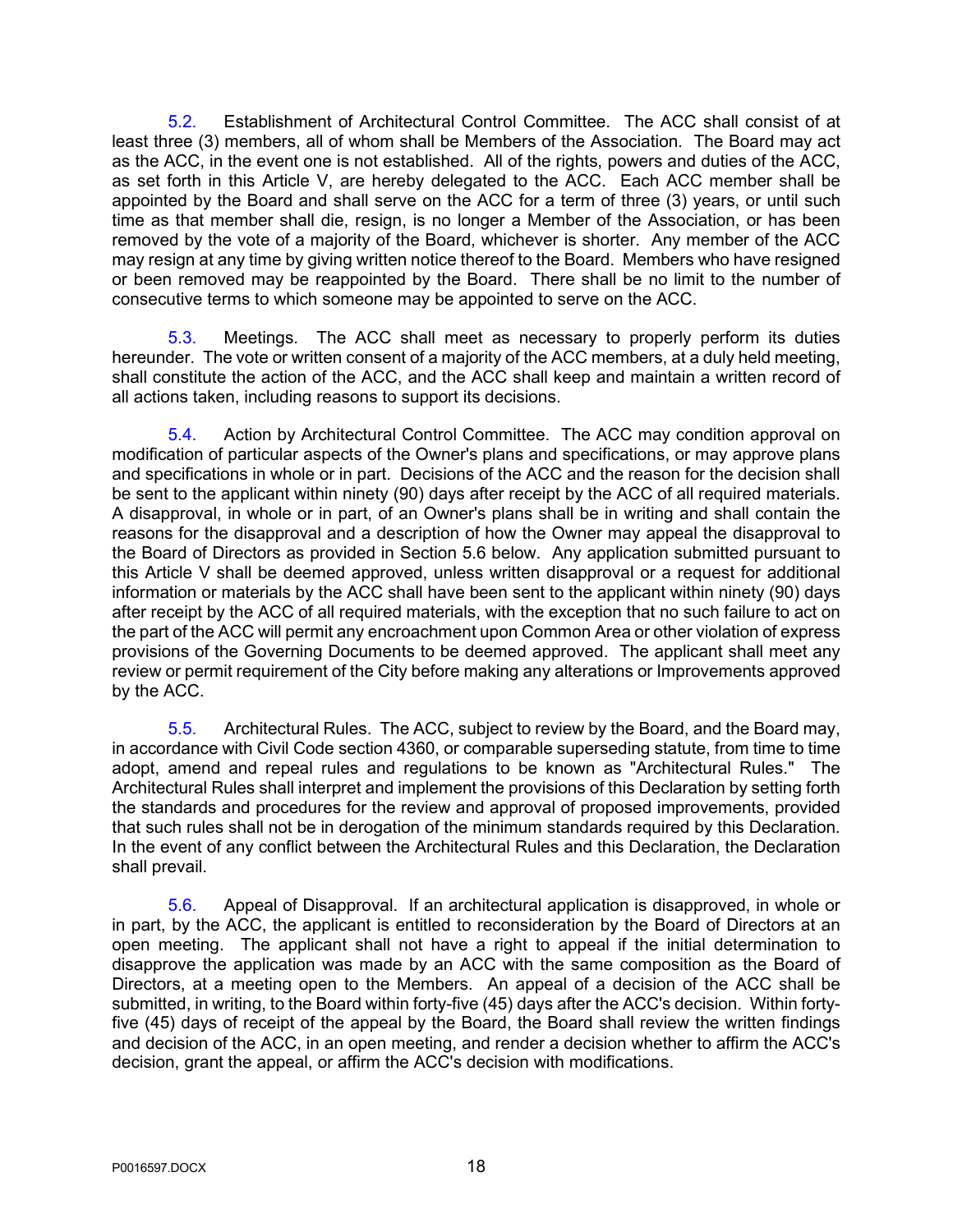5.7. Inspection of Work by Architectural Control Committee. Inspection of the work relating to any approved Improvement and correction of defects therein shall proceed as follows:

(a) During the course of construction, representatives of the ACC shall have the right to inspect the work to confirm that the improvement project is proceeding in accordance with the approved plans and specifications.

(b) Upon the completion of any work of improvement for which ACC approval is required under this Article V, the Owner shall give the ACC a written notice of completion. Until such time as the Owner has provided such notice, the ACC's inspection period, as set forth in subdivision (c), below, shall not begin to run.

(c) Within sixty (60) days after the Owner has given the ACC written notice of completion, the ACC, or its duly authorized representative, may inspect the improvement to determine whether it was constructed, reconstructed, altered, refinished, or installed in substantial compliance with the approved plans. If the ACC finds that the improvement was not constructed, reconstructed, altered, refinished, or installed in substantial compliance with the Owner's approved plans, then within the sixty (60) day inspection period the ACC shall give the Owner a written notice of noncompliance, detailing those aspects of the Improvement project that must be modified, completed or corrected. If the violation or nonconforming work is not corrected, the Association and its ACC shall have the enforcement rights and remedies set forth in Section 5.8, below. If the ACC fails to notify the Owner of any noncompliance within the sixty (60) day inspection period, the improvement shall be deemed to be in compliance with the approved plans.

5.8. Enforcement.

(a) In addition to other enforcement remedies set forth in this Declaration, the Board of Directors shall have enforcement rights with respect to any matters required to be submitted to and approved by the ACC, and may enforce such architectural control by any proceeding at law or in equity. The ACC shall have the authority to order an abatement of any construction, alteration or other matter for which approval is required, to the extent that it has not been approved by the ACC, or if it does not conform to the plans and specifications submitted to the ACC. No work for which approval is required shall be deemed to be approved simply because it has been completed without a complaint, notice of violation, or commencement of a suit to enjoin such work. If any legal proceeding is initiated to enforce any of the provisions of this Article V, the prevailing party shall be entitled to recover reasonable attorneys' fees in addition to the costs of such proceeding.

(b) In conjunction with, or as an alternative to, the legal enforcement described above, the Board, in its discretion, may set a hearing on the issue(s) of noncompliance. At the hearing, the Owner, a representative of the ACC, and, in the Board's discretion, any other interested person, may present information relevant to the question of the alleged noncompliance. After considering all such information, the Board shall determine whether there is a noncompliance and, if so, the nature thereof and the estimated cost of correcting or removing the same. If a noncompliance is determined to exist, the Board shall require the Owner to remedy or remove the same within such period or within any extension of such period as the Board, in its discretion, may grant. If the Owner fails to take corrective action after having a reasonable opportunity to do so, the Board, at its option, may remove the noncomplying improvement or remedy the noncompliance and the Owner shall reimburse the Association for all expenses incurred in connection therewith, upon demand. If such expenses are not properly repaid by the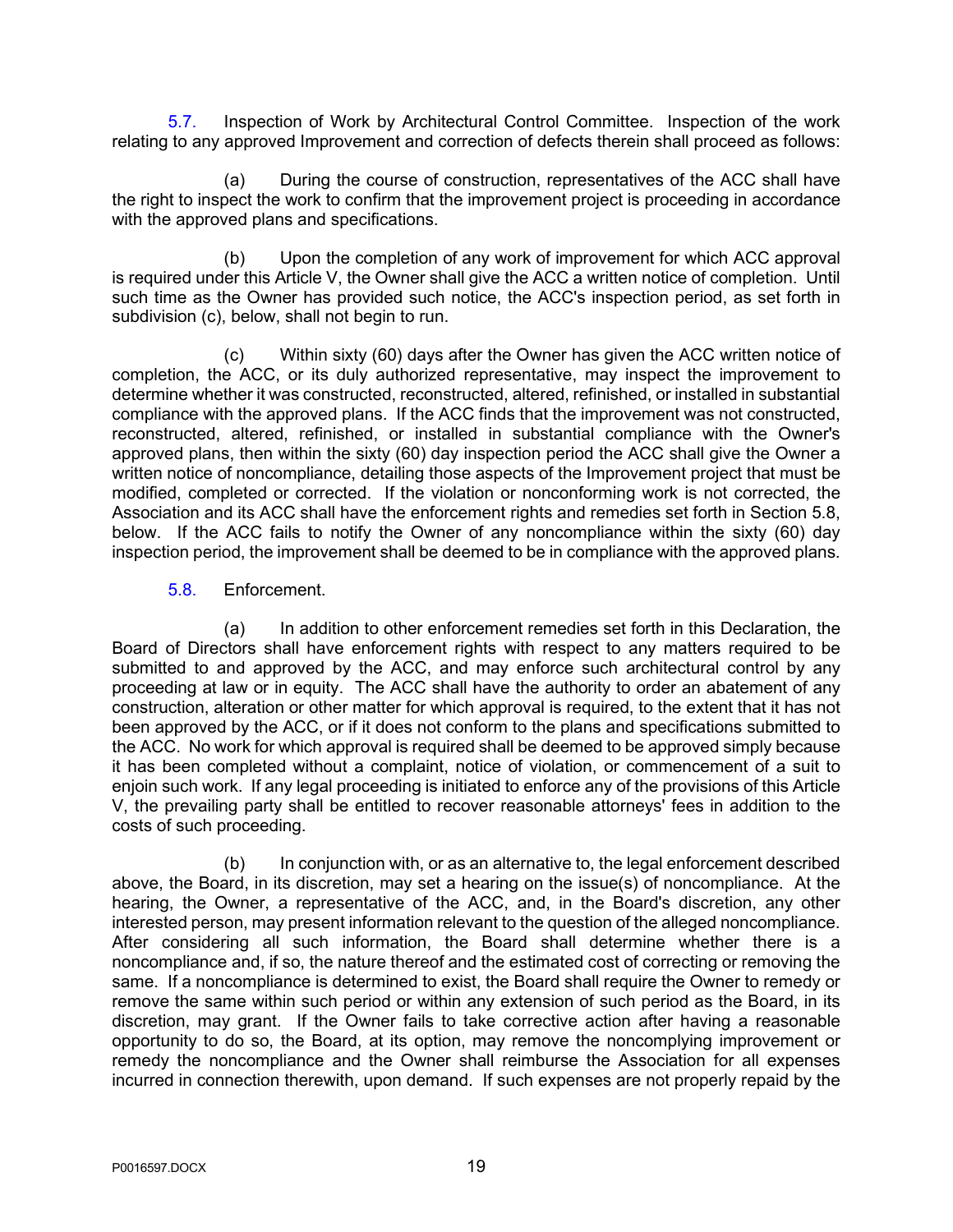Owner to the Association, the Board shall recover such expenses through the levy of a Reimbursement Assessment against such Owner.

5.9. Variances. The ACC shall be entitled to allow reasonable variances with respect to this Article V and any Architectural Rules, in order to overcome practical difficulties, avoid unnecessary expense or prevent unnecessary hardships.

5.10. Waiver. The approval or disapproval by the ACC of any plans, specifications, drawings, grading plans, heights, or any other matters submitted for approval shall not be deemed to be a waiver by the ACC of its right to approve or disapprove any of the features or elements embodied therein, when the same features or elements are embodied in other plans, specifications, drawings, or other matters submitted to the ACC.

5.11. Limitation on Liability. Neither the Association, the ACC, nor any member thereof shall be liable to any Owner for any damage, loss or prejudice suffered or claimed on account of any mistakes in judgment, negligence or nonfeasance arising out of (a) the approval or disapproval of any plans, drawings and specifications, whether or not defective; or (b) the construction or performance of any work of improvement, whether or not pursuant to approved plans, drawings or specifications.

5.12. Compliance With Governmental Regulations. Review and approval by the ACC of any proposals, plans or other submittals pertaining to improvements shall in no way be deemed to constitute satisfaction of, or compliance with, any building permit process or any other governmental requirements, the responsibility for which shall lie solely with the Owner who desires to construct, install or modify the improvement. The Association is not responsible for and does not review applications for or make any decision regarding the application's compliance with building codes or other laws. ACC approval does not relieve the owner of any duties to obtain City permit(s) nor does ACC approval reflect compliance with any other public agency requirements. If an applicant contends that any provision of law mandates or requires the installation of all or any part of any proposed improvement, the applicant must specify, in writing, to the ACC what provision of law applies and what components of the proposed improvement are required by law.

#### ARTICLE VI

#### USE OF PROPERTIES AND RESTRICTIONS

In addition to the restrictions established by law or Association Rules promulgated by the Board of Directors (consistent with this Declaration), the following restrictions are hereby imposed upon the use of Lots and Common Areas.

6.1. Recreational Vehicle Use. All Lots shall be used for the parking site of only one (1) Recreational Vehicle, which is to be used for living quarters, pursuant to the rules and restrictions of the Governing Documents. Lot mergers shall not be permitted. The setbacks for each Lot shall be: (a) Front – 5 feet minimum; (b) Side – 3 feet minimum; (c) Street Side – 5 feet minimum; and (d) Rear – 3 feet minimum.

No RV shall encroach into any setback area. The Board may enact rules addressing awning and expandable portions of RVs into the setback areas. The maximum length of the Recreational Vehicle can be no more than the distance within the required front and rear setbacks of the Lot.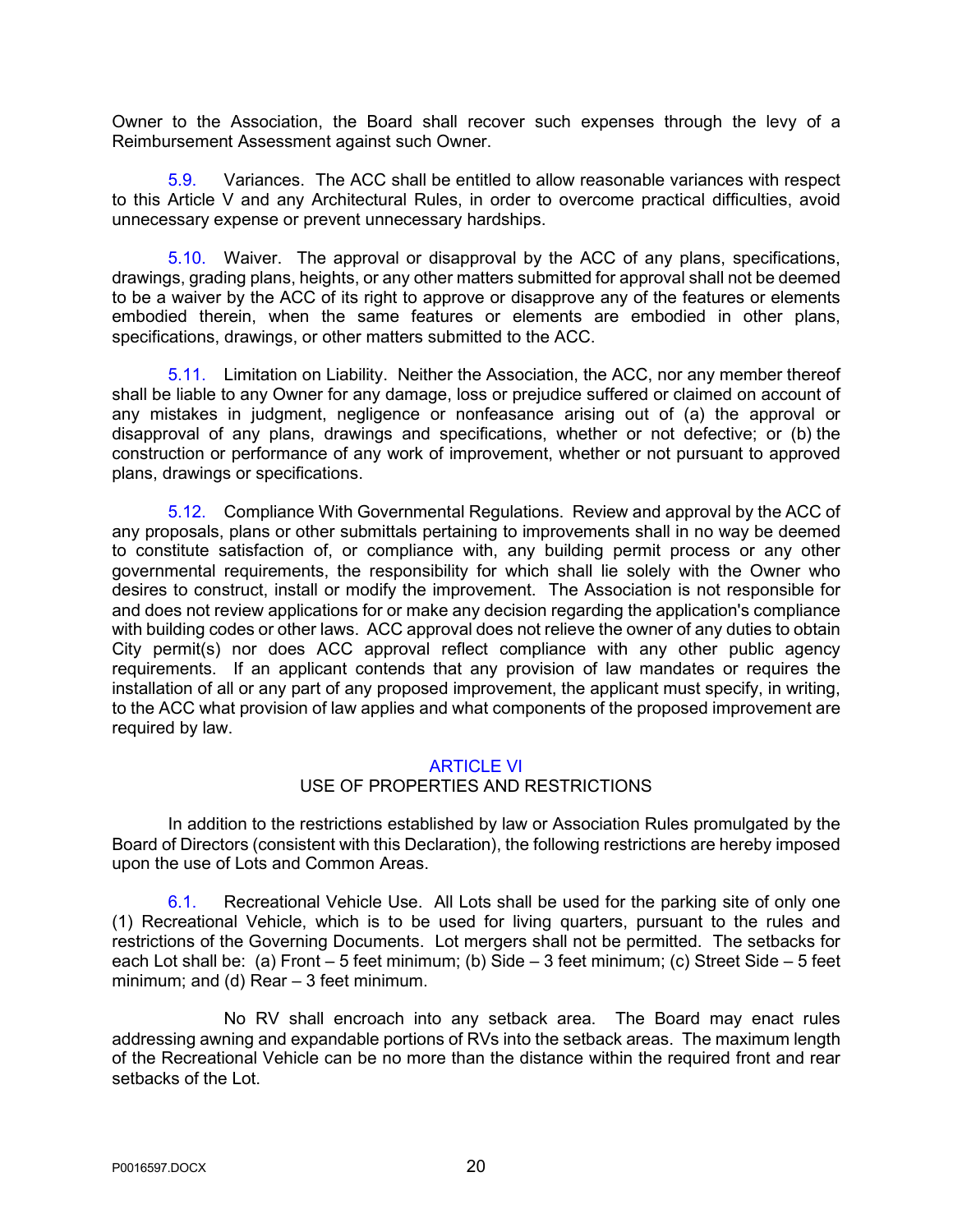6.2. Limitation on Residence and Occupancy.

(a) Permanent Residential Use Restricted. No Recreational Vehicle shall be used on any Lot at any time as a primary residence, other than as permitted by this Section 6.2.

(b) Manner of Tracking Occupancy for Purposes of this Section. The Association shall track occupation in monthly increments, such that once an Owner, his or her tenants, renters, lessees, licensees, and/or guests have entered the Property on a single day, that Owner will be charged with residency for that calendar month, regardless of how many calendar days the Owner, his or her tenants, renters, lessees, licensees, and/or guests actually remain within the Property for that month. In order to assist the Association with tracking residency, the Board may adopt rules requiring Owners, their tenants, renters, lessees, licensees, and/or guests to check in with management upon first arriving in any calendar month. The Association may also implement technological means for tracking the entry of vehicles that are associated with a particular Lot, and such tracking information also may be used to confirm residency within the Property.

(c) Phase One Lots Occupancy Restriction. No more than twenty-five percent (25%) of the Phase One Lots may be occupied by an Owner, his or her tenants, renters, lessees, licensees, and/or guests for more than nine (9) months in any calendar year.

(d) Phase Two Park Model RV Lots Occupancy Restriction. No more than twenty-five percent (25%) of the Phase Two Park Model RV Lots may be occupied by an Owner, his or her tenants, renters, lessees, licensees, and/or guests for more than nine (9) months in any calendar year.

(e) Phase Two Non-Park Model RV Lots Occupancy Restriction. No more than twenty-five percent (25%) of the Phase Two Non-Park Model RV Lots may be occupied by an Owner, his or her tenants, renters, lessees, licensees, and/or guests for more than nine (9) months in any calendar year.

(f) Occupancy of Individual Persons Restricted. Other than as set forth in subdivisions (c) through (e), above, no person may occupy any Lot, or any combination of Lots, for more than a total of nine (9) months within any calendar year. This means that an Owner, tenant, renter, lessee, licensee, and/or guest may not circumvent the residency and occupancy limitations contained in this Section 6.2 by moving from one Lot to another, whether the Lots are owned by the same Owner or by different Owners. The purpose of this Section 6.2 is to ensure that the people who occupy the Property are not full time residents (beyond the permitted twenty-five percent (25%) caps, set forth above), in order to maintain the seasonal character of the community. This subdivision (f) is adopted to remove a potential loophole that could be exploited by those desiring to remain in residence for more than the permitted maximum of nine (9) months per calendar year.

(g) Grandfathering Provision.

(i) The limitations set forth in this Section 6.2 shall not apply to any Owner who held record title to his or her Lot as of the effective date of this Declaration.

(ii) Any Owner who is a Permanent Resident as of the effective date of this Declaration shall continue to retain Permanent Resident status on any Lot he or she occupies. If such an Owner moves from one Lot to another Lot, this grandfathering provision shall cease to apply to the Lot that has been vacated.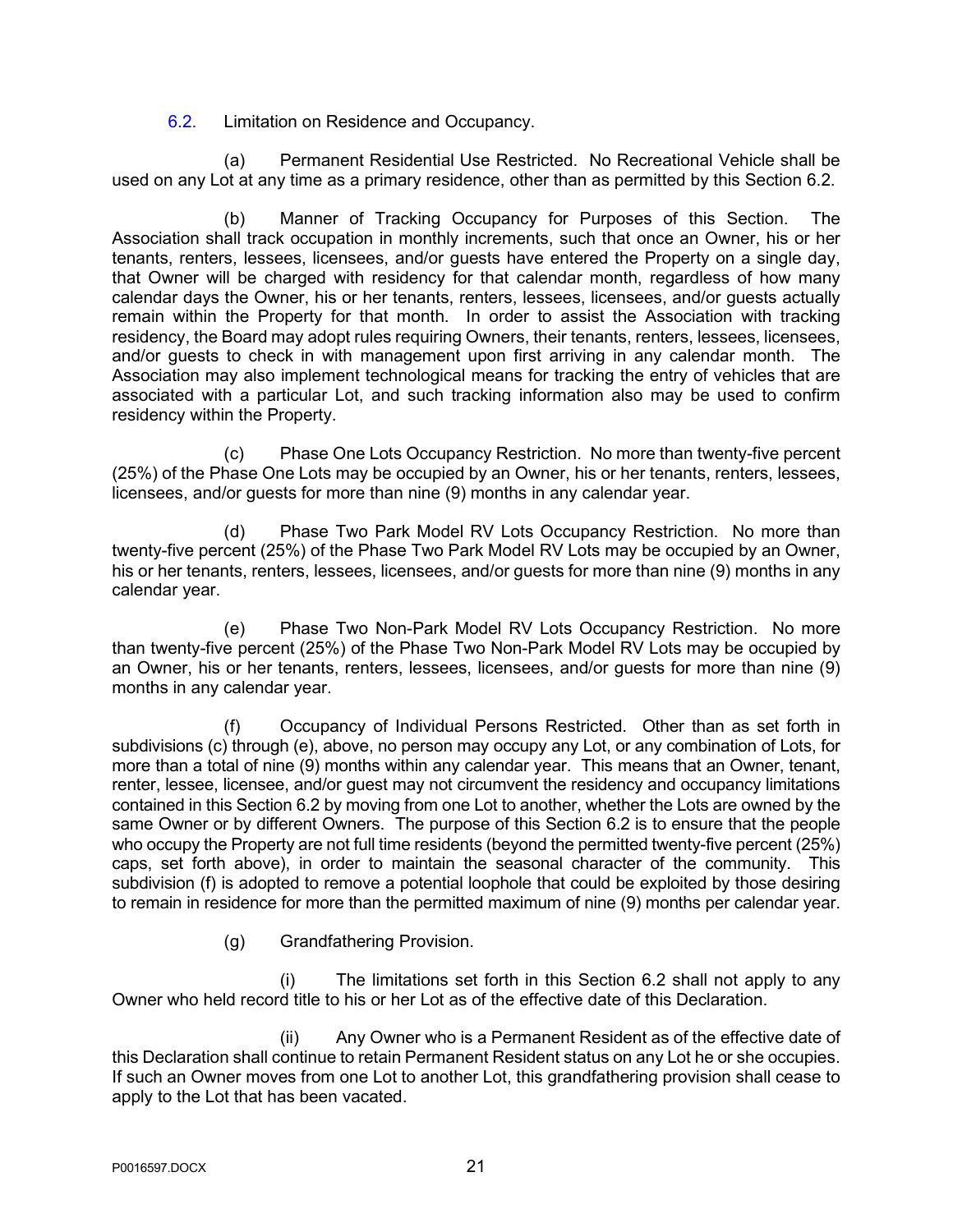(iii) Any Owner as of the effective date of this Declaration, who is not a Permanent Resident as of the effective date of this Declaration, shall have the option, at any future time, to become a Permanent Resident as to any Lot he or she occupies. If such an Owner moves from one Lot to another Lot, this grandfathering provision shall cease to apply to the Lot that has been vacated.

(iv) If a Lot is transferred to an Owner who was not an Owner of any Lot as of the effective date of this Declaration, this grandfathering provision shall cease to apply to the transferred Lot, unless the transfer is as a result of one of the following types of sales or transfers: (1) any transfers that are exempt for purposes of reassessment by the county tax assessor, pursuant to Section 62 or 480.3 of the Revenue and Taxation Code (e.g., transfers to or from a trust, where the ownership interests are merely changing form); or (2) a transfer to a spouse.

(v) This grandfathering provision only applies to Owners. Tenants are expressly excepted from this grandfathering provision, other than as set forth in Section 6.3 below.

(vi) Any Owner who wishes to become a Permanent Resident must register as such with the Association, pursuant to rules that may be established by the Board.

6.3. Rental and Leasing Restrictions.

(a) Permanent Resident Occupancy Restrictions Include Leased Lots. The occupancy restrictions set forth in Section 6.2 above shall apply to any Lots that are rented or leased, with such Lots being included in the total number of Lots that may be occupied by Permanent Residents in any particular Phase.

(b) Grandfathered Leases. Notwithstanding anything to the contrary in Section 6.2 or subdivision (a) of this Section 6.3, any tenant who is a Permanent Resident pursuant to a registered lease or rental agreement ("Permitted Permanent Resident Tenant"), as of the effective date of this Declaration, may continue to reside within the Resort for more than nine (9) months of each calendar year for so long as he or she may continue to renew the registered lease or rental agreement (or, if it is month to month, for so long as such registered lease or rental agreement shall continue). However, if the Owner of the Lot on which such a Permitted Permanent Resident Tenant resides should be sold or transferred, such that the Lot shall have lost its grandfathered status, such Permitted Permanent Resident Tenant will no longer have any grandfathered rights and will be subject to the twenty-five percent (25%) cap on Permanent Residents.

(c) Only the entire Lot, together with the Improvements thereon, may be rented or leased, except as required to be permitted by law.

(d) Subleasing. Subleasing of Lots is strictly prohibited.

(e) Short Term Rentals. All leases must be a minimum of thirty (30) consecutive days, unless there is a specific exception approved by the Board. Owners may not advertise their property for rent or lease for terms under thirty (30) days.

6.4. Age Restricted Community. The Property was developed as a senior citizen housing development. The occupancy of Lots is restricted by this Declaration to Qualifying Residents and Qualified Permanent Residents, as these terms are defined by law. By restricting occupancy, the Property qualifies as a senior citizen housing development under California Civil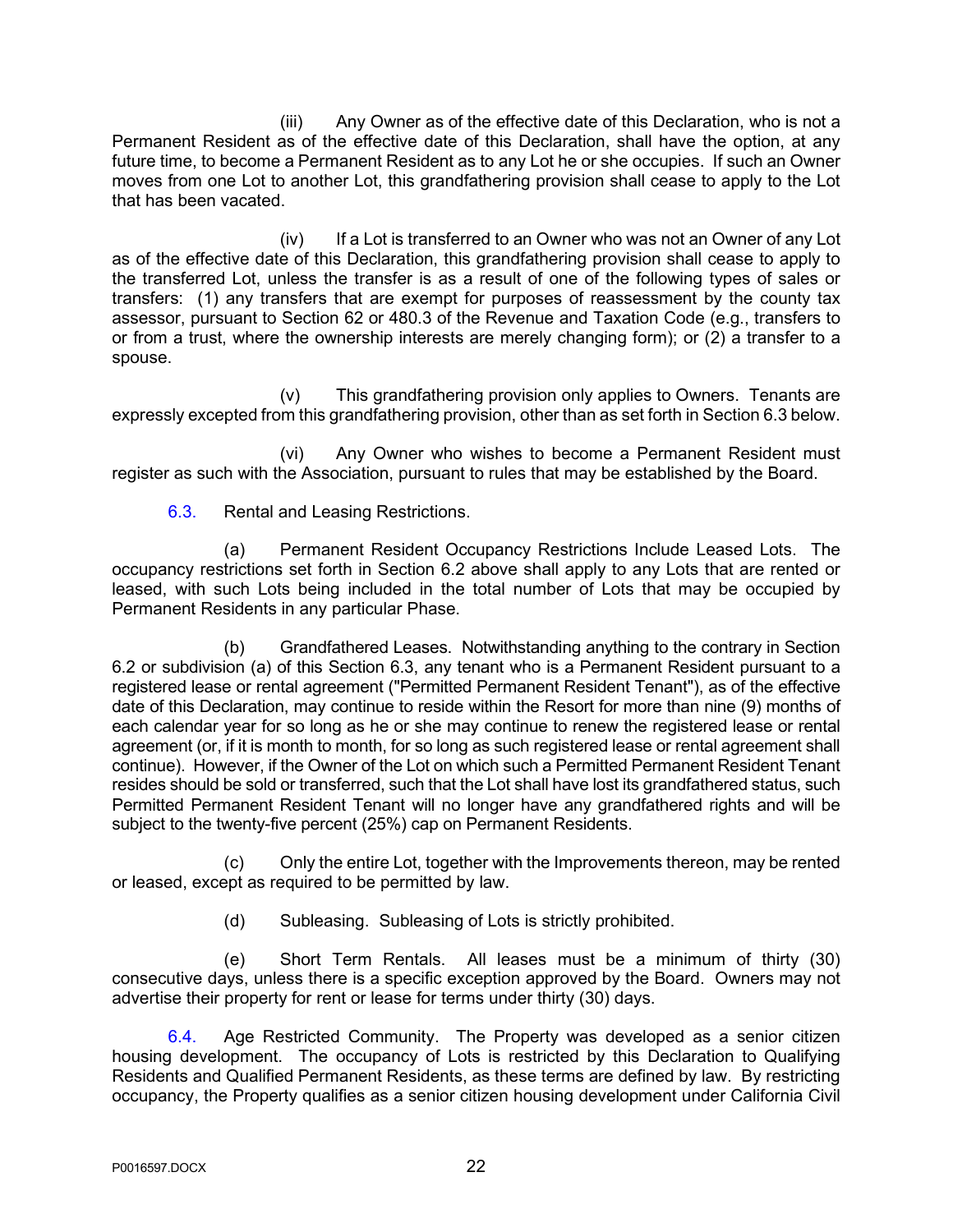Code section 51.11, and by adhering to the occupancy age restrictions, the Property also constitutes housing for older persons under the terms and conditions of the Fair Housing Amendments Act of 1988 (the "Act") and applicable regulations thereunder.

- (a) Specific Age Restriction Definitions:
	- (i) "Qualifying Resident" means a person fifty-five (55) years old or older.

(ii) "Qualified Permanent Resident" means, as defined in Civil Code Sections 51.11(b)(2) and (b)(3), as such sections may be amended from time to time:

(A) A person who meets both of the following requirements:

(1) the person was residing with the Qualifying Resident prior to the death, hospitalization, or other prolonged absence of, or the dissolution of marriage with, the Qualifying Resident; and

(2) the person was forty-five (45) years of age or older, or was a spouse, cohabitant (defined as two persons who live together as spouses or persons who are domestic partners within the meaning of Section 297 of the California Family Code), or person providing primary physical or economic support to the Qualifying Resident; or

(B) A disabled person or person with a disabling illness or injury who is a child or grandchild of the Qualifying Resident, or Qualified Permanent Resident (as defined in subsection(ii), above), who needs to live with the Qualifying Resident or Qualified Permanent Resident because of the disabling condition, illness or injury. For purposes of this section, "disabled" means a person who has a disability as defined in Civil Code Section 54(b). A "disabling injury or illness" means an illness or injury which results in a condition meeting the definition of disability set forth in Civil Code Section 54(b). For any person who would otherwise qualify as a Qualified Permanent Resident under this subparagraph (B), the Board of Directors may take action to prohibit or terminate that person's occupancy within the Property in accordance with the procedures set forth in Section 6.4(b)(iv), below.

(iii) "Permanent Health Care Resident" means a person hired for compensation to provide live-in, long-term, or terminal health care to a Qualifying Resident, or a family member of the Qualifying Resident providing that care. In accordance with Civil Code section 51.11(b)(7), the care provided must be substantial in nature and must provide either assistance with necessary daily activities or medical treatment, or both.

(b) Age Restrictions. The minimum qualifications for occupancy of a Lot within the Property are as follows:

(i) Occupancy of Lots. Each Lot, if occupied, must be occupied by at least one (1) Qualifying Resident, as defined in Section 6.4(a)(i), above. All other persons occupying a Lot shall be either a Qualified Permanent Resident, as defined in Section 6.4(a)(ii), above, or a Permitted Health Care Resident, as defined in Section 6.4(a)(iii), above.

(ii) Guests. A person of less than fifty-five (55) years of age, other than a Qualified Permanent Resident or Permitted Health Care Resident, may reside within the Property, as the guest of a Qualifying Resident or Qualified Permanent Resident, for a period of time not more than thirty (30) days in any year.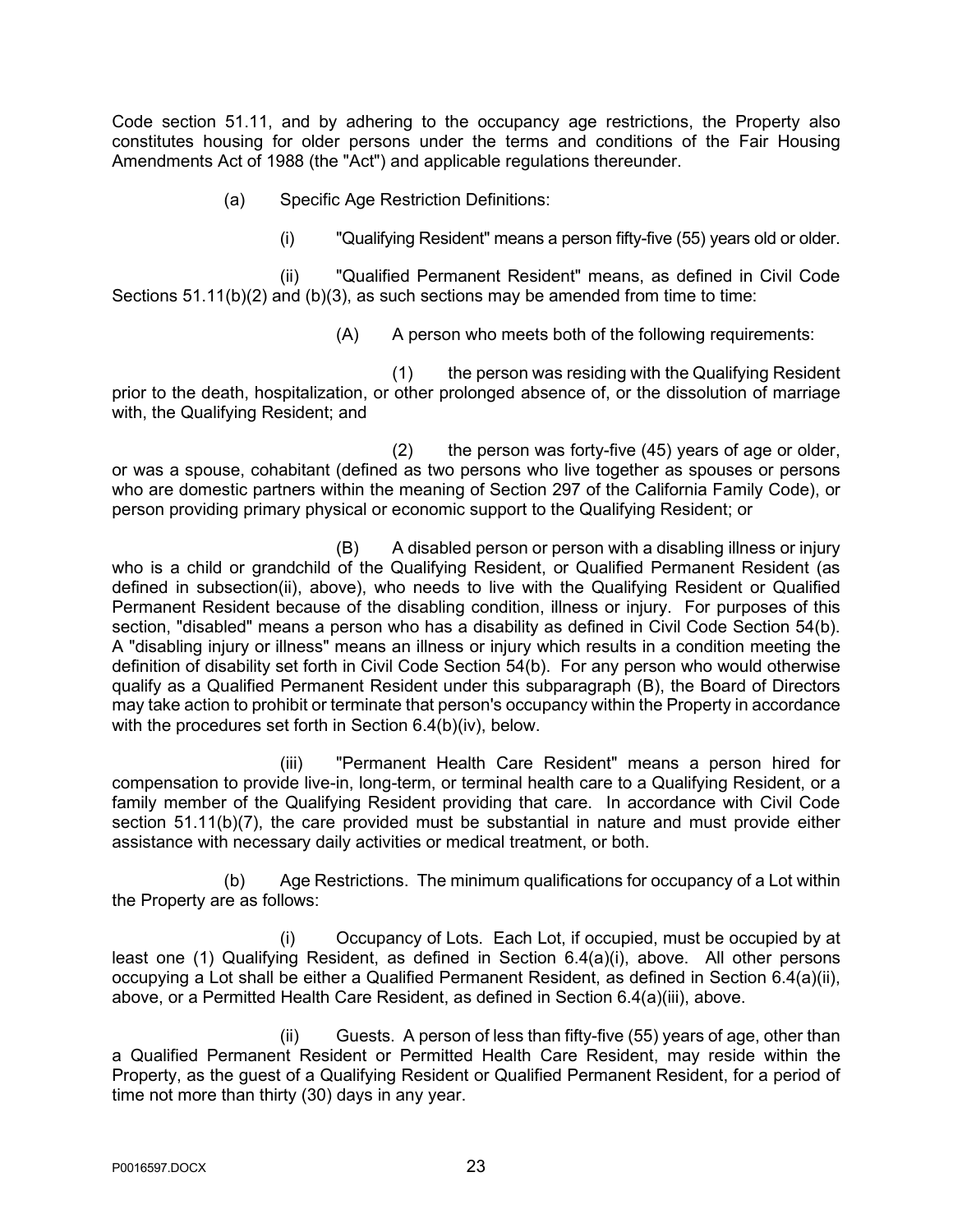(iii) Residency Requirements for Qualified Permanent Residents Upon Absence of Qualifying Resident. Upon the death, dissolution of marriage, hospitalization, or other prolonged absence of the Qualifying Resident, any Qualified Permanent Resident, as defined in Section 6.4(a)(ii)(A), above, shall be permitted to continue his or her occupancy of the Lot.

(iv) Prohibition or Termination of Occupancy by Qualified Permanent Resident With a Disabling Illness or Injury. For any person who is a Qualified Permanent Resident due to a disabling illness or injury, as described in Section 6.4(a)(ii)(B), above, the Board may take action to prohibit or terminate occupancy in the Property by that disabled person as follows:

(A) If the resident no longer has a disabling condition, the Board may require the formerly disabled resident to cease residing in the Resort upon receipt of six (6) months' written notice; provided, however, that the Board may allow the person to remain a resident for up to one (1) year after the disabling condition ends.

(B) The Board may take action to prohibit or terminate occupancy by such person, if the Board finds, based on credible and objective evidence, that the person is likely to pose a significant threat to the health or safety of others that cannot be ameliorated by means of a reasonable accommodation; provided, however, that the action to prohibit or terminate occupancy may be taken only if the Board does all of the following in accordance with Civil Code sections 51.11(b) and 4820:

(1) Provides at least ten (10) days prior notice to the disabled person whose occupancy is being challenged and the co-resident parent or grandparent of that person that a hearing is being held and the date, time and location of such hearing;

(2) Gives due consideration to the relevant, credible and objective information provided in the hearing. In order to preserve the privacy of the affected persons, the evidence shall be taken in a confidential manner in a closed executive session of the Board. The affected persons shall be entitled to have the presence of their attorney or any other person authorized by them to speak on their behalf present at the hearing; and

(3) In the event that the Board elects to prohibit or terminate occupancy by the disabled person, the Board provides written notice of such decision to the disabled person whose occupancy is being challenged and the co-resident parent or grandparent of that person within fifteen (15) days from the date of the hearing.

(v) Occupancy By Permitted Health Care Resident In Absence of Qualifying Resident. A Permitted Health Care Resident, as defined in Section 6.4(a)(iii), above, shall be entitled to continue his or her residency within the Property in the absence of the Qualifying Resident to whom he or she is providing care, provided that both of the following circumstances are present:

(A) The Qualifying Resident became absent from the Lot due to hospitalization or other necessary medical treatment and expects to return to the Lot within ninety (90) days; and

(B) The Qualifying Resident, or his or her legal designee, submits a written request to the Board of Directors authorizing the Permitted Health Care Resident to continue to reside on the Lot in his or her absence. If the Qualifying Resident does not actually return within the ninety (90) days, he or she may authorize the Permitted Health Care Resident to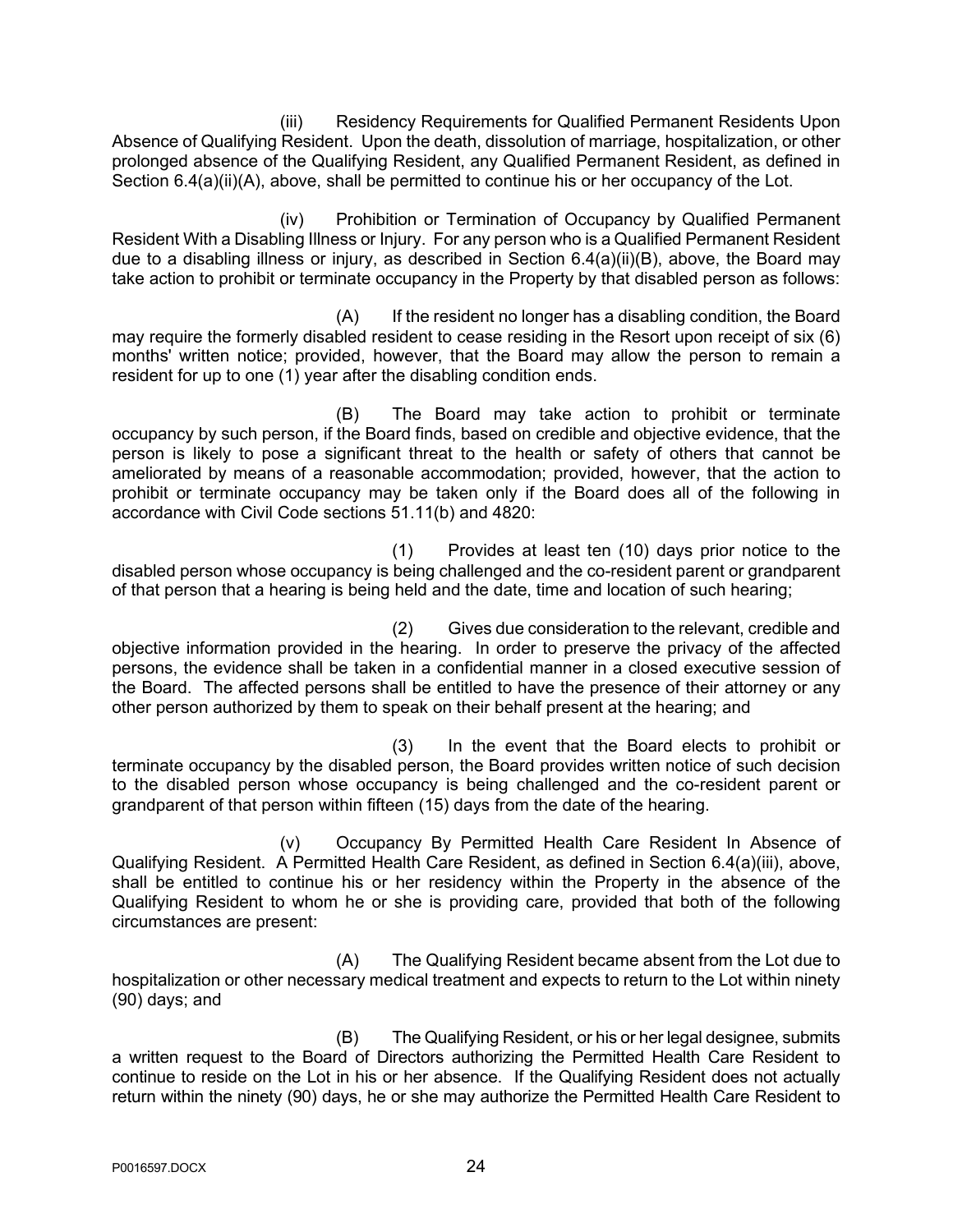reside on the Lot for an additional ninety (90) day period upon written notice to the Board authorizing such extension, if it appears that the Owner will return within the additional ninety (90) day period.

(vi) Continued Compliance With State and Federal Laws. This Section is intended to comply with the Act and with Section 51.11 of the Civil Code as the Act or the Civil Code may be amended from time to time.

6.5. Business Activities. No business, commercial, manufacturing, mercantile, storing, vending or other similar activities that are unrelated to a recreational vehicle planned development shall be maintained or conducted on any Lot, provided that the foregoing restriction shall not apply to the activities of the Association in the discharge of its responsibilities under the Governing Documents. The foregoing shall not be construed to prohibit professional or administrative occupations carried on completely within the RVs, which do not create foot or vehicular traffic or any other external evidence thereof, and which comply with all of the applicable governmental requirements.

6.6. Prohibition of Noxious or Nuisance Activities. No illegal, noxious or offensive activities shall be carried out or conducted upon any Lot or anywhere within the Property, nor shall anything be done within the Property which is or could become an unreasonable annoyance or nuisance to neighboring Owners. No Owner shall permit or cause anything to be done or kept upon the Property which will increase the rate of insurance thereon or result in the cancellation of such insurance. Each Owner shall be accountable to the Association and other Owners for the conduct and behavior of any tenants, family members, or other individuals visiting or occupying his or her Lot. No Owner shall permit noise, including but not limited to barking dogs, the operation of excessively noisy air conditioners, stereo amplifier systems, television systems, motor vehicles, motor vehicle sound systems, or power tools, to emanate from an Owner's Lot or from activities within the Property, which would unreasonably disturb any other Owner's or tenant's enjoyment of his or her Lot or the Property. The Board of Directors of the Association shall have the right to determine if any noise or activity producing such noise constitutes a nuisance.

6.7. Household Pets.

(a) No animals, livestock, reptiles, insects, poultry or other animals of any kind shall be kept in any Lot except that no more than one (1) usual and ordinary pet, defined as dogs, cats, aquatic animals in an aquarium, or domesticated birds, may be kept within any Lot, provided that they are not kept, bred or raised therein for commercial purposes.

(b) The Board shall have the right to establish and enforce additional rules and regulations imposing standards for the reasonable control and keeping of household pets and other animals in, upon and around the Property (including but not limited to limiting the size of pets and prohibiting the maintenance of any animal which constitutes, in the opinion of the Board, a nuisance to or threat to the safety of any other Owner), in order to ensure that household pets and other animals do not interfere with the quiet and peaceful enjoyment of the Property by the other Owners and residents.

(c) Pets belonging to Owners, or Owners' occupants, licensees, tenants or invitees within the Property must be kept on the Owner's Lot and under supervision. Pets will not be permitted elsewhere within the Property. If the pet is not inside the RV, it must be on a leash at all times on the Owner's Lot and under the supervision and control of someone capable of controlling the pet. If the pet is removed from the Lot, it must be carried or transported and not permitted to set paws upon the Common Area. Furthermore, any Owner shall be absolutely liable to each and all remaining Owners, their families, guests and invitees, for any unreasonable noise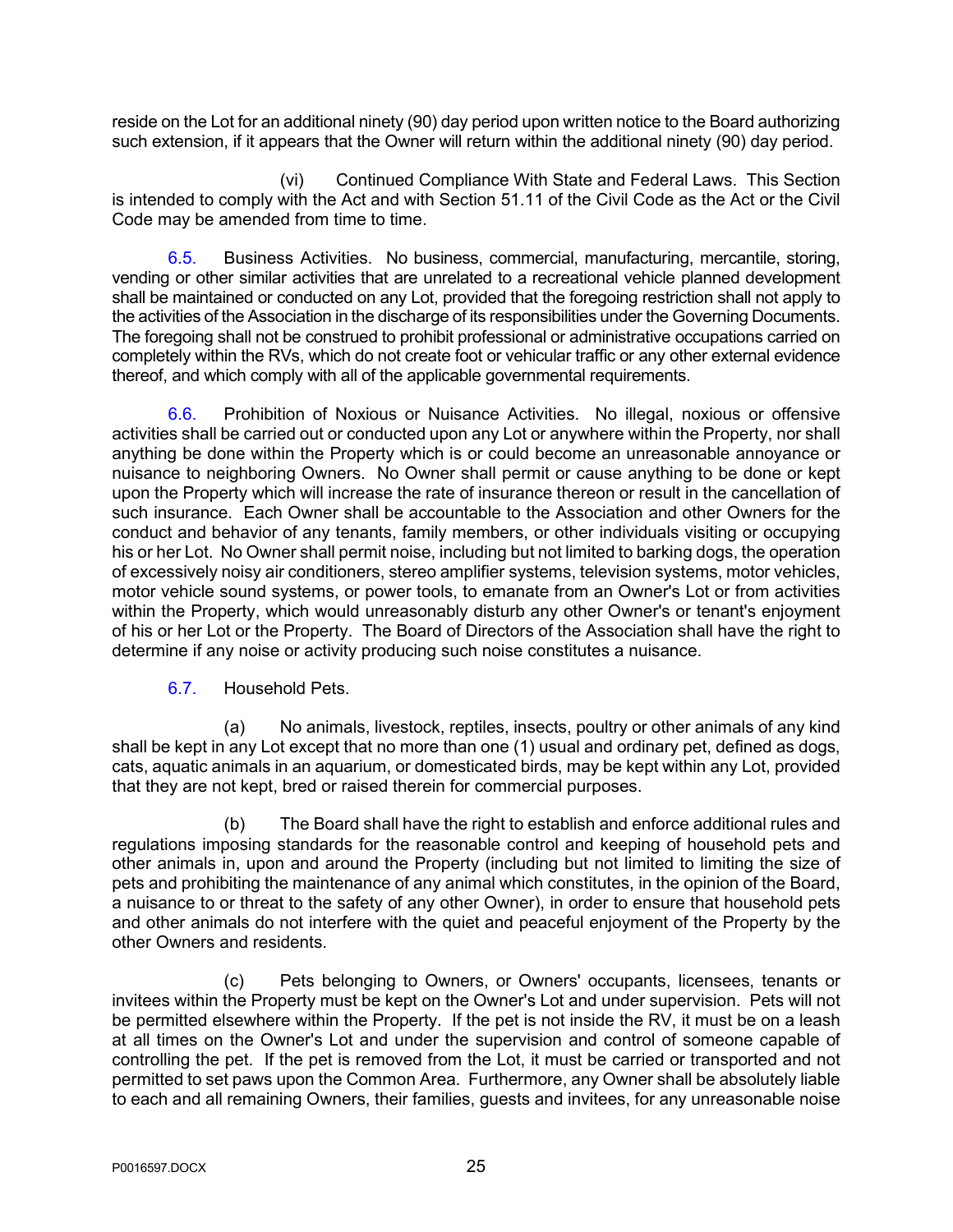or damage to person or property caused by any animals brought or kept upon the Property by an Owner or by an Owner's family, tenants, licensees, invitees, or guests.

(d) The Association, its Board, officers, employees and agents shall have no liability (whether by virtue of this Declaration or otherwise) to any Owners, their family members, guests, invitees, tenants, and contract purchasers for any damage or injury to persons or property caused by any pet or other animal.

(e) It shall be the absolute duty and responsibility of each Owner to clean up after their animals. An Owner also shall be responsible for the failure of their occupants, licensees, tenants, invitees, family members, and guests to clean up after their animals.

Notwithstanding anything to the contrary hereinabove, no pet that contains any of the following breeds (whether purebred or mixed breed) shall be permitted within the Park: Pit Bull Terriers, Staffordshire Terriers, Rottweilers, German Shepherds, Presa Canarios, Chow Chows, Doberman Pinschers, Akitas, Wolf-hybrids, Mastiffs, Cane Corsos, Great Danes, Alaskan Malamutes, and Siberian Huskies.

6.8. Mining Prohibited. No Lot shall be used in any manner to explore for or to remove any water, oil, or other hydrocarbons, minerals of any kind, gravel, earth, or any earth substances of any kind.

6.9. Diseases and Pests. No Owner shall permit any thing or condition to exist on his or her Lot, which shall induce, breed, or harbor infectious plant diseases, rodents or noxious insects.

6.10. No Obstruction of Common Area. There shall be no obstruction of the Common Area. Nothing shall be stored in the Common Area without the prior consent of the Board, except as may be hereinafter expressly provided, or in designated storage areas.

6.11. Commercial Signs. No commercial signs shall be displayed on any Lot or posted within or upon any of the Property except that an Owner may post on his or her Lot a single "For Rent" or "For Sale" sign of reasonable dimensions and appearance as stated in the Association Rules and applicable City ordinances.

6.12. Parking and Vehicle Restrictions. The following parking and vehicle restrictions shall apply within the Property:

(a) Except as may be set forth in the Association Rules, no Owner shall park a boat, trailer, travel trailer, camper, bus, truck or other commercial or recreational vehicle larger than one (1) ton capacity classification, for longer than forty-eight (48) hours on any portion of the Common Area or on any Lot.

(b) No RV may be parked on Common Area, unless a special permit has been issued by the Association.

(c) No motor vehicle, or any part thereof, shall be constructed, reconstructed, restored or repaired within the Property and no dilapidated or inoperable vehicle, or parts thereof, including vehicles without wheels or engines, or vehicles with expired license plate tags, shall be stored in the Property; provided, however that the provisions of this Section shall not apply to emergency vehicle repairs.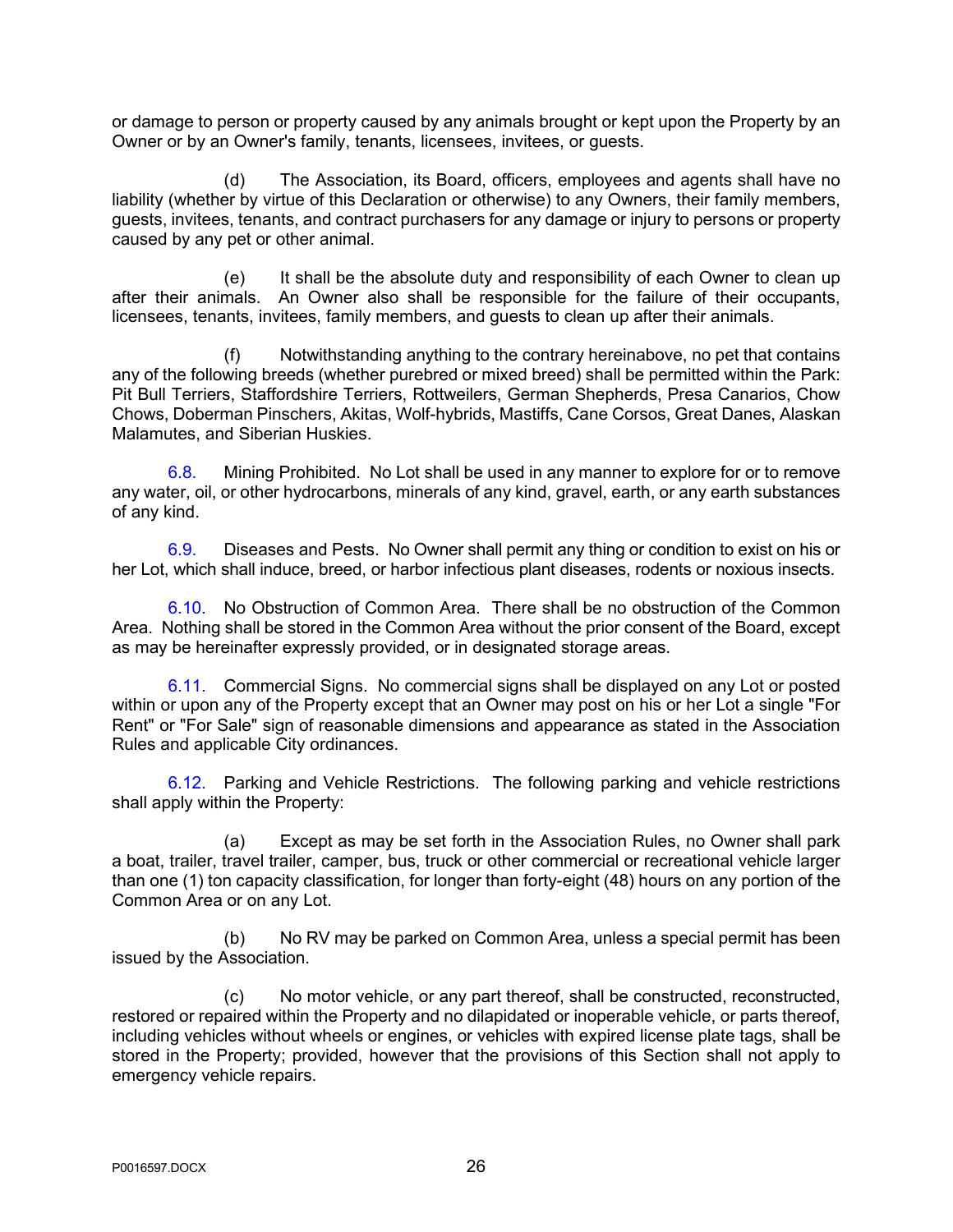(d) No Owner shall do anything which will prevent the streets and parking areas in the Common Area from at all times being free and clear of all obstructions and in a safe condition for vehicular use.

(e) The Board shall have the authority to tow, at the owner's expense, any vehicle parked or stored in violation of this Section 6.12. The Owner, or responsible party in charge of the vehicle shall pay for the cost of towing. The Board shall post such notices or signs as may be required by law to effectuate this towing provision and shall abide by the requirements of the California Vehicle Code in these matters.

(f) The Board shall have the authority to promulgate further reasonable rules and restrictions of uniform application regarding parking and vehicles within the Property as may be deemed prudent and appropriate. Such rules may include the designation of Common Area, which for reasons of safety, may not be used for parking of vehicles.

6.13. Clotheslines. No exterior clothesline shall be erected or maintained, and there shall be no drying or laundering of clothes, rugs, swimwear, beach towels, or other such articles on any trees or shrubbery or anywhere within the Common Area. Subject to the provisions of Civil Code section 4753, the Board may adopt rules placing reasonable restrictions upon an Owner's ability to use a clotheslines or drying rack on an Owner's Lot.

6.14. Trash Removal. Garbage, trash, or recyclable materials shall be removed from the Lot by each Owner to the appropriate bins located on the Common Area. No garbage or trash shall be temporarily stored on any Lot or on the Common Area, except in covered containers of a type, size and style that are approved in writing by the Board or authorized by the Association Rules. In no event shall such containers on a Lot be maintained so as to be visible from neighboring Lots. The Board shall have the right, in its sole discretion, to require that all Owners subscribe to a trash service, unless subscribed to by the Association for trash pickup from the trash bin areas. No incinerators shall be kept or maintained on any Lot.

6.15. Antennas and Similar Devices. Subject to any applicable federal, state or local statute, rule or ordinance, no Owner, resident or lessee shall, at his or her expense or otherwise, place or maintain any objects, such as masts, towers, poles, wiring, television and radio antennas or television satellite dishes on or about the exterior of any building within the Property without the prior written approval of the Board or Architectural Control Committee. The Board may adopt reasonable guidelines for the installation of direct broadcast satellite dishes, wireless cable and television aerial antennas. For purposes of such guidelines, the term "reasonable" means that the guidelines will not impose unreasonable expense or delay or preclude reception of an acceptable quality signal. No radio station or shortwave operators of any kind shall operate from any Lot or any other portion of the Property unless approved by the Architectural Control Committee. Any antennas or similar devices no longer in use shall be removed within thirty (30) days. Notwithstanding the foregoing, standard television or radio antennas attached to and forming part of the traveling equipment of a Recreational Vehicle are permitted.

6.16. Storage. One (1) storage shed will be permitted on each Lot. The material, design, and color of the storage shed, as well as the location of the shed, must meet the standards set by the Architectural Control Committee or the Board, and must be placed at the rear portion of the Lot. Personal property stored outside of the RV on any Lot that is deemed unsightly or becomes a nuisance to other Lot Owners must be removed upon notice by the ACC or the Board.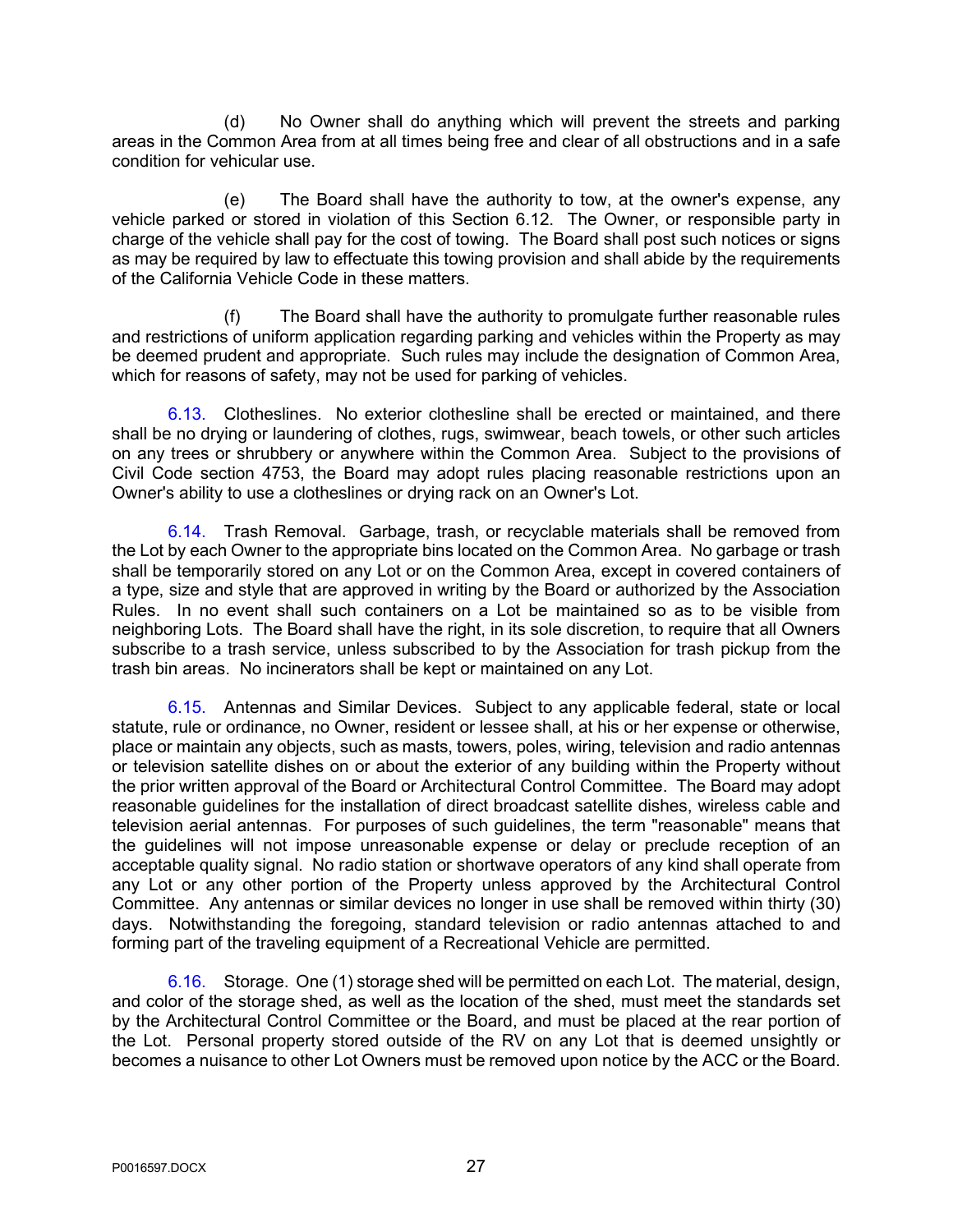6.17. Washing Machines and Dryers. Washing machines and dryers, other than those located within the RVs, are prohibited on any Lot. Washing machines and dryers located within the RVs shall have appropriate plumbing and venting.

6.18. Outside Toilets. No outside toilets shall be installed or allowed on any Lot.

6.19. Sewer Collars. All RVs must be vented for sewage purposes and sewer collars must be used on all connections to the main sewer system.

6.20. Restricted Entry. Owners, members of their families, guests, tenants, agents, licensees, and employees shall enter the Resort only through appropriately designated entry gate(s). No one shall use or in any way tamper with any security gates located within the Resort. The Board shall have the authority to adopt further rules and regulations relating to use of the Resort's gate(s).

6.21. Dilapidated and Unsightly Vehicles Prohibited and Subject to Removal. No Recreational Vehicle or other vehicle, which in the opinion of the Architectural Control Committee is or has become dilapidated or otherwise unsightly, shall be allowed into or permitted to remain in or upon the Property or any Lot.

(a) If any vehicle has been determined by the Architectural Control Committee to be in breach of this Section 6.21, the Architectural Control Committee shall notify the Owner of the Lot on which the vehicle is located, pursuant to Article XII of this Declaration, which notice shall specify the corrective action required to be taken, up to and including removal of the vehicle, as the Architectural Control Committee may determine to be appropriate ("Notice of Corrective Action").

(b) If the action required by the Notice of Corrective Action is not taken, to the satisfaction of the Architectural Control Committee, within fourteen (14) days after delivery of such notice to the Owner, the Architectural Control Committee shall submit a full report to the Board. The Board, after giving the Owner of the Lot an opportunity to be heard, and if the Board agrees with the determination of the Architectural Control Committee, may cause the offending vehicle to be removed and stored outside of the Property, all at the expense of the Owner.

(c) All expenses incurred by the Association in connection with the removal and/or storage of a vehicle, pursuant to this Section 6.21, shall be repaid in the form of a Reimbursement Assessment levied against the Owner with respect to such Lot.

(d) The remedy provided by this Section is not exclusive. Other remedies provided by this Declaration and the law may be exercised concurrently, alternatively, or in addition thereto.

6.22. Timeshare Use Prohibited. No Lot shall be used for or dedicated to any timeshare use of any type, including, without limitation, any timesharing project, involving either fee ownership or contractual rights of use, interval ownerships, fractional ownership, vacation clubs or any such timesharing scheme or contractual arrangement.

6.23. Drones. The Board shall be authorized to adopt rules and regulations governing the use of drones in the Property, including rules prohibiting the use of drones in the Property, subject to any superseding federal, state or local laws or ordinances.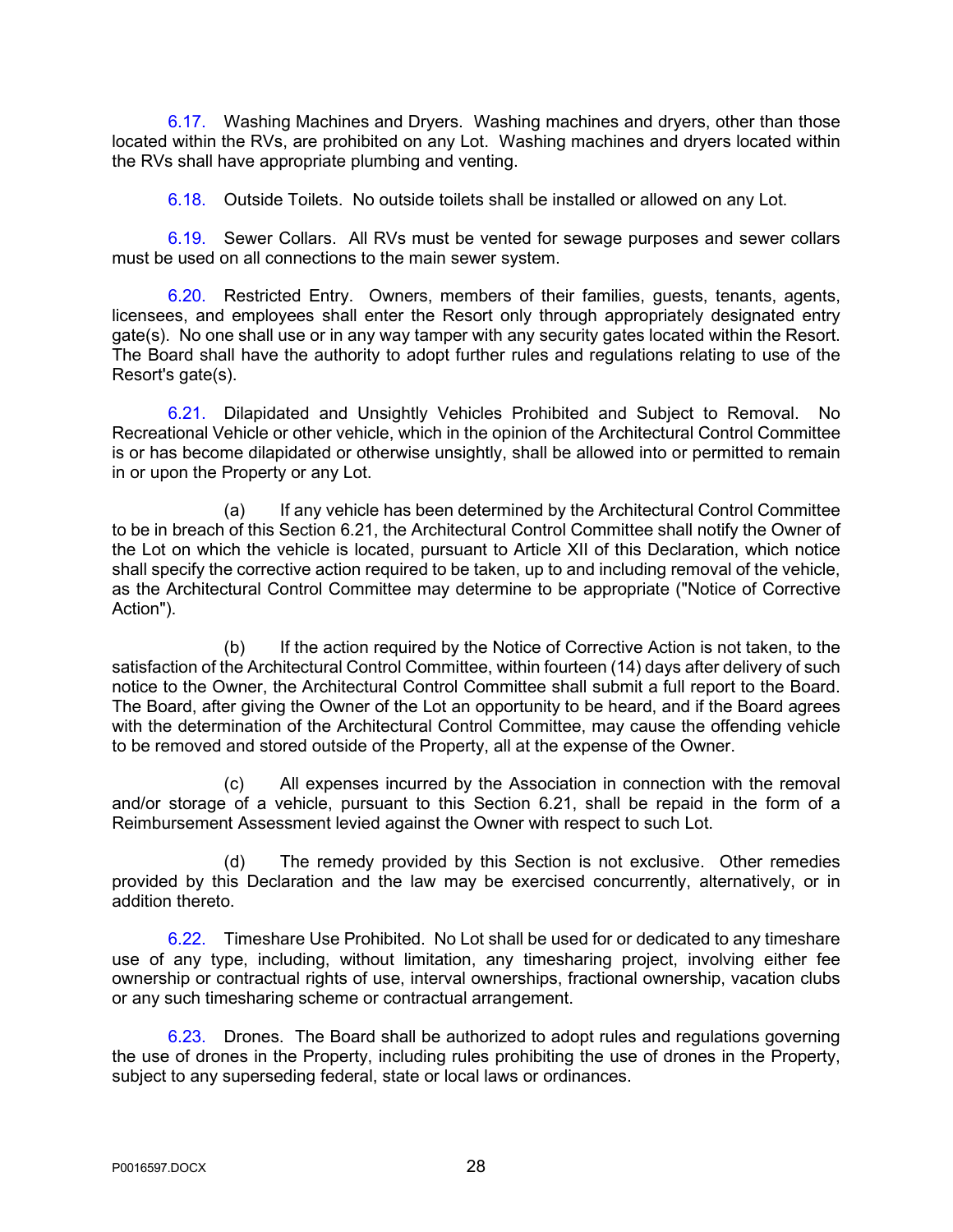6.24. Solar Energy Systems. The Board is empowered to adopt guidelines for the installation of solar energy systems, subject to Civil Code Section 714.

6.25. Unique Phase Two Use Restrictions. The following restrictions have been required to be included and applied to the Phase Two Lots pursuant to the demands of the City (though some of these are applicable to all Lots within the Resort, pursuant to other provisions or laws). In the event there is any conflict or inconsistency between the following and other provisions in this Declaration, the following restrictions shall control as it pertains to the Phase Two Lots:

(a) No RV shall be permitted to utilize the Resort, unless it is a properly licensed vehicle, pursuant to State Vehicle Code. Notwithstanding any other provisions, no RV shall be equipped with more than one electrical power supply cord. No mobile homes, commercial coaches or other permanent structures utilized as a habitable dwelling shall be permitted in the Resort, except as otherwise may be permitted by the Cathedral City RV Park Ordinance, such as a "California Room."

(b) Park models (aka park trailers) shall be allowed only on Phase Two Lots 301-371 and 400, and shall not be allowed on Phase Two Lots 250-300, 372-399 and 401-460.

(c) Any amendment to this Section 6.25 shall require the prior written approval or consent from the City and shall also be approved by the vote or written consent of those holding seventy-five percent (75%) of the voting power of the Phase Two Lot Owners.

(d) The Common Area lot surrounded by Phase Two Lots 451-460, inclusive, is hereby declared to be an exclusive use area, only for the mutual and common benefit of the Owners and their lessees of Phase Two Lots 451-460, inclusive. Utility costs and maintenance of said Common Area lot shall be the equal obligation of the Owners of the Phase Two Lots 451-460, inclusive, and to the extent any equipment thereon requires repairs, replacement or refurbishing, the cost of same shall be borne equally by the Owners of the Phase Two Lots 451-460, inclusive, by means of a Special Assessment, the amount of which shall be determined by the Board.

6.26. Exceptions. The restrictions set forth in this Article shall not and do not apply to any of the following:

(a) Any part of the Resort owned by any public body;

(b) Any act done or proposed to be done upon the Resort, or any condition created thereon, by any governmental agency or entity, or the agents or employees of any governmental entity acting in the scope of their authority as such agents or employees;

(c) Any act done or proposed to be done upon the Resort, or any condition created thereon, by any utility company (including, but not limited to, companies furnishing electric, gas, water, telephone, cable television and/or sewer service to all or parts of the Property), or the agents or employees of any such company, which act could be done by such company were this Declaration not made;

(d) Any act done or proposed to be done upon the Resort, or any condition created thereon, by the Board or its successors, assigns, agents, employees or contractors: (i) in the course of planning for, preparing the Property for, and/or construction upon the Common Area, Lots and all original improvements thereon, and (ii) for the purpose of selling any Lot within the Property;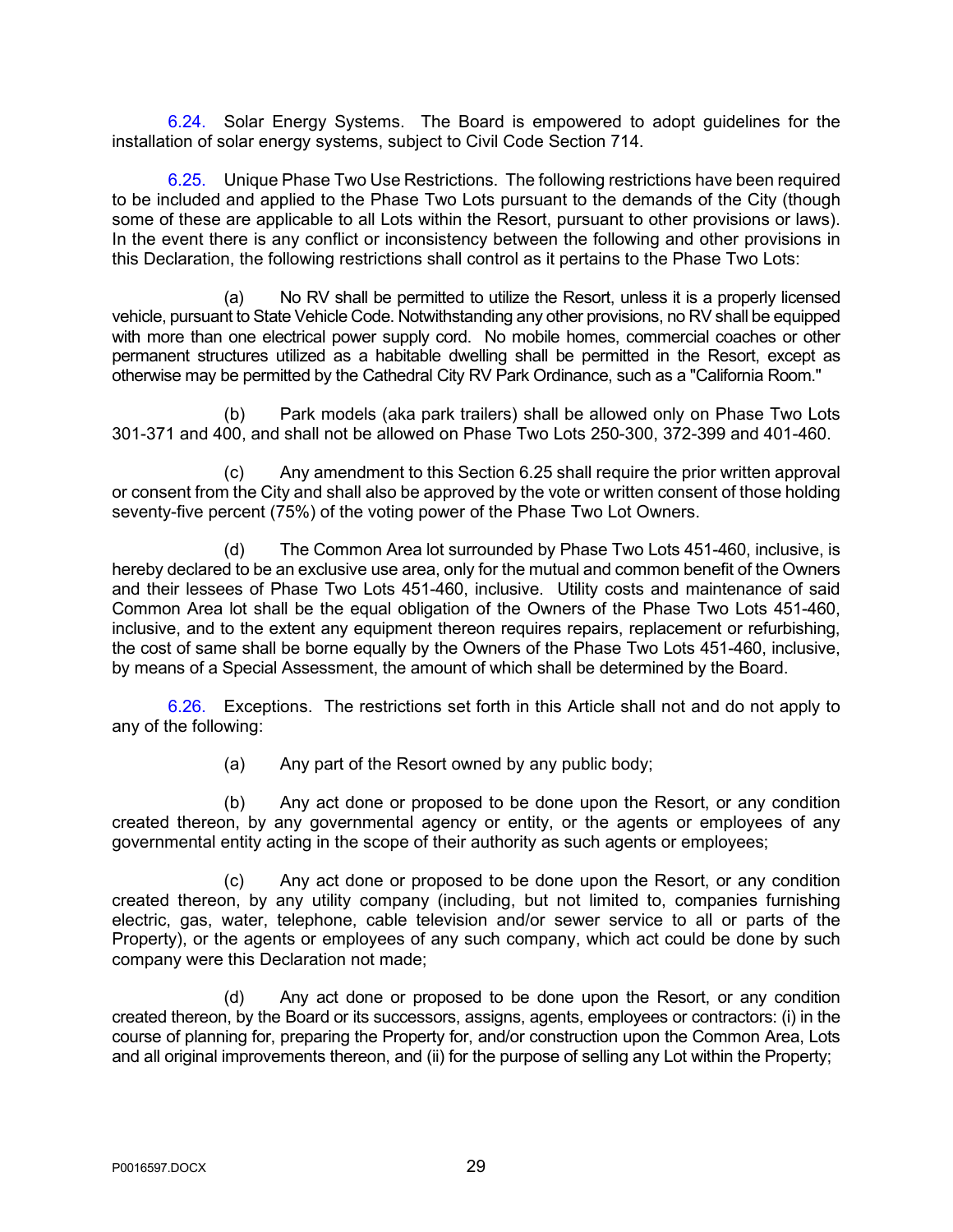(e) Any act done or proposed to be done upon the Resort, or any condition created thereon, which act or condition has been approved in advance by the Board or ACC, acting within its authority, as set forth in Article V of this Declaration; or

(f) Any act done or proposed to be done upon the Resort, or any condition created thereon, by any person pursuant to court order, or the order of any public officer or public agency; provided, however, that the orders contemplated in this subparagraph are only those which are the result of action initiated by public officers or agencies and which embody mandatory requirements with penalties for non-performance, and are not those order which result from the application or private parties or are merely permissive.

## ARTICLE VII

## MAINTENANCE RESPONSIBILITIES

7.1. Association Maintenance Responsibilities. The Association shall be solely responsible for all maintenance, repair, upkeep and replacement within the Common Area, including the private streets, except as set forth in Section 7.3 below. The Association may enter, with notice, upon any Lot as necessary in connection with construction, maintenance, or emergency repair for the benefit of the Common Area or the Owners in common. No person other than the Association or its duly authorized agents shall construct, reconstruct, refinish, alter or maintain any Improvement upon, or shall create any excavation or fill or change the natural or existing drainage of any portion of the Common Area. In addition, no person shall remove any tree, shrub or other vegetation from, or plant any tree, shrub, or other vegetation upon the Common Area without express approval of the Association. The Association shall be responsible to maintain the landscaping, including by not limited to, grass, trees and shrubbery, as originally installed upon the individual Lots by the developer.

7.2. Owner Maintenance Responsibilities. Each Owner shall be responsible for the maintenance, repair and replacement of his or her Lot, Recreational Vehicle, all improvements located on the Lot, including grass, shrubs, flowers, trees, and any other landscaping thereon, which was not placed there by the original developer of the Resort, in a neat, clean, orderly, safe, sanitary, and attractive manner, consistent with the surrounding Lots, and to ensure that such area does not pose a threat to the health, safety or welfare of other Owners, or create an unsightly appearance. Any Improvement on the Lot must be maintained, even though the Owner is absent. Any vacant Lots held by an Owner must be maintained as to weed control and upkeep of any Improvements thereon. The alteration or replacement of exterior items shall be subject to the requirements of Article V of this Declaration.

7.3. Recovery of Costs of Certain Repairs and Maintenance.

(a) In the event that the need for maintenance or repair, which would otherwise be the Association's responsibility under this Declaration is caused through the willful or negligent acts of an Owner, his or her family, guests, tenants, or invitees, and is not covered or paid for by Association insurance policies or any liability insurance maintained by the responsible Owner, the cost of such maintenance or repairs shall be subject to recovery by the Association through the imposition of a Reimbursement Assessment against the offending Owner in accordance with Section 4.5 of this Declaration. The deductible on any such insurance policy will be the responsibility of such Owner, which amount shall be recoverable via a Reimbursement Assessment.

(b) In the event that an Owner fails to perform maintenance functions for which he or she is responsible, the Association may give written notice to the offending Owner with a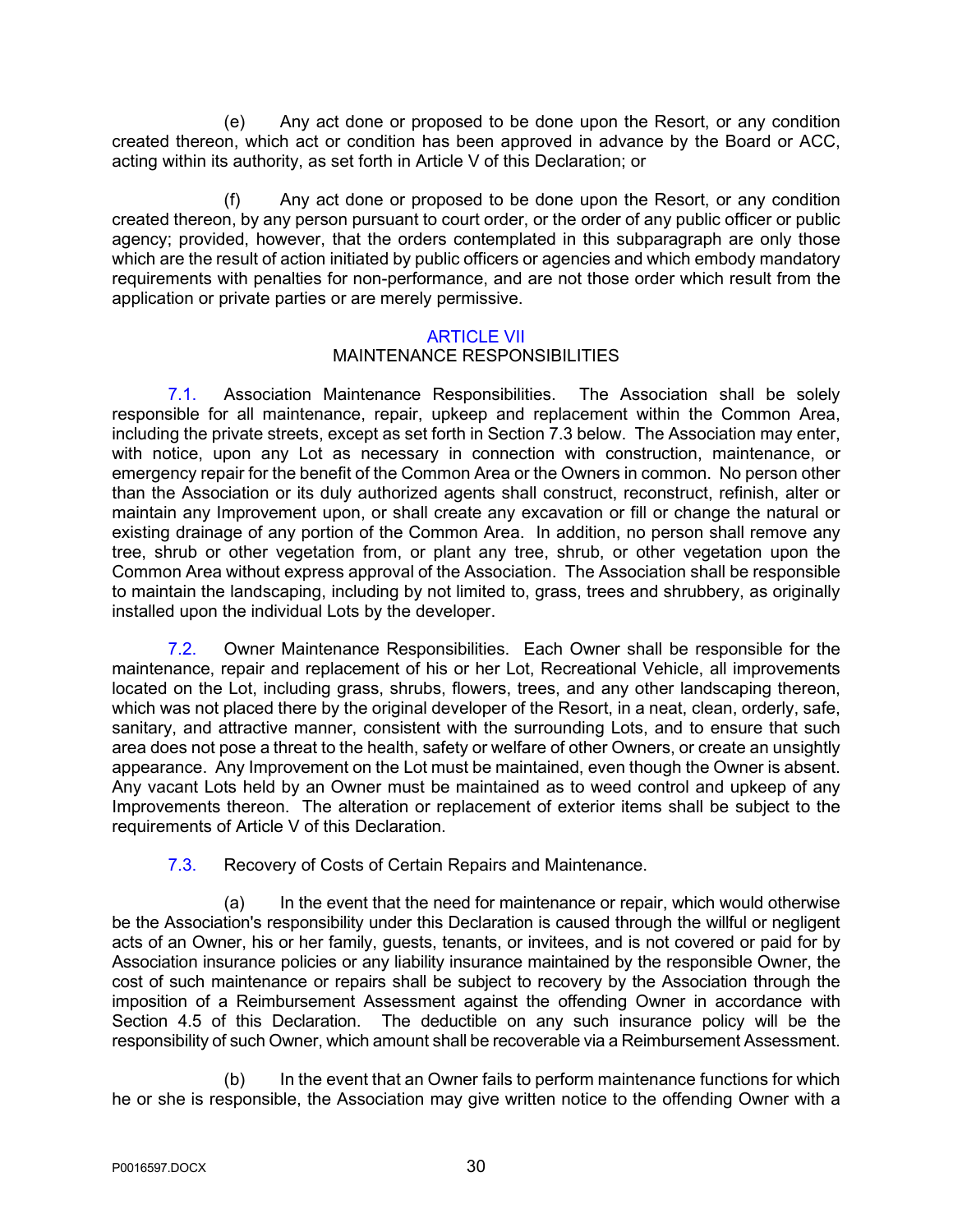request to correct the failure within fifteen (15) days after the date of the notice. If the Owner refuses or fails to perform any necessary repair or maintenance, the Association may exercise its rights under Section 3.6(b) to enter the Owner's Lot and perform the repair or maintenance so long as the Owner has been given notice and the opportunity for a hearing in accordance with Section 12.6 of this Declaration.

#### **ARTICLE VIII** EASEMENTS

8.1. Encroachment Easements. If any portion of the Common Area encroaches on any Lot or if any portion of a Lot encroaches on the Common Area, regardless of the cause, a valid easement exists for such encroachment and for the maintenance of it as long as it remains, and all Lots and the Common Area are made subject to such easements.

8.2. Street Easements. Each Owner and the Association shall have and is hereby granted a nonexclusive easement for street, roadway and vehicular traffic purposes over and along the private streets and alleys within the Property, subject to the rights and restrictions set forth in this Declaration.

8.3. Blanket Utility Easement. There is hereby created a blanket easement upon, across, over and under all of the Property for ingress, egress, installation, replacing, repairing and maintaining all utilities, including but not limited to water, sewer, gas, telephones, digital, fiber optic, and electronic communication lines and facilities of all kinds, drainage and electricity and the master television antenna or cable television system. By virtue of this easement, it shall be expressly permissible for the providing utility company to erect and maintain the necessary equipment and underground facilities on the Common Area. Notwithstanding the foregoing, no sewer, electrical lines, water lines, or other utilities may be installed or relocated on said Property except as initially designed and approved or thereafter approved by the Association's Board of Directors. The easements provided for in this Section 8.3 shall in no way effect any other recorded easement on the Property.

8.4. Maintenance Easements. An easement is hereby granted to the Association, its officers, agents, employees, and to any management company or contractor selected by the Association to enter in or to cross over the Common Area and any Lot to perform the duties of maintenance and repair of the Lots or Common Area, provided that any entry by the Association or its agents into any Lot shall only be undertaken in strict compliance with Section 3.6(b) of this Declaration.

8.5. Drainage Easements. There is hereby created a blanket easement for drainage of surface runoff on, over, and across the Property. No Owner shall obstruct, divert, alter, or interfere in any way with the drainage of surface runoff upon, across or over any portion of the Property. Each Owner shall, at his or her own expense, maintain the drainageways and channels on his or her Lot in proper condition, free from obstruction. The Association shall have the right, after thirty (30) days' notice to an Owner, to repair or otherwise maintain the drainageway or channel on said Owner's Lot, which the Association, acting through its Board, determines has not been maintained by the Owner in compliance with this provision. All costs and expenses incurred by the Association shall be borne by the Owner and shall be paid to the Association on demand. Any sum not paid by an Owner shall be treated as a Reimbursement Assessment and collected pursuant to Article IV.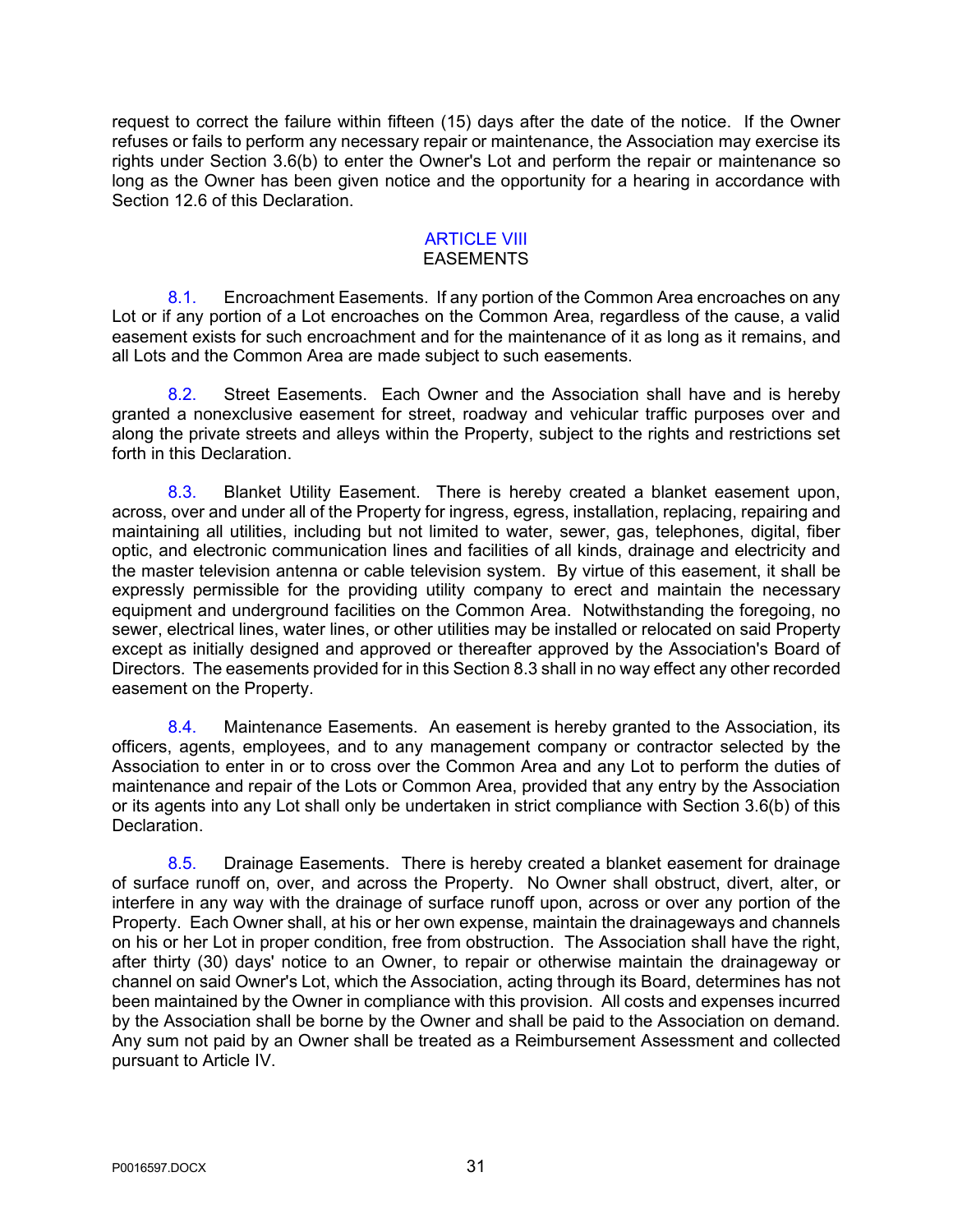#### ARTICLE IX **INSURANCE**

9.1. Types of Insurance Coverage. The Association shall purchase, obtain and maintain, with the premiums therefor being paid as a Common Expense, the following types of insurance, if and to the extent such insurance, with the coverages described below, is available at a reasonable premium cost:

(a) Fire and Casualty Insurance. A policy of fire and casualty insurance naming as parties insured the Association, and containing the standard extended coverage and replacement cost endorsements and such other or special endorsements as will afford protection and insure, for the full insurable, current replacement cost (excluding foundations and excavation, but without deduction for depreciation) as determined annually by the insurance carrier, all Common Area and the personal property of the Association for or against the following:

(i) Loss or damage by fire or other risks covered by the standard extended coverage endorsement;

- (ii) Loss or damage from theft, vandalism or malicious mischief; and
- (iii) Such other risks, perils or coverage as the Board of Directors may

determine.

(b) Public Liability and Property Damage Insurance. To the extent such insurance is reasonably obtainable, the Association shall obtain and maintain a policy of comprehensive public liability and property damage insurance naming as parties insured the Association, each member of the Association Board of Directors, the Owners and occupants of Lots, and such other persons as the Board may determine. The policy will insure each named party against any liability incident to the ownership and use of the Common Area and any other Association owned or maintained real or personal property, including, if obtainable, a cross liability or severability of interest endorsement insuring each insured against liability to each other insured. The limits of such insurance shall not be less than three million dollars (\$3,000,000) covering all claims for death, personal injury and property damage arising out of a single occurrence. Such insurance shall include coverage against water damage liability, liability for non-owned and hired automobiles, liability for property of others and any other liability or risk customarily covered with respect to projects similar in construction, location and use.

(c) Directors and Officers Liability Insurance. The Board shall purchase and maintain a policy of directors and officers liability insurance naming as parties insured the Association, each member of the Board of Directors, each officer of the Association, any manager and any other person as the Board may determine. The limits of such insurance shall not be less than one million dollars (\$1,000,000) per occurrence.

(d) Dishonesty Insurance and Fidelity Bond. The Board shall purchase and maintain some form of dishonesty insurance or a fidelity bond covering loss due to wrongful acts or misappropriation by officers, directors, managing agents, or employees, in the amount of Fifty Thousand Dollars (\$50,000.00) or an amount that is equal to or more than the combined amount of the reserves of the Association and total assessments for three (3) months, whichever is greater. Such dishonesty insurance or fidelity bond shall include computer fraud and funds transfer fraud. If the Association uses a managing agent or management company, the Association's dishonesty insurance or fidelity bond coverage shall additionally include dishonest acts by that person or entity and its employees.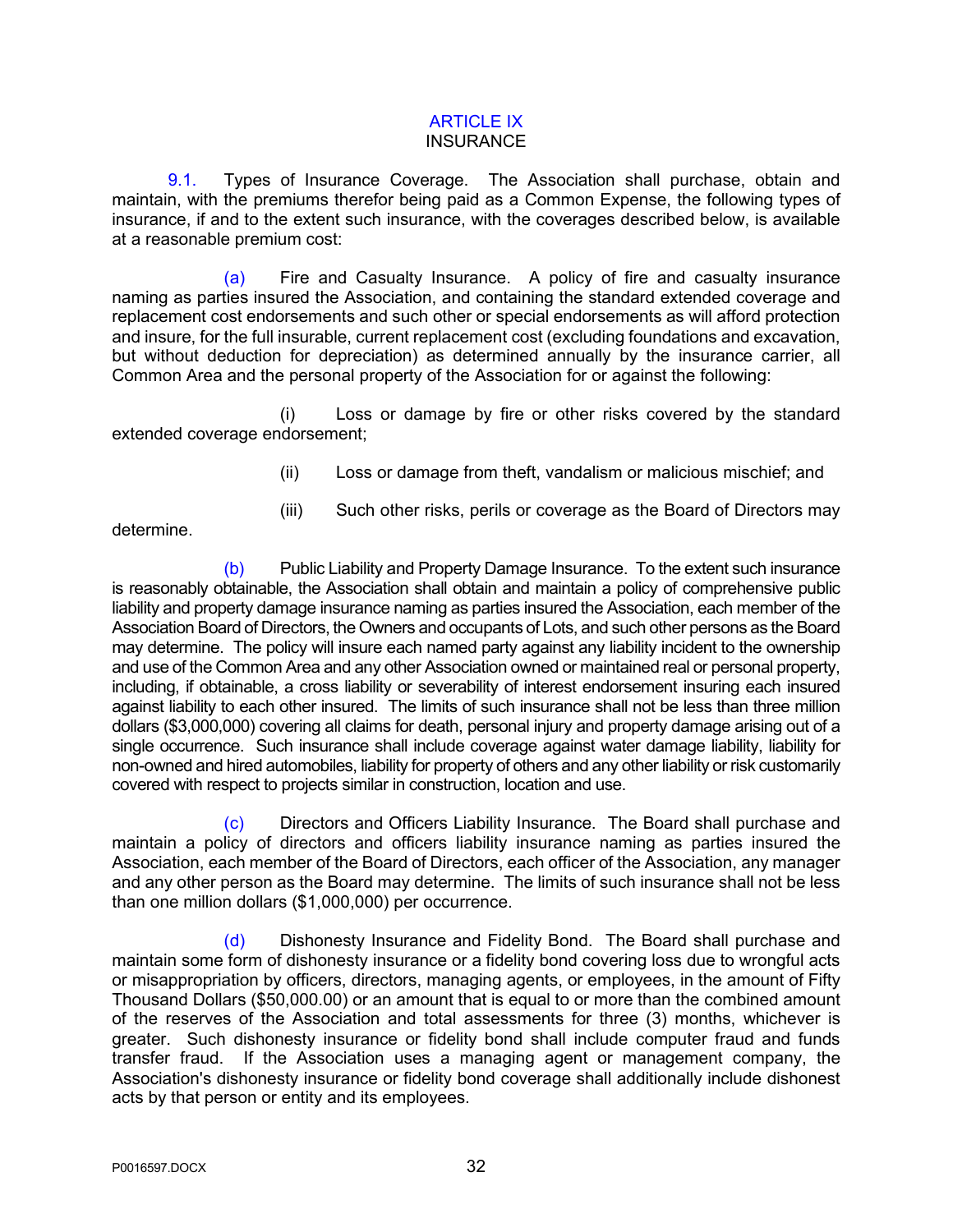(e) Additional Insurance and Bonds. To the extent such insurance is reasonably obtainable, the Association may also purchase as a Common Expense, such additional insurance and bonds as it may, from time to time, determine to be necessary or desirable, including, without limiting the generality of this subsection, demolition insurance, flood insurance, earthquake insurance and workers' compensation insurance. The Board may also purchase and maintain such insurance on personal property owned by the Association and any other insurance that it deems necessary or desirable.

9.2. Responsibility for Deductible Amounts. The full insurance deductible shall be paid by the party whose acts or omissions are responsible for any damage that results in a property damage claim filed under the Association's insurance policy. If the acts or omissions are those of an Owner or the Owner's tenant, guest or invitee, the Owner shall be responsible for paying the deductible. If it is impossible to determine whose acts or omissions were responsible for the loss, the deductible shall be paid by the party who owns or is responsible for the maintenance, repair or replacement of the component or property where the cause of the damage originated. If an Owner is determined to be responsible for the payment of any deductible, pursuant to this provision, such Owner shall be subject to imposition of a Reimbursement Assessment for the amount of such deductible.

9.3. Coverage Not Available. In the event any insurance policy, or any endorsement thereof, required by Section 9.1 is for any reason not available, then the Association shall obtain such other or substitute policy or endorsement as may be available which provides, as nearly as possible, the coverage described above. The Board shall notify the Owners of any material adverse changes in the Association's insurance coverage.

9.4. Copies of Policies. Copies of all insurance policies (or certificates thereof showing the premiums thereon have been paid) shall be retained by the Association and shall be available for inspection by Owners at any reasonable time.

9.5. Trustee. All insurance proceeds payable under this Article IX may, in the discretion of the Board of Directors, be paid to a trustee to be held and expended for the benefit of the Owners, Mortgagees and others, as their respective interests shall appear. Said trustee shall be a commercial bank or other institution with trust powers within the County that agrees in writing to accept such trust.

9.6. Adjustment of Losses. The Board is appointed attorney in fact by each Owner to negotiate and agree on the value and extent of any loss under any policy carried by the Association pursuant to this Article IX. The Board is granted full right and authority to compromise and settle any claims or enforce any claim by legal action or otherwise and to execute releases in favor of any insured.

## ARTICLE X DAMAGE OR DESTRUCTION

10.1. Destruction; Proceeds Exceed 90% of the Reconstruction Cost. If there is a total or partial destruction of any improvements on or within the Common Area, and if the available proceeds of the insurance maintained pursuant to Article IX are sufficient to cover not less than ninety percent (90%) of the costs of repair and reconstruction to code, the improvements shall be promptly rebuilt. A Special Assessment shall be levied against the Owners to cover the shortfall between the insurance proceeds and the costs of repair and reconstruction to code.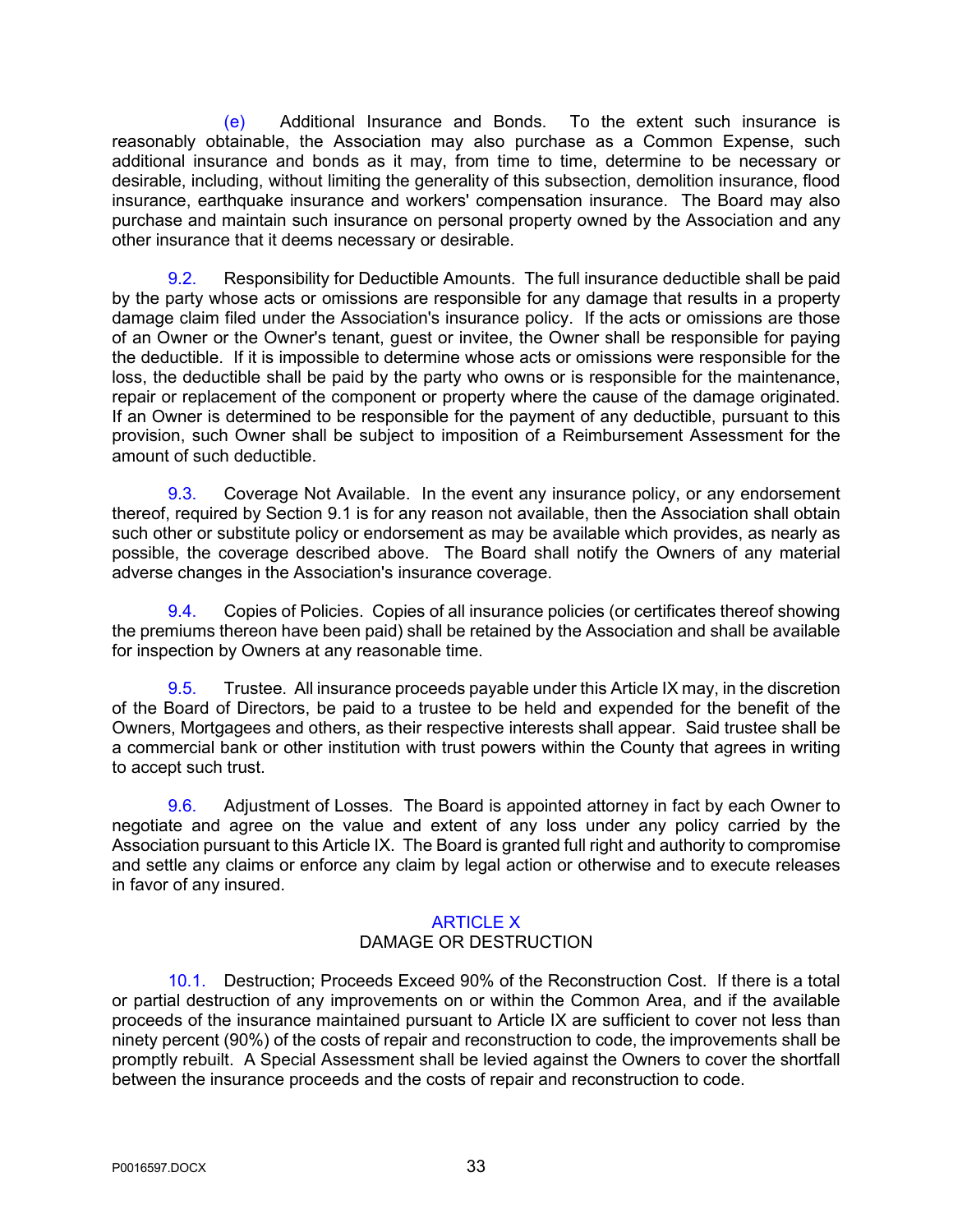10.2. Destruction; Proceeds Less Than 90% of the Reconstruction Cost. If the proceeds of insurance are less than ninety percent (90%) of the cost of repair and reconstruction to code, repair and reconstruction of the damaged or destroyed improvements may nonetheless take place, if a majority of a quorum of the membership determine that such repair and reconstruction shall take place. In the event the Association fails to obtain authority to proceed with such repair and reconstruction, the insurance proceeds shall be added to the general funds of the Association. In the event the Association determines to proceed with repair and reconstruction, the necessary funds shall be raised by means of a Special Assessment to cover the shortfall between the insurance proceeds and the costs of repair and reconstruction to code.

10.3. Rebuilding Procedures. If the improvements on the Common Area are to be rebuilt in accordance with Sections 10.1 or 10.2, above, then the cost of such reconstruction or repair over and above the insurance proceeds shall be borne equally by all Owners. If any Owner fails or refuses to pay his or her proportionate share, payment of the Special Assessment may be enforced under the lien provisions contained in Article IV, or in any other manner provided in this Declaration.

10.4. Rebuilding to Conform to Original Plan. If the Association determines to rebuild, the Board shall reconstruct the damaged or destroyed portions of the Property substantially in accordance with the original plan, unless changes recommended by the Association shall have been approved by a majority of the Members of the Association.

10.5. Damage to Lot. Any restoration and repair of any damage to a Lot shall be made by and at the individual expense of the Owner of such Lot. If an Owner fails to make such restoration or repair of his or her Lot, the Board may take appropriate remedial action, in accordance with this Declaration.

## ARTICLE XI

## **CONDEMNATION**

11.1. Association as Trustee for Owners. If all or part of the Common Area shall be taken or condemned by any authority having the power of eminent domain, all compensation and damages for or on account of the taking of the Common Area, exclusive of compensation for consequential damages to certain affected Lots, shall be payable to the Association as trustee for all Owners according to the loss or damages to their respective interest in the Common Area. The Association, acting through its Board of Directors, shall have the right to act on behalf of the Owners with respect to the negotiation, settlement and litigation of the issues with respect to the taking and compensation affecting the Common Area. Each Owner hereby designates and appoints the Association as his or her attorney in fact for such purposes.

## ARTICLE XII

## BREACH AND DEFAULT

12.1. Remedy at Law Inadequate. Except for the nonpayment of any Assessment, it is hereby expressly declared and agreed that the remedy at law to recover damages for the breach, default or violation of any of the covenants, conditions, restrictions, limitations, reservations, grants of easements, rights, rights of way, liens, charges or equitable servitudes contained in this Declaration are inadequate and that the failure of any Owner, tenant, occupant or user of any Lot, or any portion of the Common Area, to comply with any provision of the Governing Documents may be enjoined by appropriate legal proceedings instituted by any Owner, the Association, its officers or Board of Directors, or by their respective successors in interest.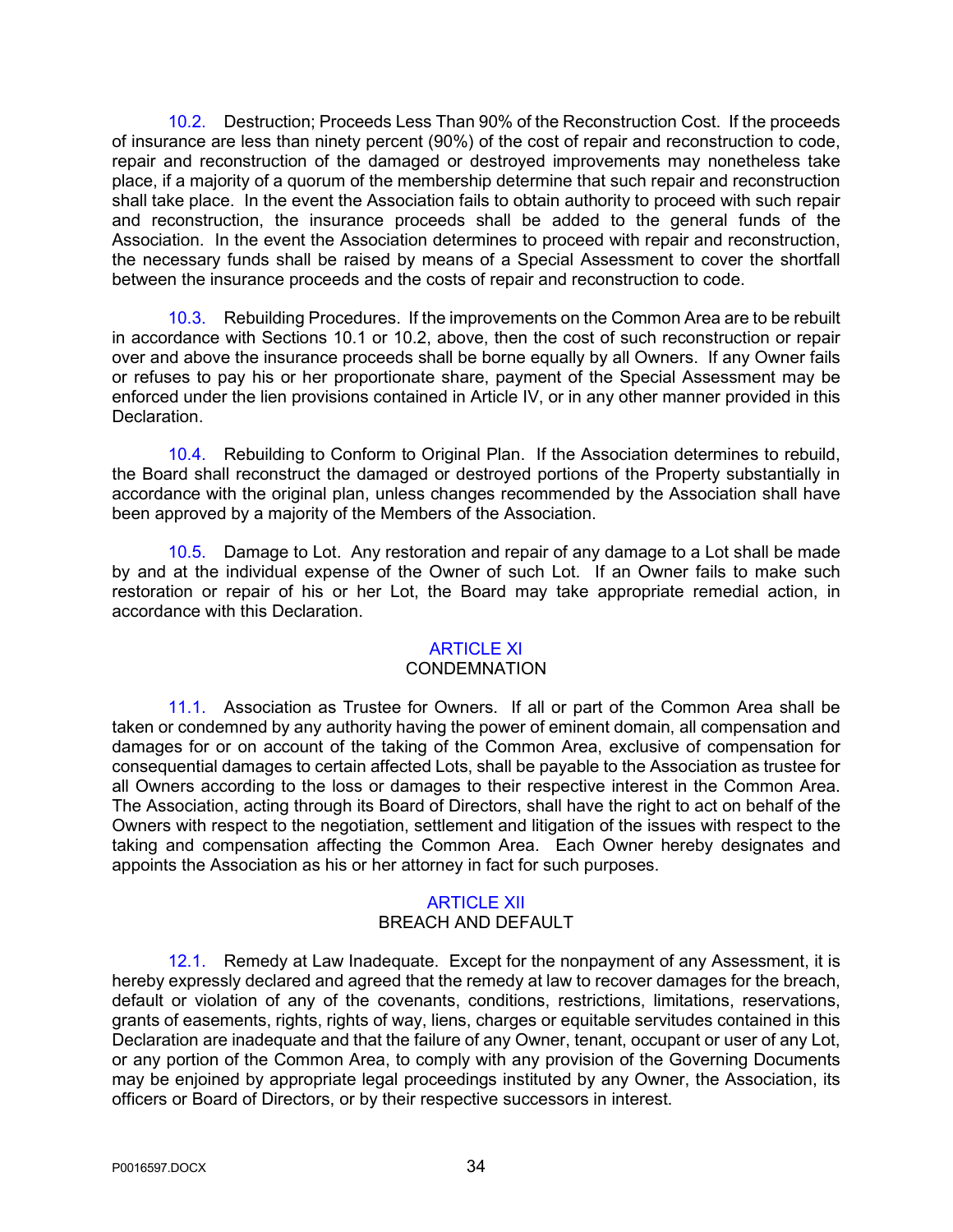12.2. Nuisance. Without limiting the generality of the foregoing Section 12.1, the result of every act or omission whereby any covenant contained in this Declaration is violated in whole or in part is hereby declared to be a nuisance, and every remedy against nuisance, either public or private, shall be applicable against every such act or omission.

12.3. Costs and Attorneys' Fees. In any action brought because of any alleged breach or default of any Owner or other party hereto under this Declaration, the court may award to any party in any such action such attorneys' fees and other costs as the court deems just and reasonable.

12.4. Cumulative Remedies. The respective rights and remedies provided by this Declaration or by law shall be cumulative, and the exercise of any one or more of such rights or remedies shall not preclude or affect the exercise, at the same or at different times, of any other such rights or remedies for the same or any different default or breach or for the same or any different failure of any Owner or others to perform or observe any provision of this Declaration.

12.5. Failure Not a Waiver. The failure of any Owner, the Board of Directors, the Association or its officers or agents to enforce any of the covenants, conditions, restrictions, limitations, reservations, grants or easements, rights, rights of way, liens, charges or equitable servitudes contained in this Declaration shall not constitute a waiver of the right to enforce the same thereafter, nor shall such failure result in or impose any liability upon the Association or the Board, or any of its officers or agents.

12.6. Rights and Remedies of the Association.

(a) Rights Generally. In the event of a breach or violation of any Association Rule or of any of the restrictions contained in any Governing Document by an Owner, his or her family, or the Owner's guests, employees, invitees, licensees, or tenants, the Board, for and on behalf of all other Owners, may enforce the obligations of each Owner to obey such Rules, covenants, or restrictions through the use of such remedies as are deemed appropriate by the Board and available in law or in equity, including but not limited to the hiring of legal counsel, the imposition of fines and monetary penalties, the pursuit of legal action, or the suspension of the Owner's right to use recreational Common Facilities; provided that the Association's right to undertake disciplinary action against its Members shall be subject to the conditions set forth in this Section 12.6.

The decision of whether it is appropriate or necessary for the Association to initiate enforcement or disciplinary action in any particular instance shall be within the sole discretion of the Association's Board or its duly authorized enforcement committee. If the Association declines to take action in any instance, any Owner shall have such rights of enforcement as may exist by virtue of the California Civil Code section 5975 or otherwise by law.

(b) Schedule of Fines. The Board may implement a schedule of reasonable fines and penalties for particular offenses that are common or recurring in nature and for which a uniform fine schedule is appropriate.

(c) "Violation" Defined. A violation of the Governing Documents shall be defined as a single act or omission occurring on a single day. If the detrimental effect of a violation continues for additional days, discipline imposed by the Board may include one component for the violation and, according to the Board's discretion, a per diem component for so long as the detrimental effect continues. Similar violations on different days shall justify cumulative imposition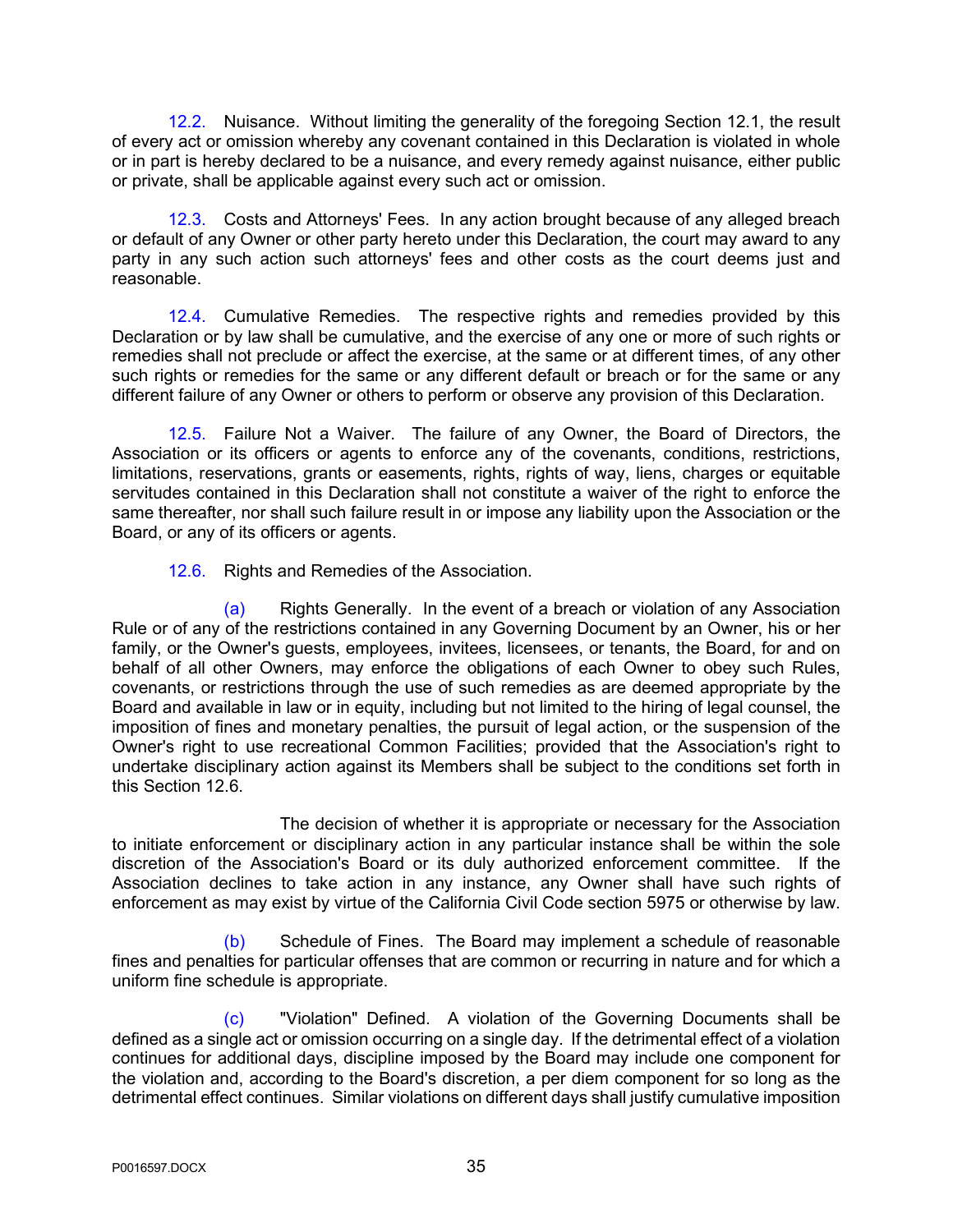of disciplinary measures. The Association shall take reasonable and prompt action to repair or avoid the continuing damaging effects of a violation or nuisance occurring within the Property at the cost of the responsible Owner.

(d) Hearings. No penalty or temporary suspension of rights shall be imposed pursuant to this Article unless the Owner alleged to be in violation is given at least ten (10) days' prior notice of the proposed penalty or temporary suspension and is given an opportunity to be heard before the Board of Directors or appropriate committee established by the Board with respect to the alleged violation(s) at a hearing conducted at least five (5) days before the effective date of the proposed disciplinary action.

(e) Notices. Any notice required by this article shall, at a minimum, set forth the date, time and place of the hearing, a brief description of the action or inaction constituting the alleged violation of the Governing Documents, a reference to the specific Governing Document provision(s) alleged to have been violated and a statement that the Owner has a right to attend and to address the Board at the hearing. The notice shall be in writing and may be given by personal delivery or by first class or certified mail sent to the last address of the Member shown on the records of the Association. If the Board imposes a disciplinary measure on the Owner, within fifteen (15) days following the action, the Board shall provide notice to the Owner of the disciplinary measure by personal delivery or by first class mail sent to the last address of the Member shown on the records of the Association.

Rules Regarding Disciplinary Proceedings. The Board shall be entitled to adopt rules that further elaborate and refine the procedures for conducting disciplinary proceedings. Such rules, when approved and adopted by the Board, shall become a part of the Association Rules.

#### ARTICLE XIII NOTICES

13.1. Mailing Addresses. Any communication or notice of any kind permitted or required by this Declaration or any applicable provision of law shall be in writing and delivered as follows:

(a) If a document is delivered to the Association, the document shall be delivered to the person designated in the Annual Policy Statement prepared pursuant to Civil Code section 5310 to receive documents on behalf of the Association. Delivery shall be by the method or methods set forth in the Annual Policy Statement.

(b) If a document is to be delivered to an Owner, the document shall be delivered by either Individual Delivery as defined in Civil Code section 4040, or General Delivery as defined in Civil Code section 4045.

13.2. Personal Service Upon Co-Owners and Others. Personal service of a notice or demand to one of the co-Owners of any Lot, to any general partner of a partnership that is the Owner of any Lot, to any officer or agent for service of process of a corporation that is the Owner of any Lot, or to any manager of a limited liability company that is Owner of any Lot, shall be deemed delivered to all such co-Owners, to such partnership, or to such corporation, as the case may be.

13.3. Time and Proof of Delivery. If a document is delivered by mail, delivery is deemed to be complete on deposit into the United States mail. If a document is delivered by electronic means, delivery is complete at the time of transmission.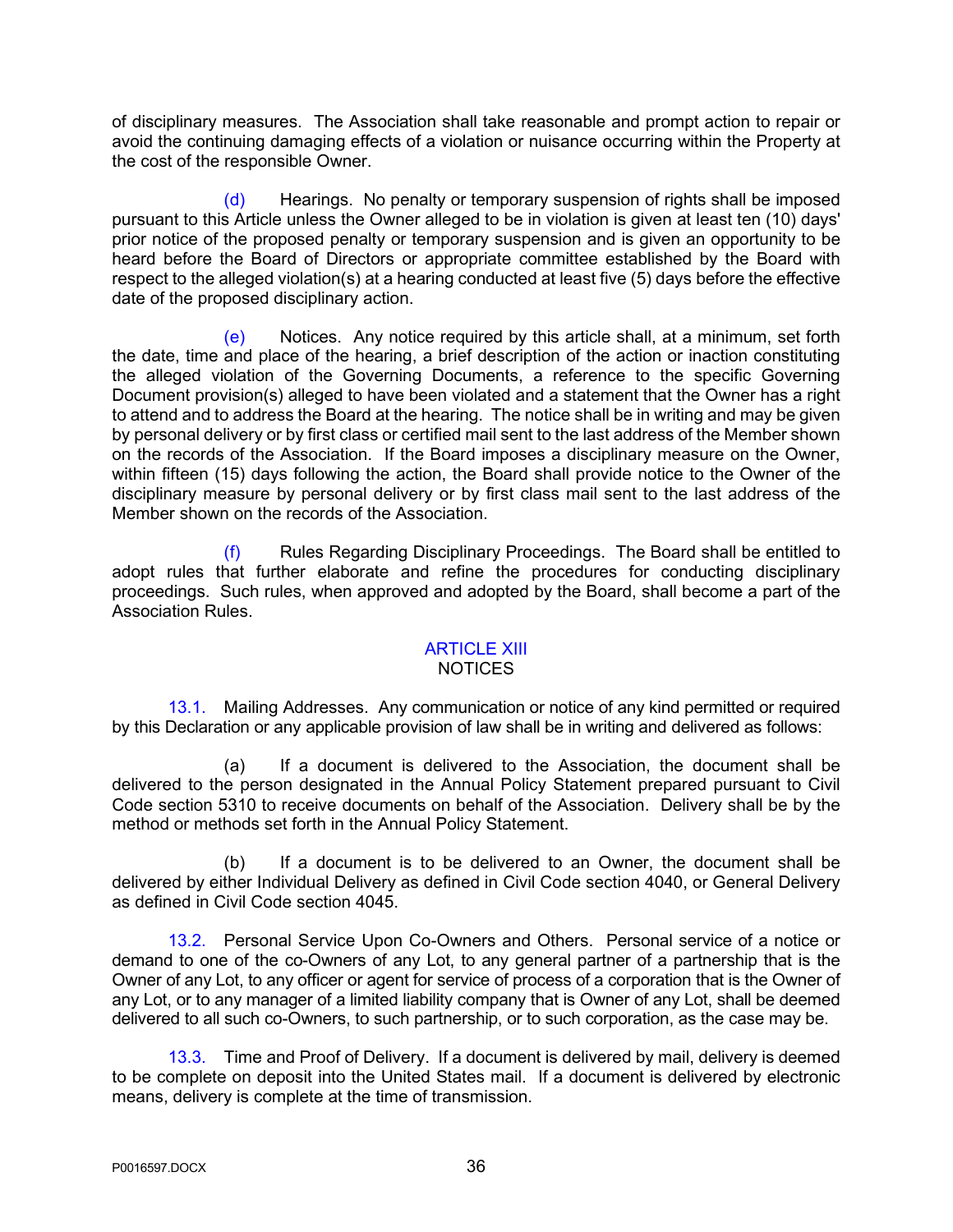#### ARTICLE XIV AMENDMENT OF DECLARATION

14.1. Amendment in General. This Declaration may be amended or revoked in any respect by the vote or assent by written ballot of not less than a majority of the Members of the Association. Notwithstanding the foregoing, the percentage of the voting power necessary to amend a specific clause or provision of this Declaration shall not be less than the percentage of affirmative votes prescribed for action to be taken under that clause. In addition, any amendment that would defeat the obligation of the Board, acting by and on behalf of the Association, or the Association, to provide management and maintenance of the Common Area, including any private driveways or private streets, thereof, in a first class condition and in a good state of repair, or which would defeat the assessment procedure established or contemplated in this Declaration to ensure said management and maintenance, must be approved in writing by a representative of the City. Such written approval may be in the form of a letter and need not be part of any recorded instrument.

14.2. Effective Date of Amendment. The amendment will be effective upon the recording in the Office of the Recorder of Riverside County a Certificate of Amendment, duly executed and certified by two officers of the Association setting forth in full the amendment so approved and that the approval requirements of Section 14.1 have been duly met. Notwithstanding anything to the contrary herein contained, no such amendment shall affect the rights of the holder of any first deed of trust or Mortgage recorded prior to the recording of such amendment.

14.3. Reliance on Amendments. Any amendments made in accordance with the terms of this Declaration shall be presumed valid by anyone relying on them in good faith.

## ARTICLE XV PROTECTION OF MORTGAGEES

15.1. Scope of Article. The provisions in this Article XV are for the benefit of Mortgagees on Lots within the Property. The provisions of this Article XV shall apply notwithstanding any provision to the contrary set forth elsewhere in this Declaration or the Bylaws. Those Mortgagees who provide a written request to the Association, stating the name and address of such Mortgagee and the address or legal description of the particular Lot encumbered shall be known as "Eligible Holders."

15.2. Encumbrance of Lots Permitted. Any Owner may encumber such Owner's Lot by Mortgage.

15.3. Rights of Mortgagees Upon Foreclosure. A Mortgagee who acquires title by foreclosure or deed in lieu of foreclosure shall not be obligated to cure any then-existing breach of this Declaration which is incurable or of a type which is not feasible to cure or which is not practical to cure and does not materially affect the Association or any other Owners.

15.4. Loans to Facilitate Resale of a Lot After Foreclosure or Deed in Lieu of Foreclosure. It is intended that any loan to facilitate the resale of any Lot after foreclosure or deed in lieu of foreclosure is a loan made in good faith and for value and entitled to all of the rights and protections afforded to Mortgagees hereunder. The lender of any such loan shall be entitled to become an Eligible Holder, as provided in Section 15.1 of this Declaration.

15.5. Amendments to Article XV. No amendment to this Article XV shall affect the rights of the Eligible Holders under any Mortgage recorded prior to recordation of such amendment who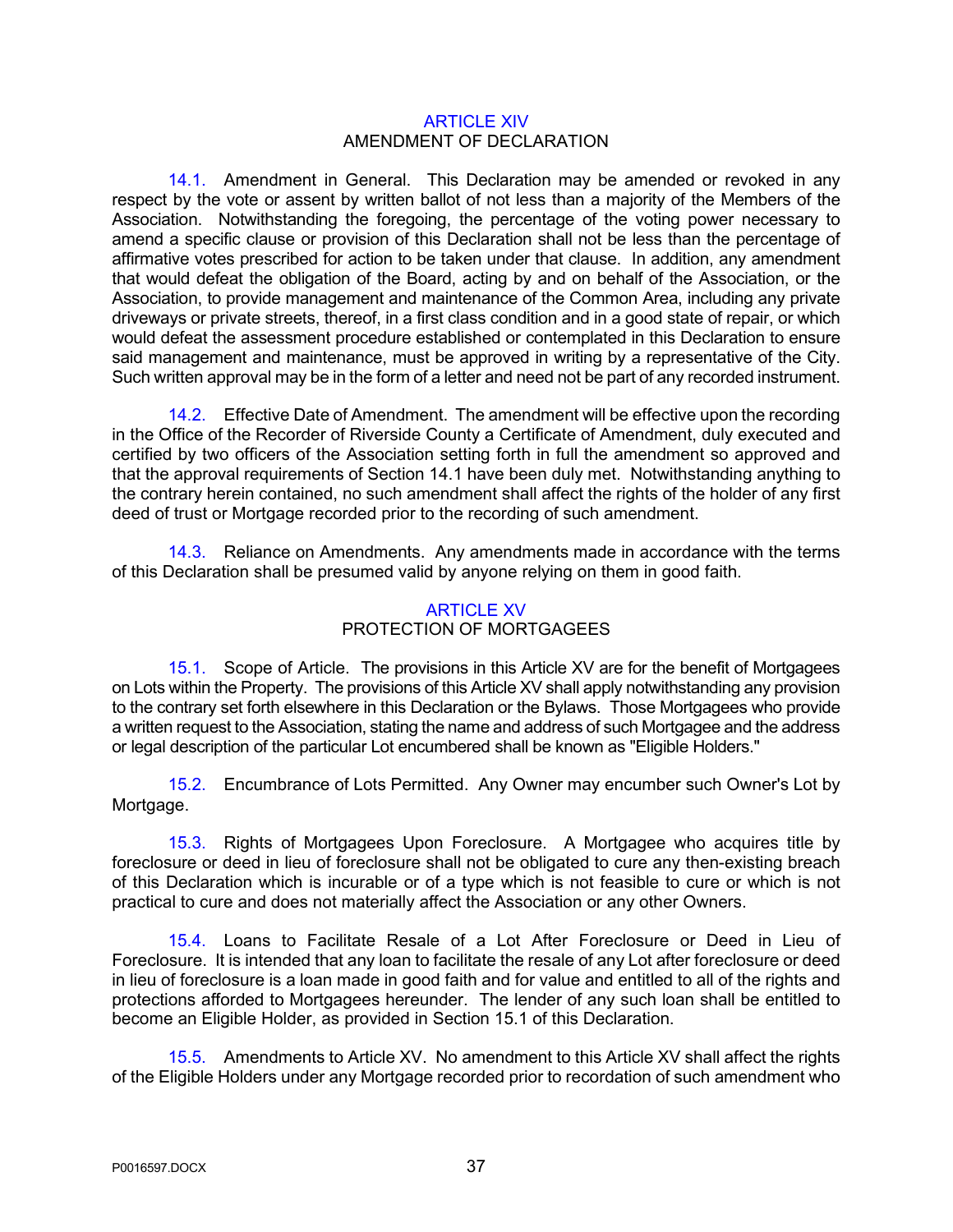does not join in the execution thereof or otherwise consent thereto or be deemed to have consented thereto, as provided in Section 15.10 of this Declaration.

15.6. Right to Attend Meetings. Because of its financial interest in a Lot, an Eligible Holder may appear (but may not vote) at meetings of the Owners and the Board to draw attention to violations of this Declaration which have not been corrected or made the subject of remedial proceedings or Assessments.

15.7. Information. A Mortgagee is authorized to furnish information to the Board concerning the status of any loan encumbering a Lot.

15.8. Notices of Actions. The Board shall immediately give written notice to any Eligible Holder who has requested such notice in writing, when the Owner of the Lot encumbered in favor of such Eligible Holder has been in default under the terms hereof for a period of sixty (60) days.

15.9. Breach. No breach of the covenants, conditions or restrictions contained in this Declaration, nor the enforcement of any lien provisions herein, shall affect, impair, defeat or render invalid the lien of any Mortgage made in good faith and for value, but all of the covenants, conditions and restrictions shall be binding upon and effective against any Owner whose title to a Lot is derived through foreclosure, trustee's sale, or otherwise.

15.10. Consent. An Eligible Holder who receives a written request to consent to an amendment or to any other action to which the Eligible Holders' consent is required or permitted by this Declaration, and who does not respond negatively within thirty (30) days after having received proper notice of the proposed amendment and request, provided the notice was delivered by certified or registered mail with a return receipt requested, shall be deemed to have consented to the amendment or other action.

## ARTICLE XVI

## GENERAL PROVISIONS

16.1. Term. The covenants, conditions, restrictions, limitations, reservations, grants of easement, rights, rights of way, liens, charges and equitable servitudes contained in this Declaration shall run with, and shall benefit and burden the Lots and the entire Property as herein provided, and shall inure to the benefit of and be binding upon the Owners, the Association, its Board of Directors, and its officers and agents, and their respective successors in interest, for the term of fifty (50) years from the date of the recording of this Declaration, after which time the same shall be automatically extended for successive periods of ten (10) years each unless, within six (6) months prior to the expiration of the initial fifty (50) year term or any such ten (10) year extension period, a recordable written instrument, approved by Owners holding at least sixty percent (60%) of the voting power of the Association terminating the effectiveness of this Declaration shall be filed for recording in the Office of the County Recorder of Riverside County, California.

16.2. Violation of Law. Any violation of any state, municipal or local law, ordinance or regulations, pertaining to the ownership, occupancy or use of any of the Resort is hereby declared to be a violation of this Declaration and subject to any or all of the enforcement procedures set forth herein.

16.3. Notification of Sale of Lot. No later than ten (10) days prior to the consummation of the sale or transfer of any Lot under circumstances whereby the transferee will become the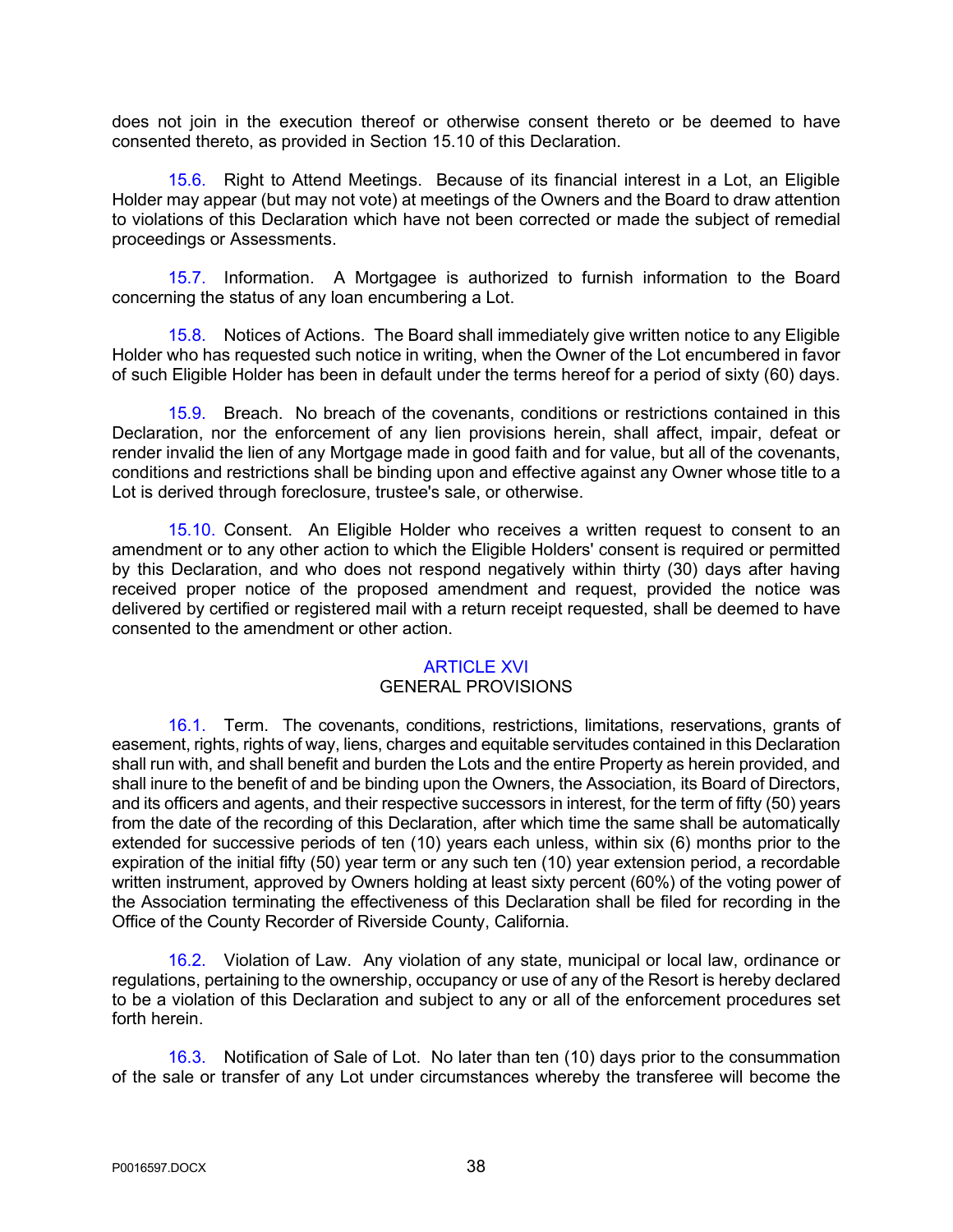Owner thereof, the transferor shall notify the Association in writing of such sale or transfer. Such notification shall set forth:

- (a) The name of the transferor and transferee;
- (b) The street address of the Lot to be transferred;
- (c) The transferee's mailing address; and
- (d) The date of sale or transfer.

Prior to receipt of any such notification, any and all communications required or permitted to be given by the Association, the Board or the ACC shall be deemed to be duly given and made to the transferee, if duly and timely made and given to said transferee's transferor. An RV that is sold concurrently with the Lot may not be automatically retained on the Lot, if the ACC or the Board has not approved its retention in the Resort.

16.4. Requirements to Transfer a Lot. The transferor shall pay to the Association an amount to be determined by the Board to compensate the Association for its activities undertaken to effect record changes, inspections and other actions in connection with the sale or transfer, together with any additional sums that may be required to satisfy unpaid monetary obligations of the transferor to the Association. Additionally, the transferor shall comply with each and every Association Rule applicable to transfers of Lots.

16.5. Construction of Declaration.

(a) Restrictions Construed Together. All of the covenants, conditions, and restrictions of this Declaration shall be liberally construed together to promote and effectuate the fundamental concepts of the development of the Property as set forth in the Recitals of this Declaration. Failure to enforce any provision hereof shall not constitute a waiver of the right to enforce that provision in a subsequent application or any other provision hereof.

(b) Restrictions Severable. Notwithstanding the provisions of subparagraph (a) above, the covenants, conditions and restrictions of this Declaration shall be deemed independent and severable, and the invalidity or partial invalidity of any provision or portion thereof shall not affect the validity or enforceability of any other provision.

(c) Singular Includes Plural. The singular shall include the plural and the plural the singular unless the context requires the contrary, and the masculine, feminine or neuter shall each include the masculine, feminine and neuter, as the context requires.

(d) Captions. All captions or titles used in this Declaration are intended solely for convenience of reference and shall not affect the interpretation or application of that which is set forth in any of the terms or provisions of the Declaration.

16.6. Enforcement by City. These covenants, conditions and restrictions shall run to the City, and the City may enforce said covenants, conditions and restrictions insofar as they apply to maintenance of the open space and enforcing any conditions imposed in approval of any zone change, tract map, specific plan, conditional use permit or variance for the property.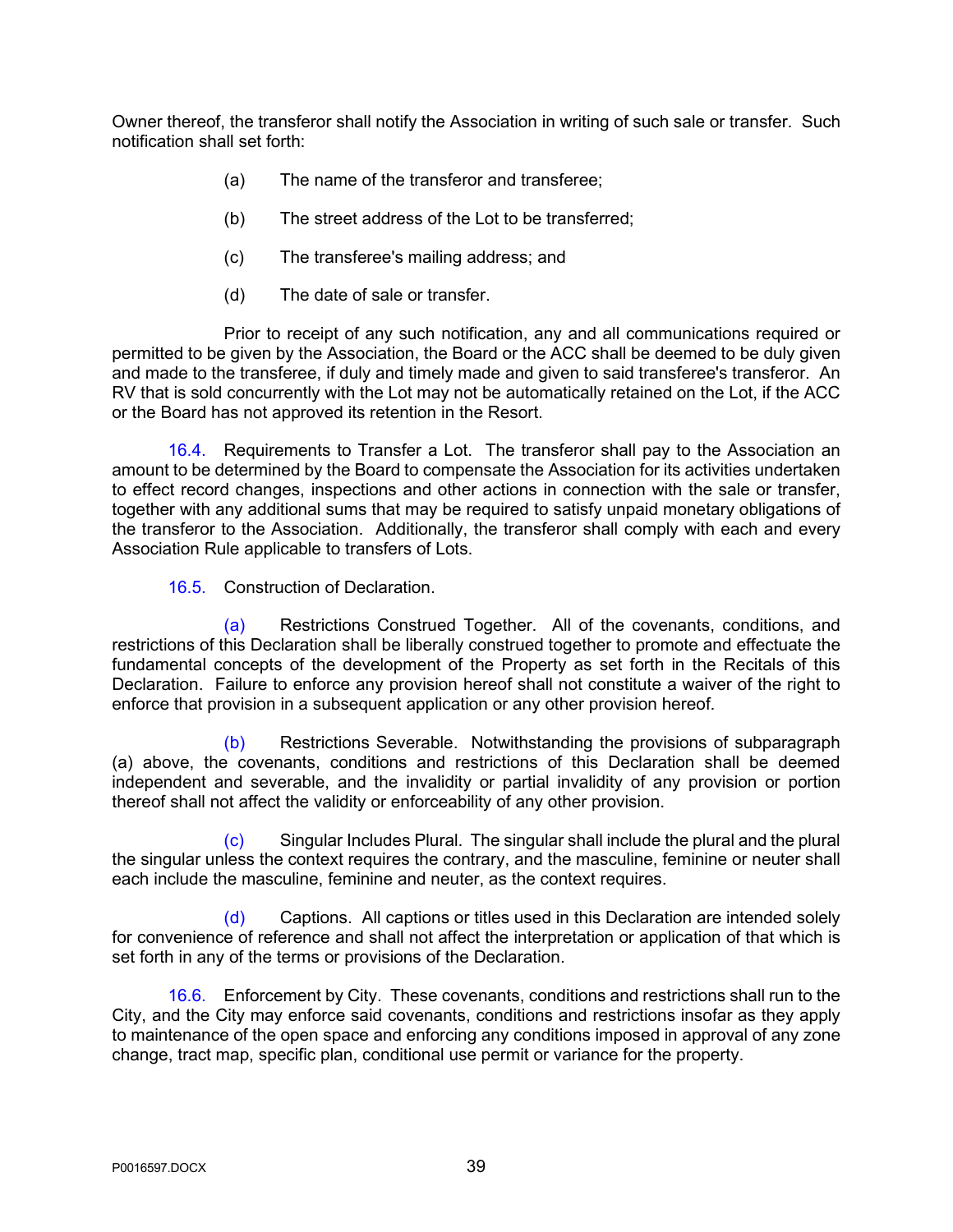## OFFICERS' CERTIFICATE

The undersigned officers of the Desert Shadows RV Resort Owners Association, Inc., hereby certify that the above Amended and Restated Declaration of Covenants, Conditions and Restrictions was approved by the vote of the requisite number of all Owners of Lots within the Property, evidence of which is on file in the office of the Association.

Dated: \_\_\_\_\_\_\_\_\_\_\_\_\_\_\_\_\_\_\_\_ DESERT SHADOWS RV RESORT OWNERS ASSOCIATION, INC.

> By: \_\_\_\_\_\_\_\_\_\_\_\_\_\_\_\_\_\_\_, President

By:

\_\_\_\_\_\_\_\_\_\_\_\_\_\_\_\_\_\_\_, Secretary